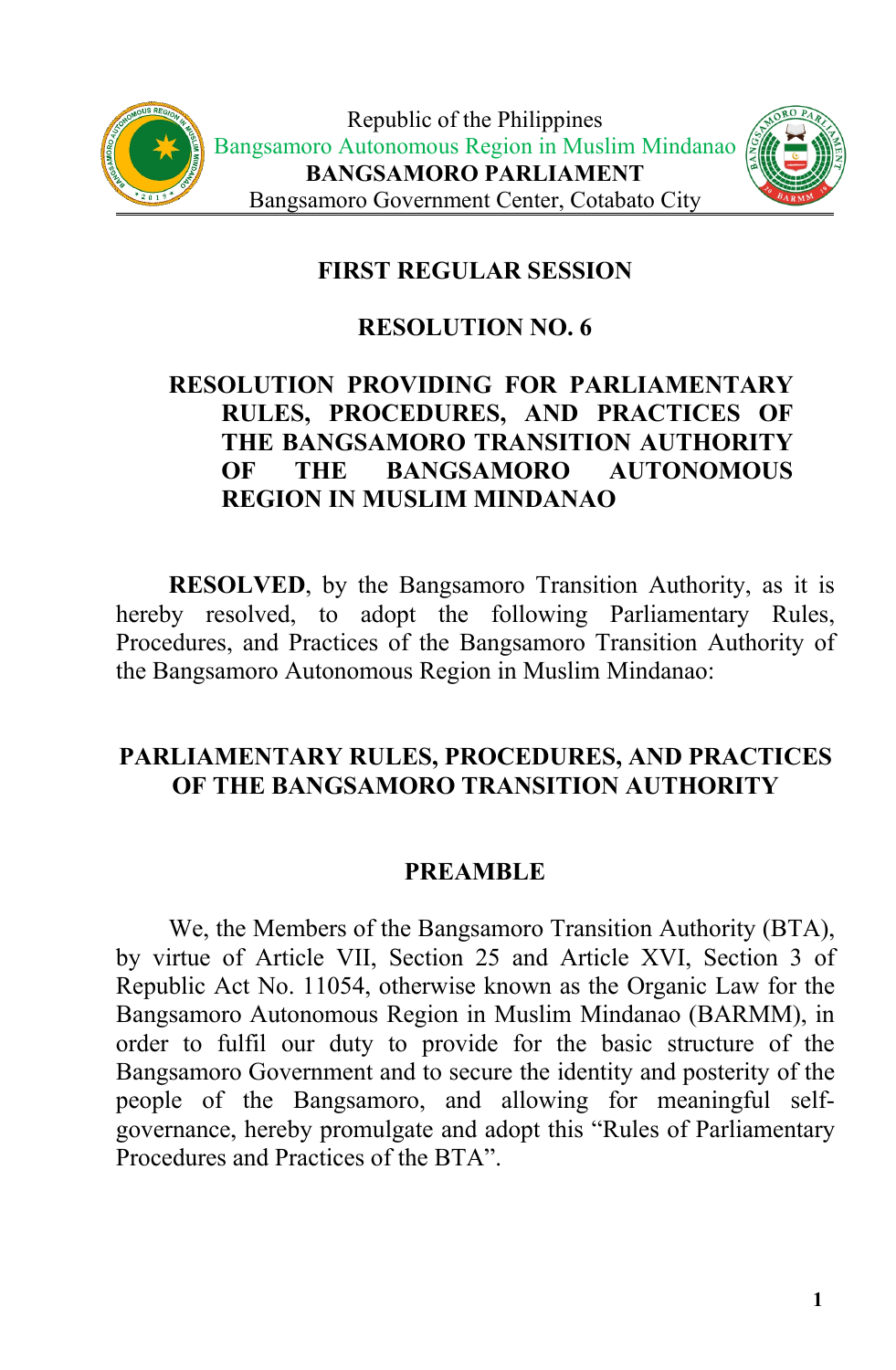#### **Rule I. – General Provisions**

**Section 1. Title.** – This shall be known as the "Parliamentary Rules, Procedures, and Practices of the BTA" and shall be cited as *"The Rules"* pursuant to the provision of Article VII, Section 25 and Article XVI, Section 3 of the Organic Law for the BARMM.

**Section 2. Applicability.** – These Rules shall govern the legislative procedures in the conduct of all sessions, committee hearings and meetings, and other similar activities of the BTA.

**Section 3. Purpose. – The purposes of these Rules are to ascertain** the will of the majority, to preserve the rights of the minority, and to facilitate the orderly conduct of business in the BTA. Towards this end, the BTA shall ensure the democratic processes in the debates and deliberations of issues and questions of interest and arrive at the sense and will of its Members.

**Section 4. Proceedings; Languages Used. –** The legislative proceedings in the BTA shall be recorded, in writing or electronically, in its original form and translated into Filipino, Arabic, and English languages. The Members thereof, during legislative deliberations, may speak in any of the known languages used within the Bangsamoro.

**Section 5. Title of the BTA Member. –** The official title of the BTA Members shall be Member of the Parliament (MP).

#### **Rule II. – The Bangsamoro Government**

**Section 1. Powers of Government. –** Legislative and executive powers in the Bangsamoro Autonomous Region in Muslim Mindanao during transition shall be vested in the BTA.

All powers and functions of the Bangsamoro Government as provided in the Organic Law of the Bangsamoro Autonomous Region in Muslim Mindanao are vested in the BTA during the transition period.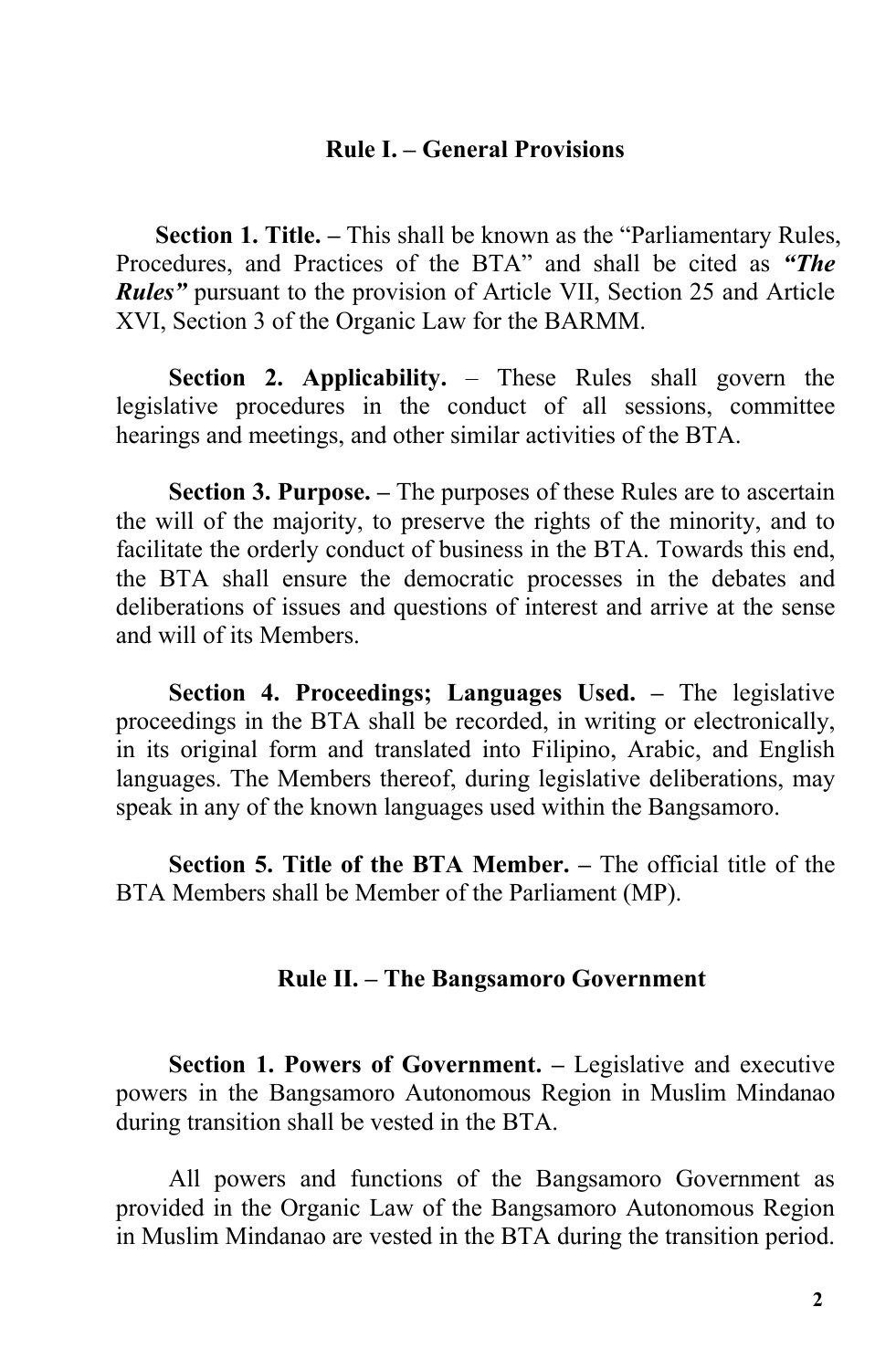For purposes of mechanisms for intergovernmental relations with the national government and local government units in the Bangsamoro Autonomous Region in Muslim Mindanao, the BTA shall be deemed as the Bangsamoro Government for the duration of the transition period.

**Section 2. Executive Authority. –** During the transition period, executive authority shall be exercised by the Chief Minister who shall be appointed by the President as such, while legislative authority shall be exercised by the BTA.

The Chief Minister shall organize the interim Cabinet and shall appoint two (2) interim Deputy Chief Ministers, who shall also be Members of the BTA. The Chief Minister shall also appoint such other ministers as may be necessary to perform the functions of government during the transition period, a majority of whom shall be from among the Members of the BTA.

Members of the BTA who are appointed to cabinet positions shall serve their offices concurrently: *Provided*, That no Member of the BTA may be appointed, elected or otherwise hold more than two (2) positions at the same time.

**Section 3. Interim Cabinet***.* **-** The Interim Cabinet shall be composed of fifteen (15) primary ministries with sub-offices, namely:

(a) Finance, Budget and Management;

(b) Social Services;

(c) Trade, Investments, and Tourism;

(d) Labor and Employment;

(e) Transportation and Communications;

(f) Basic, Higher, and Technical Education;

(g)Indigenous Peoples' Affairs;

(h) Health;

(i) Public Works;

(j) Local Government;

(k) Environment, Natural Resources, and Energy;

(l) Human Settlements and Development;

(m) Science and Technology;

(n) Agriculture, Fisheries, and Agrarian Reform; and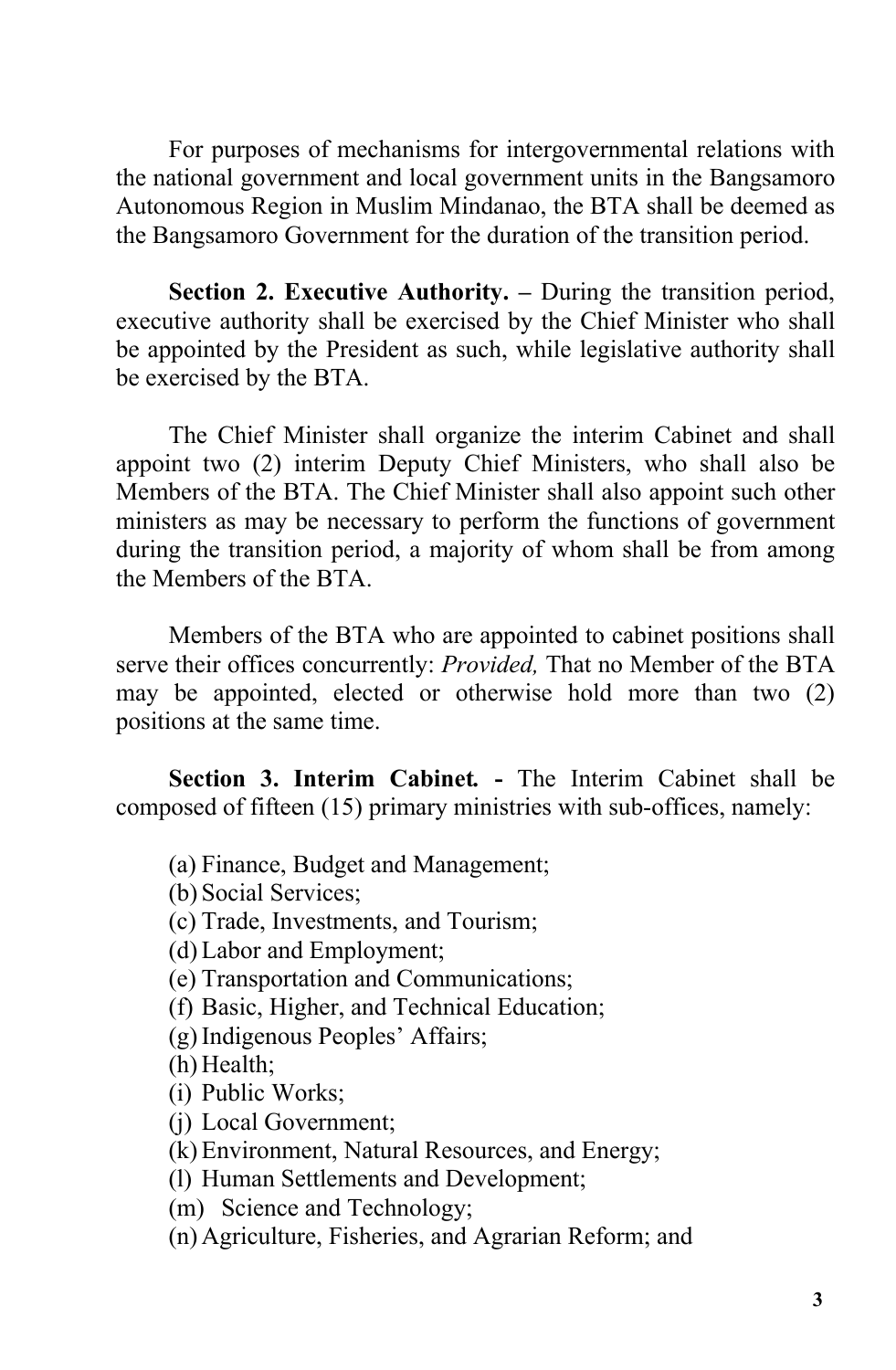(o) Public Order and Safety.

Other offices on youth, women, settler communities, disaster risk reduction and management, and planning and development, among others, may be created by the BTA.

# **The Bangsamoro Transition Authority**

**Section 4. Bangsamoro Transition Authority. –** The BTA shall be the interim government in the Bangsamoro Autonomous Region in Muslim Mindanao during the transition period. The Moro Islamic Liberation Front shall lead the BTA, without prejudice to the participation of the Moro National Liberation Front in its Membership.

**Section 5. Legislative Authority. –** The legislative authority shall be exercised by the BTA which shall ensure the accomplishment of the following priorities during the transition period:

(a) Enactment of priority legislations such as the Bangsamoro Administrative Code, Bangsamoro Revenue Code, Bangsamoro Electoral Code, Bangsamoro Local Government Code, and Bangsamoro Education Code consistent with powers and prerogatives vested in the BTA by the Organic Law of the Bangsamoro Autonomous Region in Muslim Mindanao.

The BTA may also enact a Bangsamoro Civil Service Code, as provided in the Organic Law of the Bangsamoro Autonomous Region in Muslim Mindanao, subject to the Constitutional mandate of the Civil Service Commission.

The BTA shall enact a law to recognize, protect, promote, and preserve the rights of the indigenous peoples in the Bangsamoro Autonomous Region in Muslim Mindanao. Until the law is enacted, subsisting regional laws on indigenous peoples in the Bangsamoro shall be operational;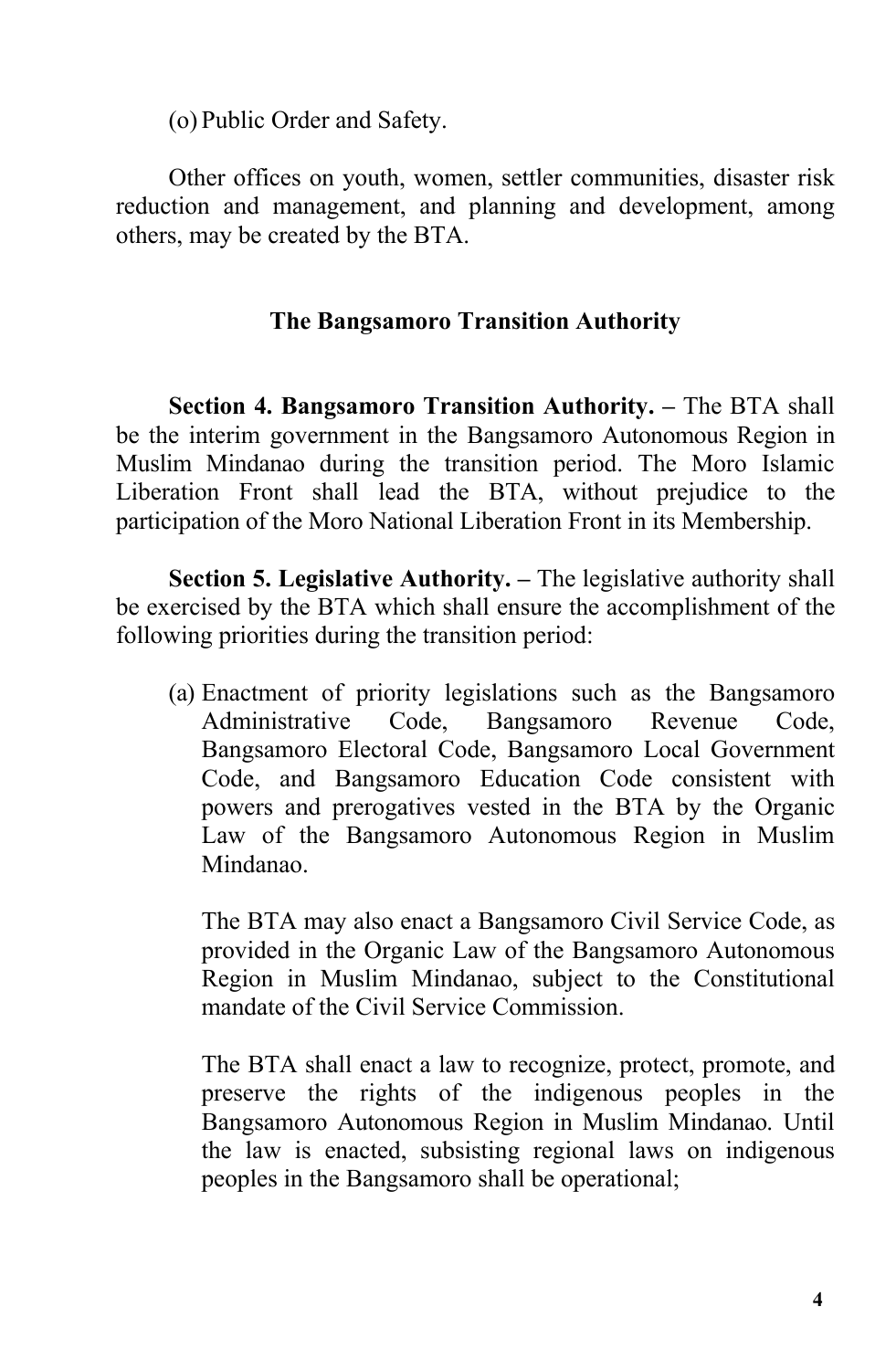- (b) Determination of Parliamentary districts for the first regular election for the Members of the Parliament;
- (c)Organization of the bureaucracy of the Bangsamoro Government during transition, including the approval and implementation of a transition plan, and the institution of a placement process for hiring of personnel during transition. This also includes the setting up of offices and other institutions necessary for the continued functioning of government and delivery of social services in the Bangsamoro Autonomous Region in Muslim Mindanao, as well as, those necessary for the smooth operations of the first elected Bangsamoro Government in 2022;
- (d)Full transfer of powers and properties of the Autonomous Regional Government in Muslim Mindanao to the Bangsamoro Government, except those properties, land, and structures located outside of the Autonomous Region in Muslim Mindanao. The land and permanent buildings or structures located outside the Autonomous Region in Muslim Mindanao owned, controlled, administered, or in the possession of the Autonomous Regional Government in Muslim Mindanao shall be purchased by the National Government at a price to be determined through the intergovernmental relations mechanism within one (1) year from the ratification of the Organic Law of the Bangsamoro Autonomous Region in Muslim Mindanao. Any dispute on the price may be appealed to the Office of the President which shall decide on the price with finality within three (3) months from the receipt of the appeal. The proceeds of the purchase shall be remitted to the Bangsamoro Government;
- (e)The disposition of the personnel of the Autonomous Regional Government in Muslim Mindanao;
- (f)Transition from the Autonomous Regional Government in Muslim Mindanao to the Bangsamoro Government, as provided in the Organic Law of the Bangsamoro Autonomous Region in Muslim Mindanao; and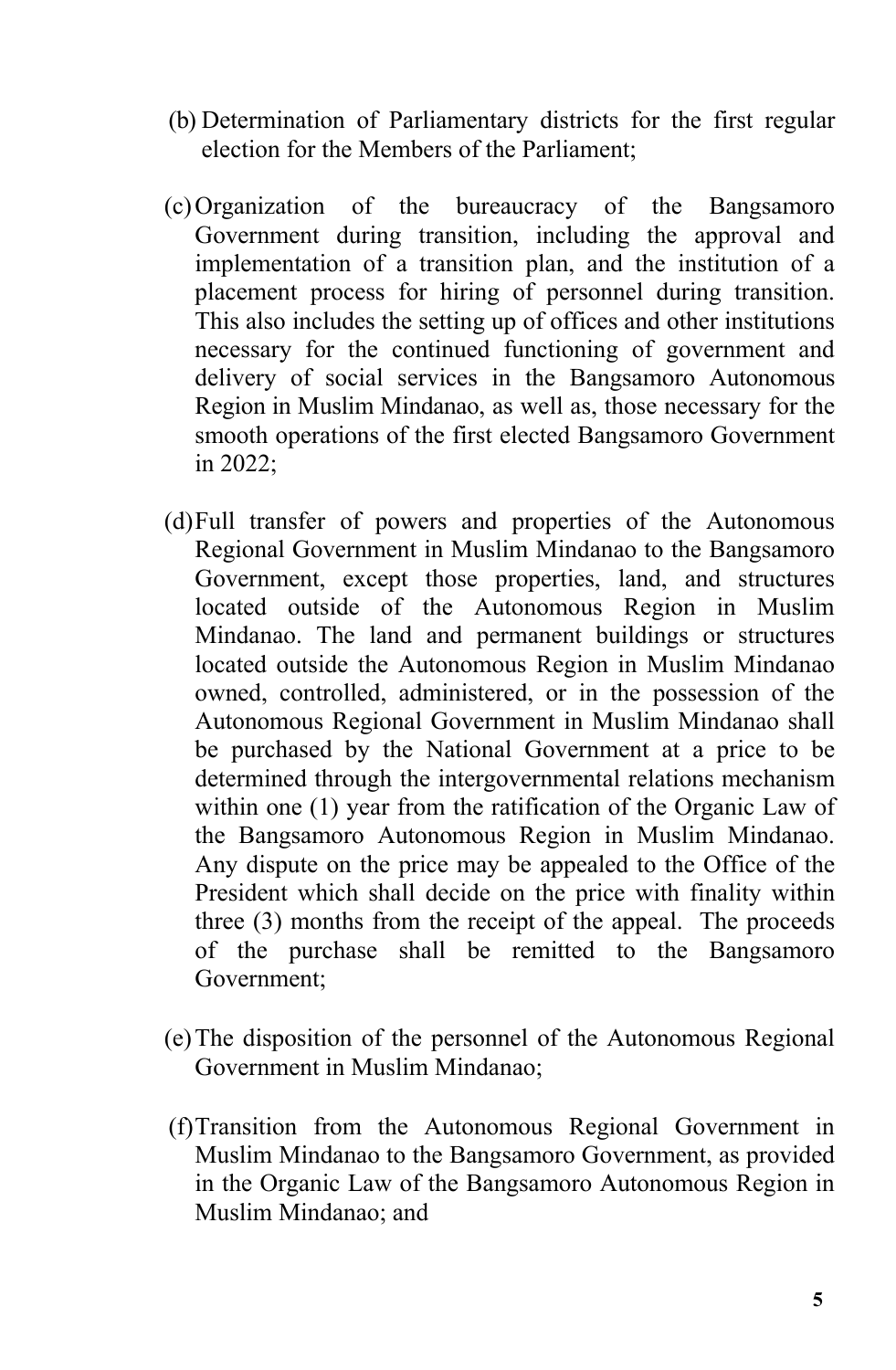(g)Other matters that may be necessary for the protection and promotion of the general welfare of the constituents of the Bangsamoro Autonomous Region in Muslim Mindanao.

**Section 6. Composition. –** The BTA shall be composed of eighty (80) Members, who shall be appointed by the President: *Provided*, That in addition, the elected officials of the Autonomous Regional Government in Muslim Mindanao shall automatically become Members of the BTA and shall serve until noon of the 30<sup>th</sup> of June 2019: *Provided, further,* That non-Moro indigenous communities, youth, women, settler communities, traditional leaders, and other sectors shall have representatives in the BTA.

**Section 7. Dissolution of the BTA***.* – Immediately upon the election and qualification of the Chief Minister under the first Parliament, the BTA shall be deemed dissolved.

Within sixty (60) days from the assumption into office of all Members of the first Parliament, the BTA shall submit its final report and recommendations on the status of government during the transition period to the Parliament, as well as to the House of Representatives, the Senate of the Philippines, and the Office of the President.

**Section 8. Forfeiture of Seat. –** Pursuant to Article VII, Section 19 of the Organic Law of the BARMM, a Member of the BTA shall forfeit his/her seat under any of the following circumstances, to wit:

- (a)Voluntary resignation in the form of either a written or oral declaration in the BTA;
- (b)Conviction of a grave offense as determined by a regular court or a finding of guilt of any of the grave offenses, as defined by the Rules of the BTA, such as treason, high crimes, heinous crimes, crimes against morality, or other crimes punishable by more than six  $(6)$  years of imprisonment;
- (c) Permanent physical or mental incapacity that makes a Member unable to discharge his/her duties thereof, or death; and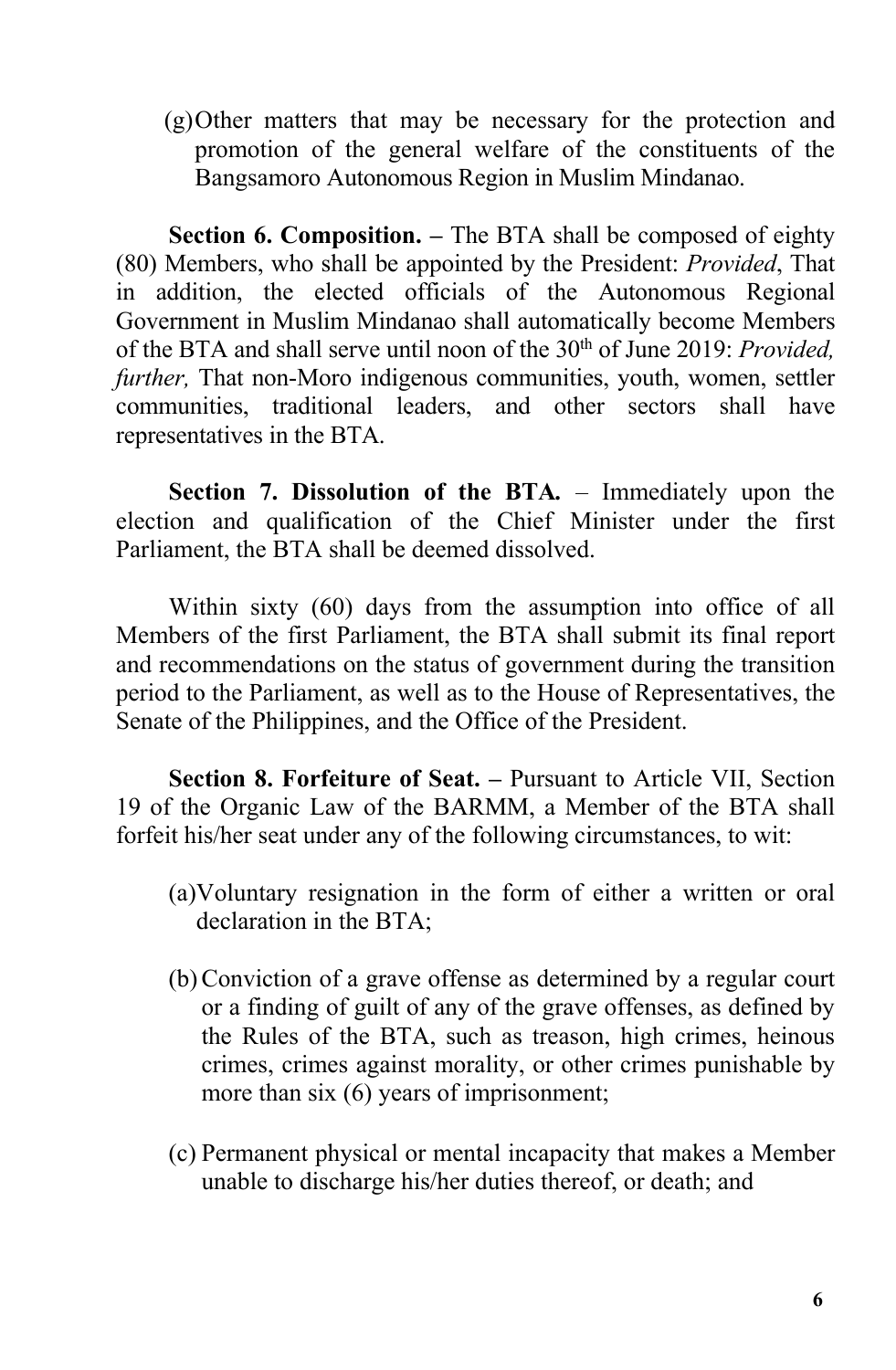(d) Such other grounds as may be provided in the Bangsamoro Organic Law (BOL).

**Section 9. Filling of Vacancy.** – In the event of vacancy in the BTA, the Speaker through the Chief Minister shall inform the President of such fact and request the latter to make the necessary appointment to fill up the vacancy.

# **Rights, Duties and Responsibilities ofthe Members of the BTA**

**Section 10. Rights of the Members of the BTA. –** All Members of the BTA shall have **t**he following:

- a) Equal rights, privileges, and obligations. Parliamentary rules and procedures shall be administered impartially;
- b) Right to receive all notices and schedule of sessions, and committee hearings, and meetings;
- c) Equal rights to make and present motions;
- d) Right to second motions, when necessary;
- e) Right to a full and free debate and discussions of motions presented before the plenary sessions, committee hearings and meetings;
- f) Right to vote on motions, except when they have conflict of interest or financial and pecuniary interest in the legislative measures under consideration, in which case they have to inhibit from participating in the proceedings;
- g) Right to know the meaning of the issues and the questions being debated and discussed;
- h) Right to object when the Parliamentary rules and procedures of these Rules are being violated;
- i) Shall not, in a debate and discussion of any proposed legislative measure, have to suffer personal abuse and attack from the other Members;
- j) Right to access to all the minutes and journals of the sessions, committee meetings, and hearings; and
- k) All other rights and privileges provided for under the Organic Law of the BARMM and these Rules.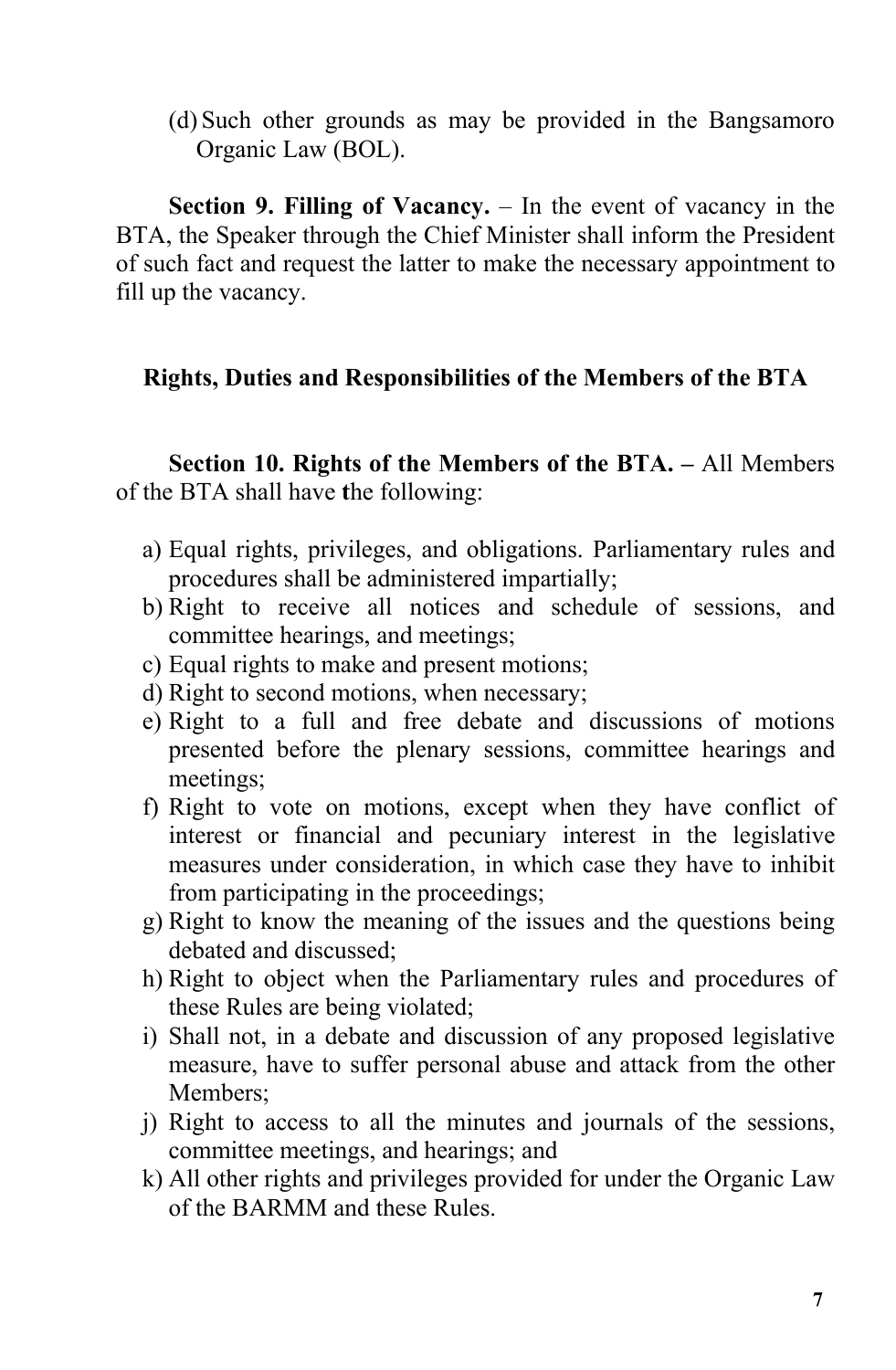**Section 11. Duties and Responsibilities. –** The primary duty and responsibility of the Members of the BTA shall be legislation. In order to fulfill this duty, the Members have the following duties and responsibilities:

- a) Prepare, introduce and work for the passage of legislative measures to effectively address social, political and economic needs and concerns in the Bangsamoro;
- b) Be obliged to promptly attend plenary sessions, committee hearings and meetings of which they are Members or where they are the authors and sponsors of the proposed legislative measures under consideration;
- c) Stay in the Session Hall and committee rooms until the end of the session, committee hearings, and meetings;
- d) Must be ready to intelligently participate in the debate of the legislative measures under consideration either in the plenary, committee hearings and meetings, or public consultations;
- e) Can speak openly but shall allow everyone his/her turn to speak;
- f) Must treat everyone with respect and courtesy and shall not use abusive and insulting language, impute accusation of dishonest conduct or corrupt practices against fellow Members of the BTA;
- g) Must follow the rules of debate as provided in these Rules; and
- h) Perform such other functions and activities as may be lawful and necessary to ensure the passage of legislative measures needed to effectively address the social, political, economic needs and development of the Bangsamoro.

**Section 12. Privileges and Immunities. –** Any Member of the BTA who commits an offense which is punishable by not more than six (6) years imprisonment within the Bangsamoro territorial jurisdiction shall be privileged from arrest while the BTA is in session.

No Member of the BTA shall be questioned or be held liable in any other place for any speech or debate in the BTA or in any of its committees.

**Section 13. Disclosure.** – Members of the BTA shall, upon their assumption of office, make a full disclosure of their financial and business interests, including those of their spouses and children. They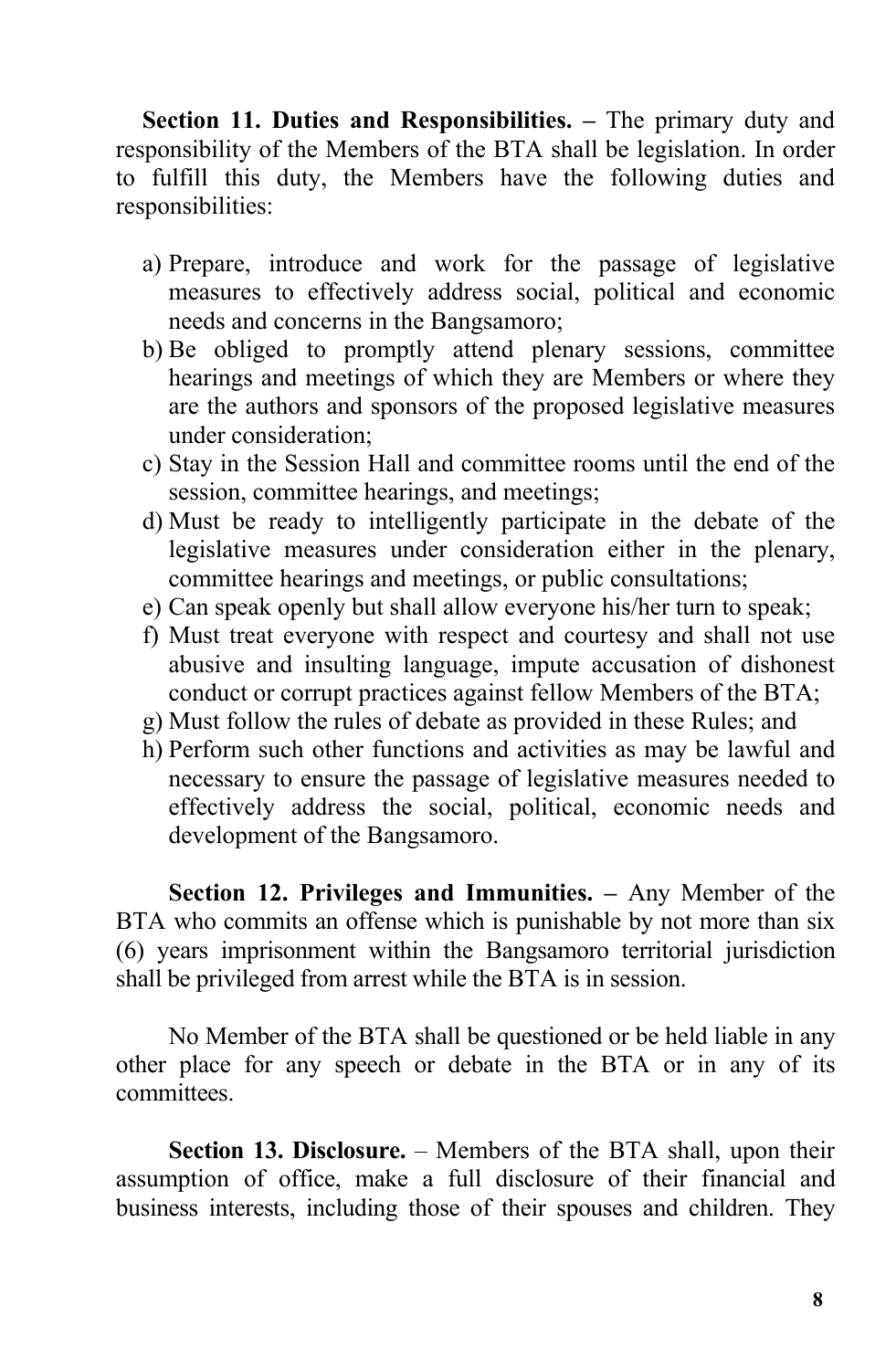shall notify the BTA of any potential conflict of interest that may arise from the filing of bills or resolutions of which they are authors.

**Section 14. Prohibition Against Conflict of Interest***.* **–** Pursuant to Section 15, Article VII of the Organic Law of the Bangsamoro Autonomous Region in Muslim Mindanao, the Chief Minister, Deputy Chief Ministers, Members of the Cabinet, and Members of the BTA, during their term, shall not engage, directly or indirectly, in any business or commercial enterprise in the Bangsamoro Autonomous Region in Muslim Mindanao where there may be a conflict of interest in the exercise of their functions.

## **Section 15. Prohibited Business and Pecuniary Interest. –**

- (a) It shall be unlawful for the Chief Minister, Deputy Chief Ministers, Members of the Cabinet, and Members of the BTA to directly or indirectly:
	- (1) Engage in any business transaction with the Bangsamoro Government or with any of its authorized boards, officials, agents, or attorneys, whereby money is to be paid, or property or any other thing of value is to be transferred, directly or indirectly, out of the resources of the Bangsamoro Government to such person or firm;
	- (2) Hold such interests in any cockpit or other games licensed by the Bangsamoro Government;
	- (3) Purchase any real estate or other property forfeited in favor of the Bangsamoro Government for unpaid taxes or assessment, or by virtue of a legal process at the instance of the Bangsamoro Government;
	- (4) Be a surety for any person contracting or doing business with the Bangsamoro Government for which a surety is required; and
	- (5) Possess or use any public property of the Bangsamoro Government for private purposes.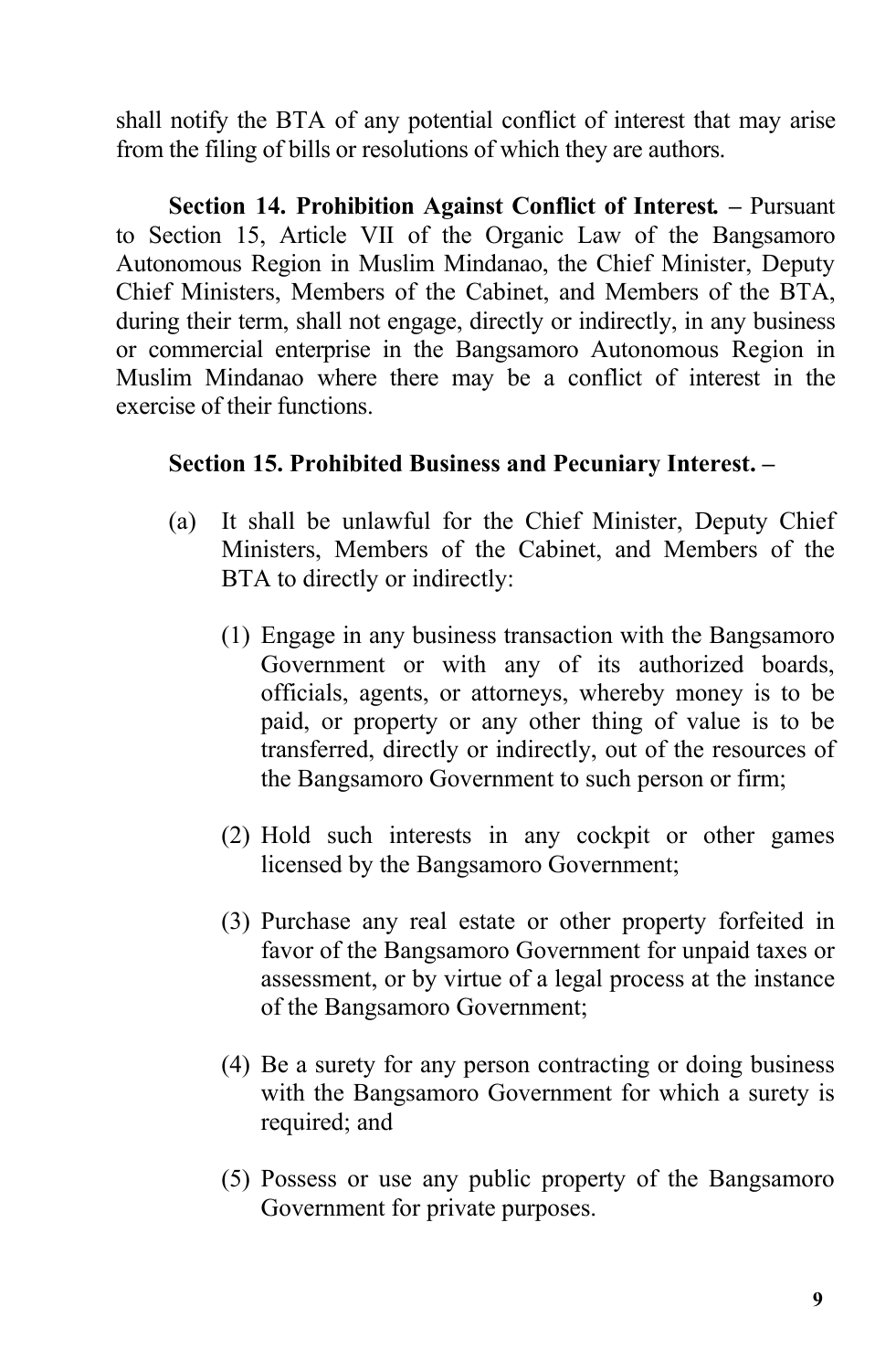(b) All other prohibitions governing the conduct of national public officers relating to prohibited business and pecuniary interest so provided for under Republic Act No. 6713, otherwise known as the *"Code of Conduct and Ethical Standards for Public Of icials and Employees,"* and other national laws shall also be applicable to the Chief Minister, Deputy Chief Ministers, Members of the Cabinet, and Members of the BTA *(Section 16, Article VII, Organic Law of the Bangsamoro Autonomous Region in Muslim Mindanao).*

## **Section 16. Practice of Profession. –**

- (a) The Chief Minister, Deputy Chief Ministers, and Members of the Cabinet are prohibited from practicing their profession or engaging in any occupation other than the exercise of their functions as officials of the Bangsamoro Government.
- (b) Members of the BTA who are not holding Cabinet positions may practice their professions, engage in any occupation, or teach in schools except during session hours: *Provided*, That Members of the BTA who are also Members of the Philippine Bar shall not:
	- (1) Appear as counsel before any court in any civil case wherein the Bangsamoro Government or any office, agency, or instrumentality of the government is the adverse party;
	- (2) Appear as counsel in any criminal case wherein an officer or employee of the National Government or the Bangsamoro Government is accused of an offense committed in relation to the office;
	- (3) Collect any fee for appearance in administrative proceedings involving the Bangsamoro Government; and
	- (4) Use property and personnel of the government except when the Member concerned is defending the interest of the government.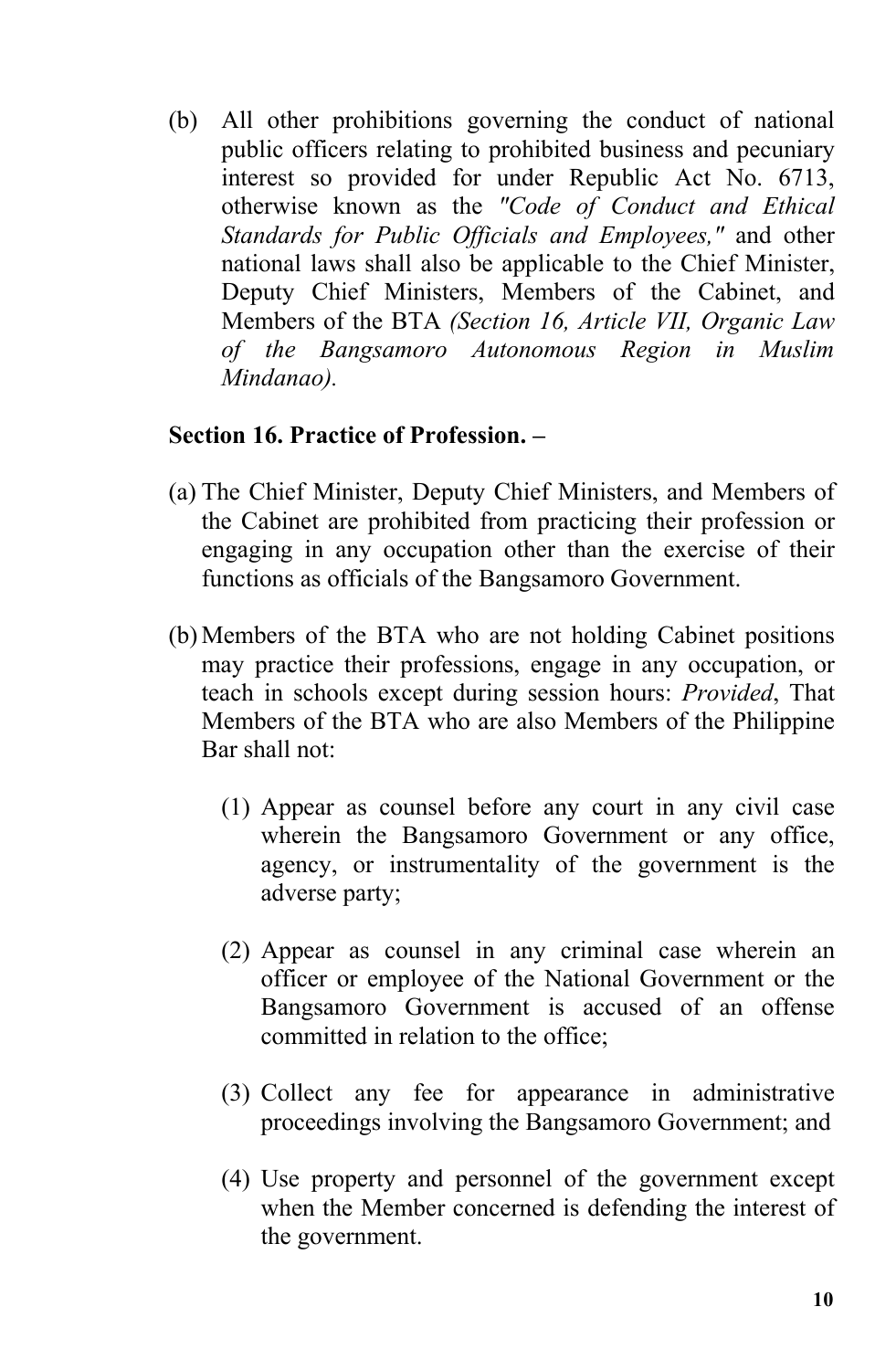(c) Doctor of medicine may practice their profession even during official hours of work only on occasions of emergency: *Provided*, That the Members concerned do not derive monetary compensation therefrom *(Section 17, Article VII, Organic Law of the BARMM*).

#### **Rule III. – Executive Officers**

**Section 1. Executive Officers. –** The Executive Officers of the Bangsamoro Government shall be the Chief Minister, the Deputy Chief Ministers, and the Cabinet Ministers.

**Section 2. Powers, Duties, and Functions of the Chief Minister. –** The Chief Minister shall exercise the following powers, duties, and functions:

- (a) Head of the BTA;
- (b) Appoint heads of ministries, agencies, bureaus, and offices of the Bangsamoro Government or other officers of Bangsamoro owned or -controlled corporations or entities with original charters;
- (c) Appoint other officers in the BTA, as may be provided by the BTA;
- (d) Formulate a platform of government subject to the approval of the BTA;
- (e) Issue executive orders and other policies of the BTA;
- (f) Represent the BTA in the affairs of the BARMM;
- (g) Proclaim a state of calamity whenever typhoons, flash floods, earthquakes, tsunamis, or other natural or man-made calamities that cause widespread damage or destruction to life or property in the Bangsamoro Autonomous Region in Muslim Mindanao; and
- (h) Exercise such other powers and functions inherent to the office.

**Section 3. Deputy Chief Ministers***.* – There shall be two (2) Deputy Chief Ministers who shall be nominated by the Chief Minister and elected by Members of the BTA.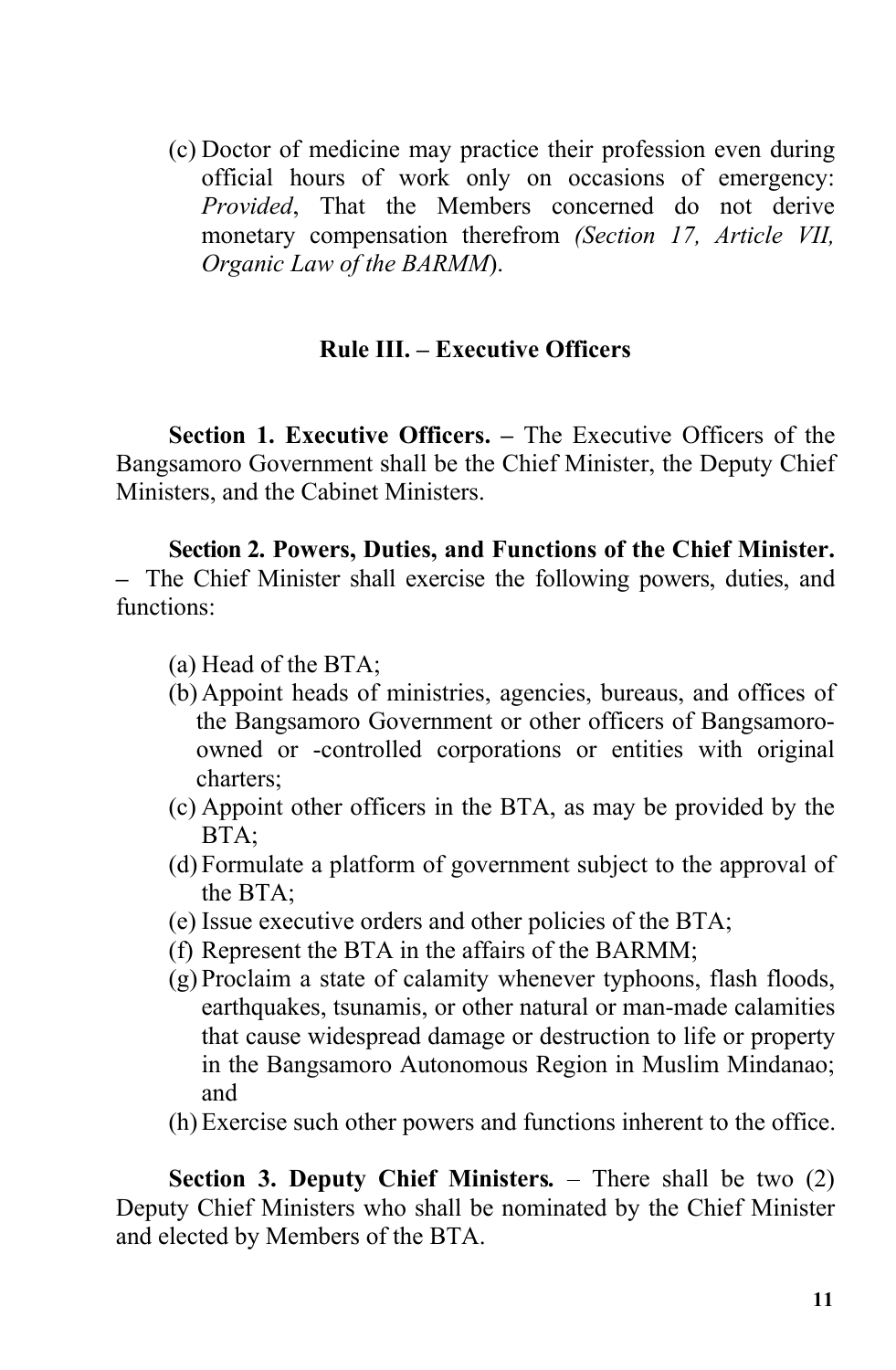The Bangsamoro Autonomous Region in Muslim Mindanao shall have three (3) sub-regions, namely: South Western Mindanao, North Central Mindanao, and South Central Mindanao, all within the Bangsamoro territorial jurisdiction. To ensure representation of all the sub-regions, the two (2) Deputy Chief Ministers shall come from the other two (2) sub-regions different from that of the Chief Minister.

For purposes of this provision, the coverage of each sub-region shall be determined by the BTA.

The Deputy Chief Ministers may each hold a cabinet position.

In case of death, permanent physical or mental incapacity, removal from office, or resignation of the Chief Minister, the Deputy Chief Minister, more senior in age, shall act as the Chief Minister until the President has appointed a new Chief Minister.

# **Rule IV.** - Officers of the BTA, Manner of Election; Duties and **Responsibilities**

**Section 1. Officers of the BTA. –** On the first day of session, the BTA shall elect the Speaker, the Deputy Speaker, Majority and Minority Floor Leaders, and such other officers of the BTA as these Rules may provide, in the manner provided in Rule VI.

A Deputy Majority Floor Leader and a Deputy Minority Floor Leader shall likewise be elected *(As amended by BTA Resolution No. 32).*

**Section 2. Term of Office of Elective Officers of the BTA.** – The term of office of the Speaker, the Deputy Speaker, and other officers of the BTA shall begin upon their election and end when their successors shall have been elected.

**Section 3. Presiding Officer. –** The Speaker, Deputy Speaker, or any other Member presiding over the BTA shall: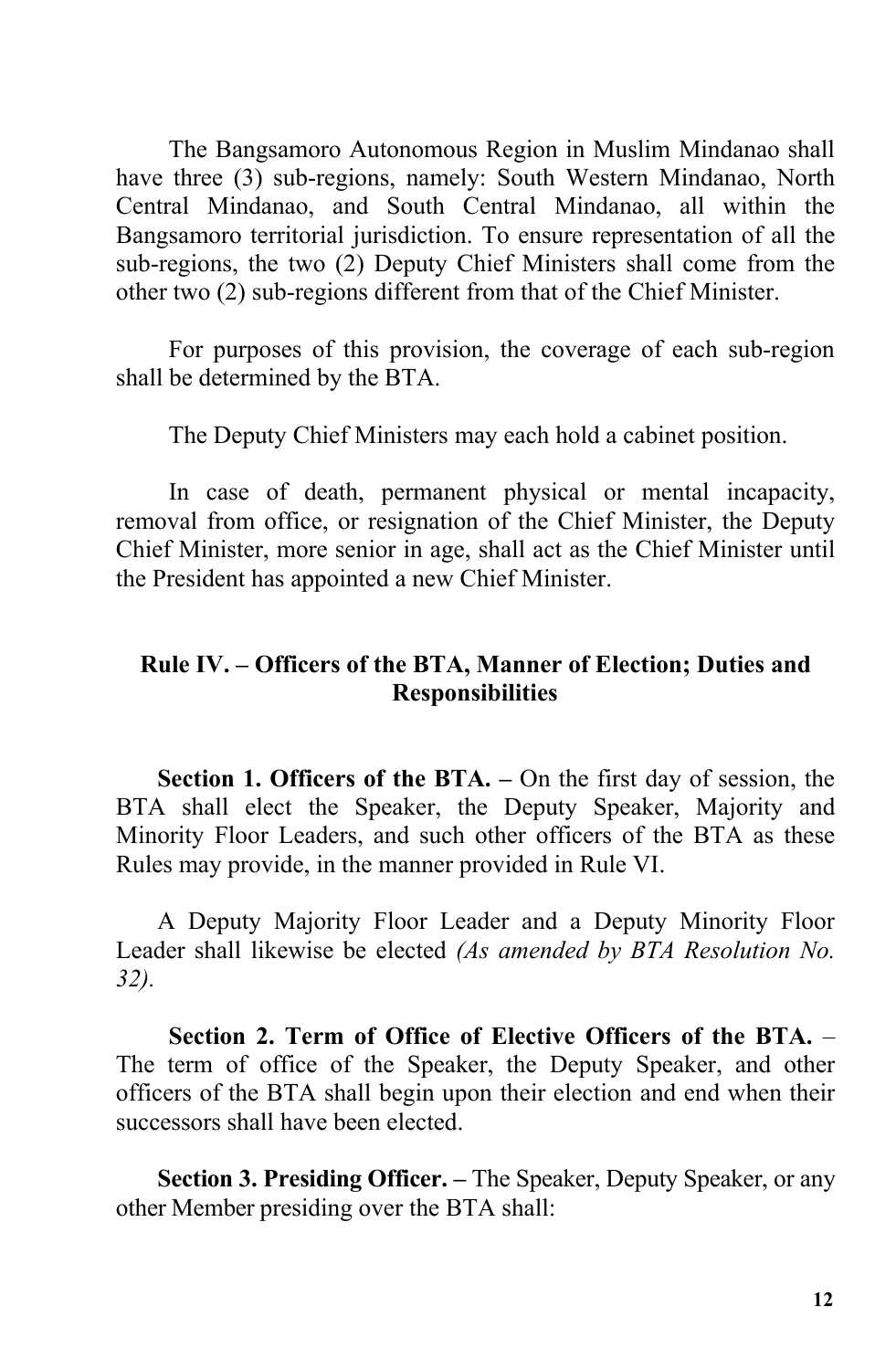- (a) Secure the honor and dignity of the BTA;
- (b) Ensure the rights and privileges of all the Members; and
- (c) Assure public access to the proceedings of the Bangsamoro Transition Authority and its committees.

**Section 4. The Speaker. –** The Speaker shall be the Presiding Officer of the BTA. The Speaker shall have the following duties and powers:

- a. Preside on all plenary sessions of the BTA. He/she shall open, conduct, and close each session day;
- b. Set the order of Parliamentary business in plenary sessions;
- c. Be responsible for the management of the proceedings and conduct of business of the BTA;
- d. Maintain proper order and ensure that the right procedures are followed;
- e. Remain impartial during all debates and if he/she wishes to participate in the debate, he/she shall temporarily relinquish the chair;
- f. Vote only to break a tie;
- g. Be responsible over the use of the resources, facilities, and employees of the BTA;
- h. Exercise administrative supervision over the legislative personnel, staff, and secretariat of the BTA;
- i. Conduct regular monthly caucus of all members of the Parliament or as often as may be necessary to discuss priority measures and to facilitate dialogue, consensus and actions on issues and concerns affecting the Parliament and the performance of its functions *(As amended by BTA Resolution No. 70);*
- j. Exercise general supervision over all committees and, in furtherance thereof, conduct regular monthly meetings with the chairpersons and vice-chairpersons of all Statutory and Parliamentary Committees to set legislative targets, review performance in the attainment of targets, ensure that the priority legislative measures of committees are attuned to the legislative agenda of the Parliament and resolve such issues and concerns that affect the operations and performance of the committees *(As amended by BTA Resolution No. 70);*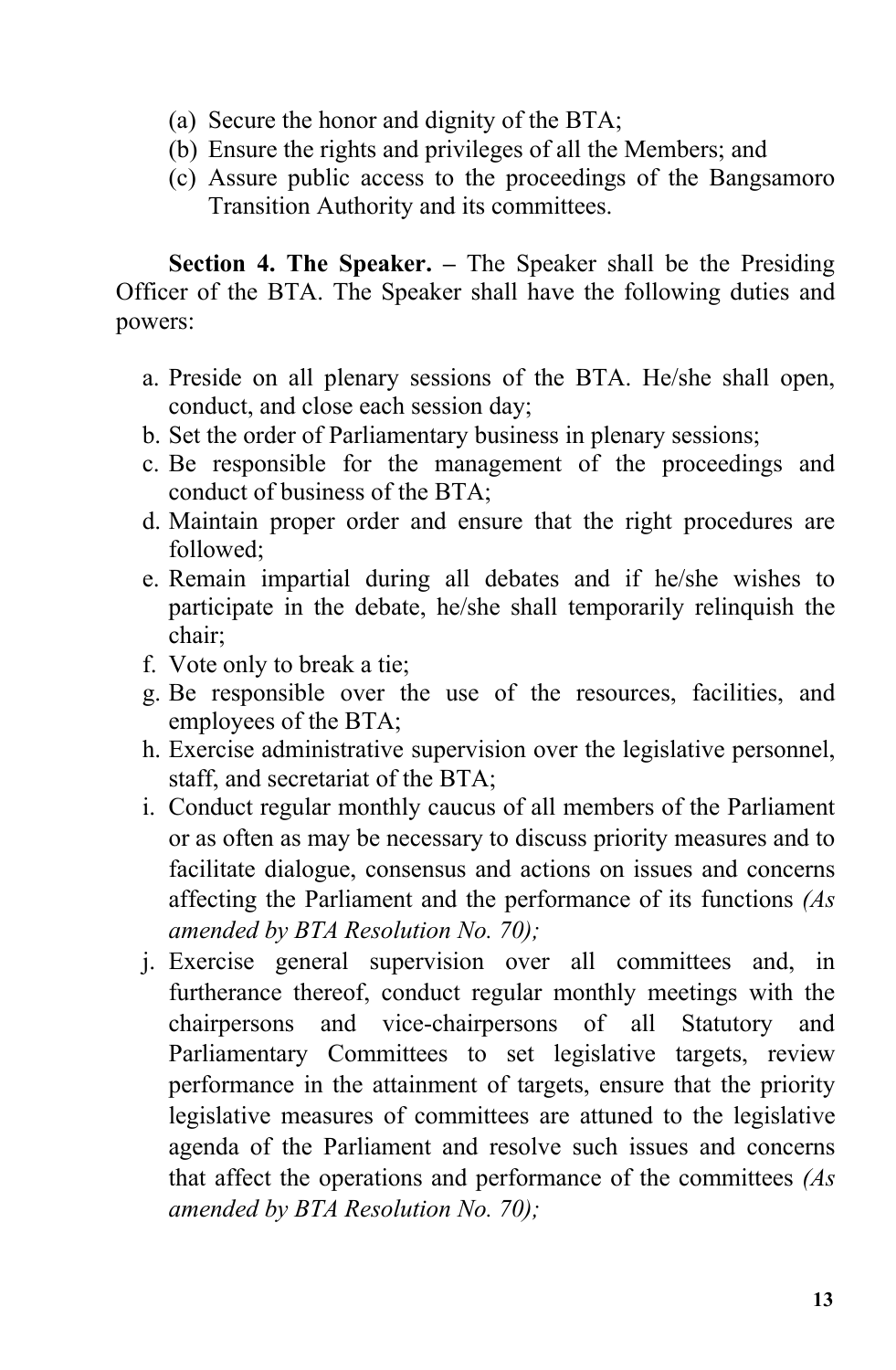- k. Designate a Member of the Parliament as temporary presiding officer after informing the Deputy Speaker; *Provided,* That any such designation shall be effective for one session day only *(As amended by BTA Resolution No. 70);*
- l. Sign all acts, resolutions, and bills that may be issued by or upon order of the Parliament *(As amended by BTA Resolution No. 70);*
- m.Appoint career positions in the Parliament including co-terminus and contractual positions as well as contract of service therein; and
- n. Perform such other duties and powers given to him/her by law and these Rules.

**Section 5. Deputy Speaker. –** The Deputy Speaker shall assist the Speaker in the performance of his/her functions and duties. The Deputy Speaker shall have the following duties and powers, to wit:

- a. Act as the Speaker in cases of the temporary incapacity or absence of the Speaker, until such time that the Speaker returns to office and resumes his/her work;
- b. Assume the duties and powers of the Speaker in case of resignation, removal, death, and permanent incapacity, until such time that a new Speaker has been elected and qualified;
- c. Preside over the session when, even if present, the Speaker does not preside, or has not designated any other Member as temporary presiding officer;
- d. Recommend to the Speaker appropriate policies and programs of action to improve the process of legislation and the quality of legislative measures; and
- e. Perform such other duties and functions as may be assigned or delegated to him/her from time to time by the Speaker.

# **Rule V. - Other Officers ofthe BTA; Non-Members**

**Section 1. Secretary-General of the BTA. –** The BTA shall have a Secretary-General who shall be accountable to the BTA and the Speaker, and has the following duties and powers, to wit: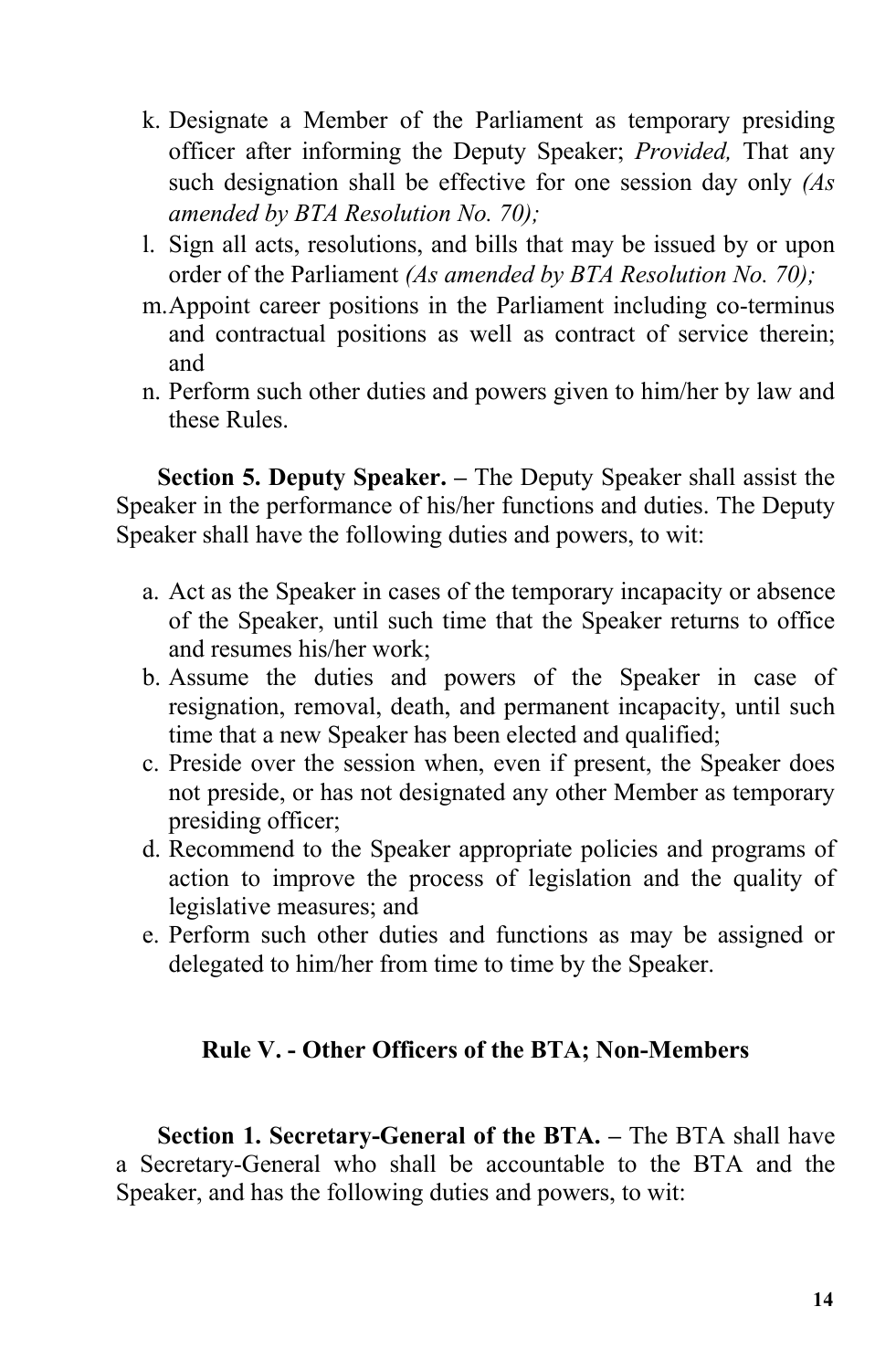- a) Call the roll, at the beginning of every session, of the Members of the BTA in alphabetical order;
- b) Record the Members present during the roll call and determine the required majority for the purpose of declaring the presence of a quorum of the BTA to do business;
- c) Distribute copies of the Order of Business to the Members of the BTA;
- d) Oversee the recording of the minutes of debates and deliberations in the plenary sessions;
- e) Record in its original form, keep and certify the Journal of each session: *Provided,* That Journals of executive sessions shall be recorded in a separate book and kept confidential;
- f) Supervise the counting of the votes of the Members of the BTA in the plenary;
- g) Serve as the custodian of all the properties and records of the BTA, and make an inventory of the same at the beginning and end of each regular session;
- h) Certify and affix the seal of the BTA on all approved resolutions, bills, orders, and any other acts and legislative measures;
- i) Attest to and affix the seal of the BTA on all writs, warrants and subpoenas issued by the Speaker and/or upon the order of the BTA;
- j) Ensure that all the necessary needs and conditions for the efficient and effective performance of the duties and works of all the Members of the BTA, and committee Members are provided;
- k) Ensure that the staff and employees of the BTA perform their duties efficiently and effectively and observe civil service rules and regulations, and in case of any violation thereof, the Secretary-General may either impose the necessary disciplinary measures and/or recommend to the Speaker the dismissal of erring staff Members and employees;
- l) The Secretary-General shall, every start of the session, have an updated printed status report on actions taken on resolutions and bills passed upon by the Parliament that must be available upon request by any Member of the Parliament. The status report must show, among others, the dates when the resolutions have been officially received by the concerned parties, as well as dates of publication of bills *(As amended by BTA Resolution No. 70);*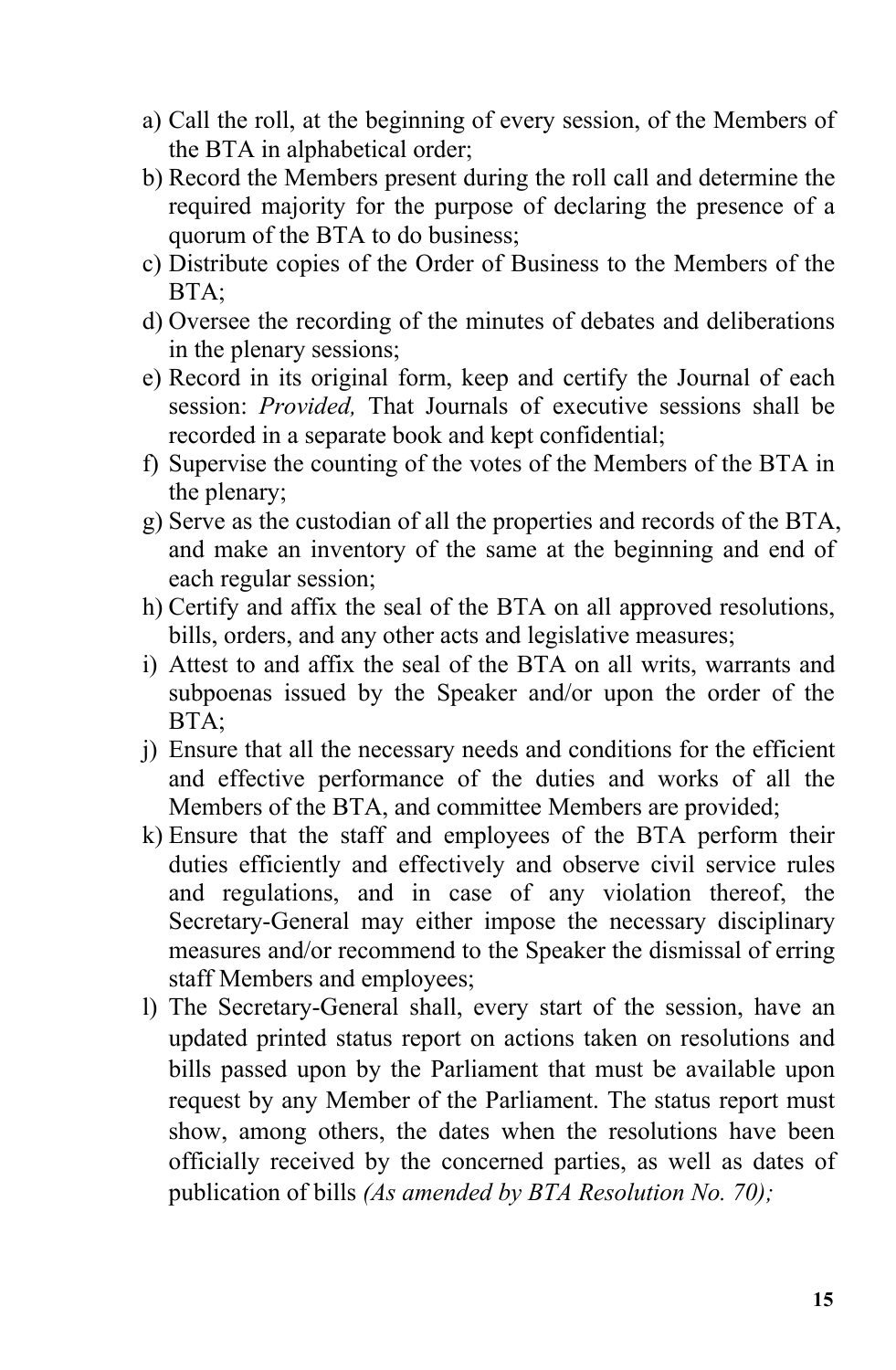- m) The Secretary-General shall assist the Majority Floor Leader in maintaining the list of interpellators which shall serve as guide during the interpellation period on a particular bill or resolution *(As amended by BTA Resolution No. 70);* and
- n) Perform such other duties and functions as may be assigned or ordered by the BTA and the Speaker.

**Section 2. Sergeant-at-Arms.** – The Sergeant-at-Arms shall be responsible for the discipline and security in the BTA. In addition thereto, he/she shall have the following duties and powers:

- a) Attend all sessions in the plenary hall of the BTA, and in case of committee meetings, hearings or public consultations, he/she may personally attend or designate his/her representative;
- b) Secure and maintain order in the accommodation in the gallery, offices, and other premises during the plenary sessions, committee meetings and hearings, and such other proceedings or activities of the BTA.
- c) Take into the BTA's custody any person, not being a Member thereof, who misconducts himself or do not leave the Session Hall when asked to do so or upon the instructions of the Speaker;
- d) Implement instructions, orders and serve all processes issued by the authority of the BTA or the Speaker. He/she shall also be responsible for all mail and courier services;
- e) Custodian of the mace and is responsible for carrying and placing it in front of the Speaker's rostrum; and
- f) Perform any and all functions and duties as may be assigned and ordered by the BTA and the Speaker.

# **Rule VI. – Organizing, Convening, and Electing Officers** of the BTA

**Section 1. Organizing the BTA. –** In the first session, the BTA shall proceed with its organization. The Chief Minister shall preside over the session of the BTA until the election of the Speaker.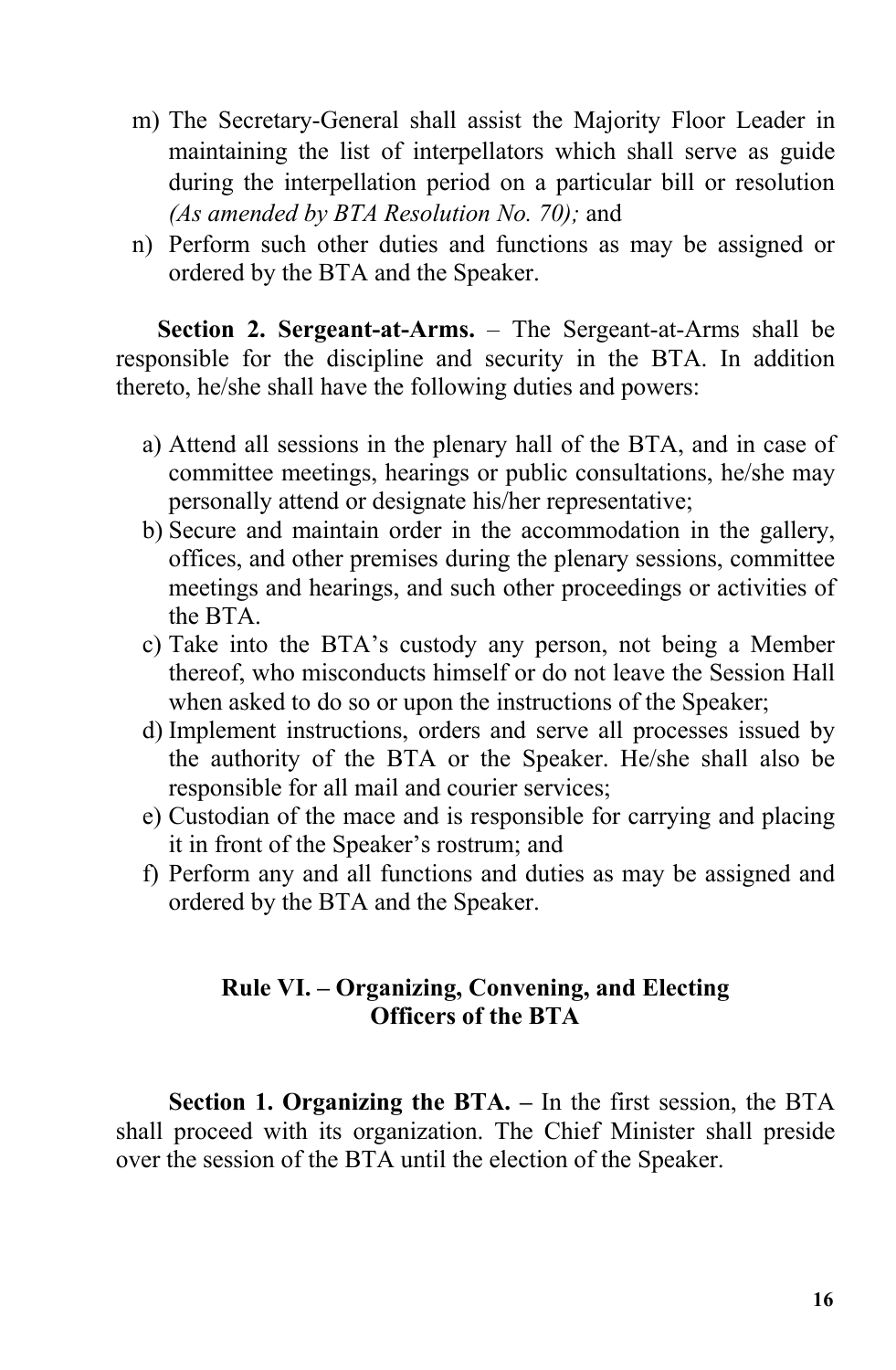As Presiding Officer, the Chief Minister shall call the session to order, call the roll of the Members of the BTA and declare the presence of quorum.

**Section 2. Election of the Speaker. –** The Speaker shall be elected by a majority vote of all the Members of the BTA during the inaugural session through a standing vote with Members casting their votes without explanation. The vote of each Member shall be recorded in the Journal of the BTA.

As many Members of the BTA as are nominated may contest for the position: *Provided,* That if there are more than two nominees, and none of them obtains the requisite number of votes, a run-off election shall be conducted between the two nominees who obtained the highest number of votes. No abstentions shall be permitted during the run-off election.

After the election of the Speaker, he/she shall immediately take his/her oath of office.

**Section 3. Election of the Deputy Speaker and Other Officers of the BTA; Non-Members. –** The Deputy Speaker, the Secretary- General, and the Sergeant-at-Arms shall be elected by a majority vote of all the Members of the BTA during the inaugural session.

**Section 4. Membership to the Majority and the Minority. –** All Members of the BTA who voted in favor of the Speaker shall be considered part of the Majority. All others shall be part of the Minority.

Members of the BTA who shall be appointed after the election of the Speaker shall have the right to choose Membership either in the Majority and the Minority through an oral or written manifestation to the Speaker.

The Majority and Minority shall elect their respective Majority Floor Leader and Minority Floor Leader, and their respective deputies, from among their Members (*As amended by BTA Resolution No. 32).*

**Section 5. Convening the BTA. –** The BTA shall convene its regular session once every year on the second Tuesday of the month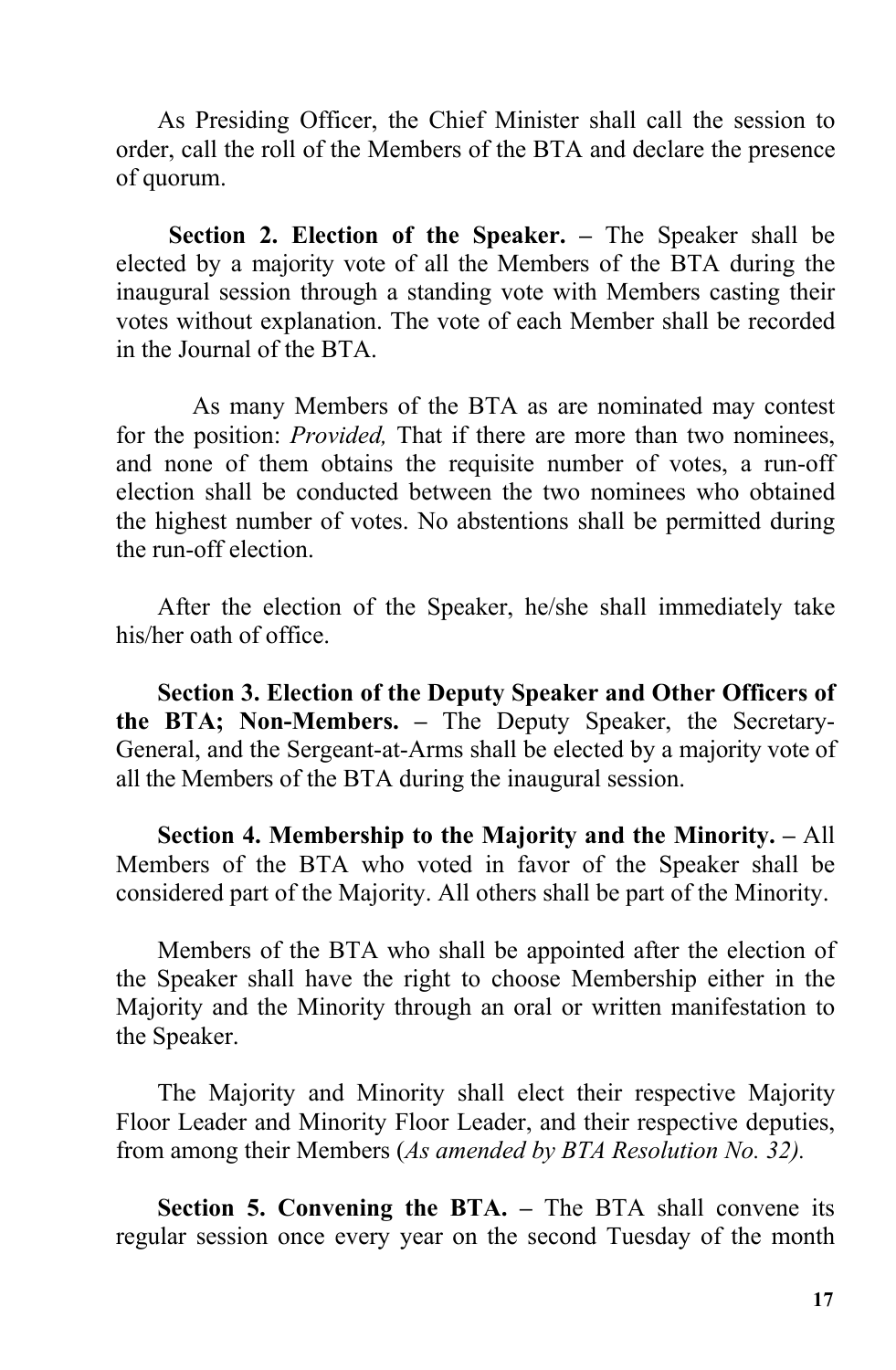after *Eid'l Fitr* and not later than thirty (30) days before the opening of the next regular session. At the beginning of its regular session, the Chief Minister presents before the BTA the policies and programs of the Government of the Day *(As amended by BTA Resolution No. 73).*

The Parliament Speaker, after due consultation with the Majority Floor Leader and the Minority Floor Leader, may convene the Parliament through teleconference or other reliable forms of electronic means when there is any occurrence of *force majeure* or a national or regional emergency where physical presence of the Members of the Parliament in the plenary hall is not possible or is limited by circumstances *(As amended by BTA Resolution No. 73).*

The members using the teleconference platform shall be deemed present for the purpose of determining the quorum, participation in the deliberation, and casting of votes *(As amended by BTA Resolution No. 73).*

Guidelines related to teleconferencing may be issued by the Speaker, after consultation with the Majority Floor Leader, Minority Floor Leader, and the Secretary-General *(As amended by BTA Resolution No. 73).*

**Section 6. Special Session of the BTA. –** From time to time, as the need arises, even when the BTA is on recess, the Chief Minister or by a resolution of the majority of the Members of the BTA may request the Speaker to convene the BTA to tackle emergency situations or very important matters that need to be discussed, debated or a law passed to address the situation at hand.

#### **Rule VII. – The Committees**

**Section 1. The Committee.** – A Committee is an organized body composed of Members of the BTA, constituted to specialize in particular areas of concerns and to carry out specific functions.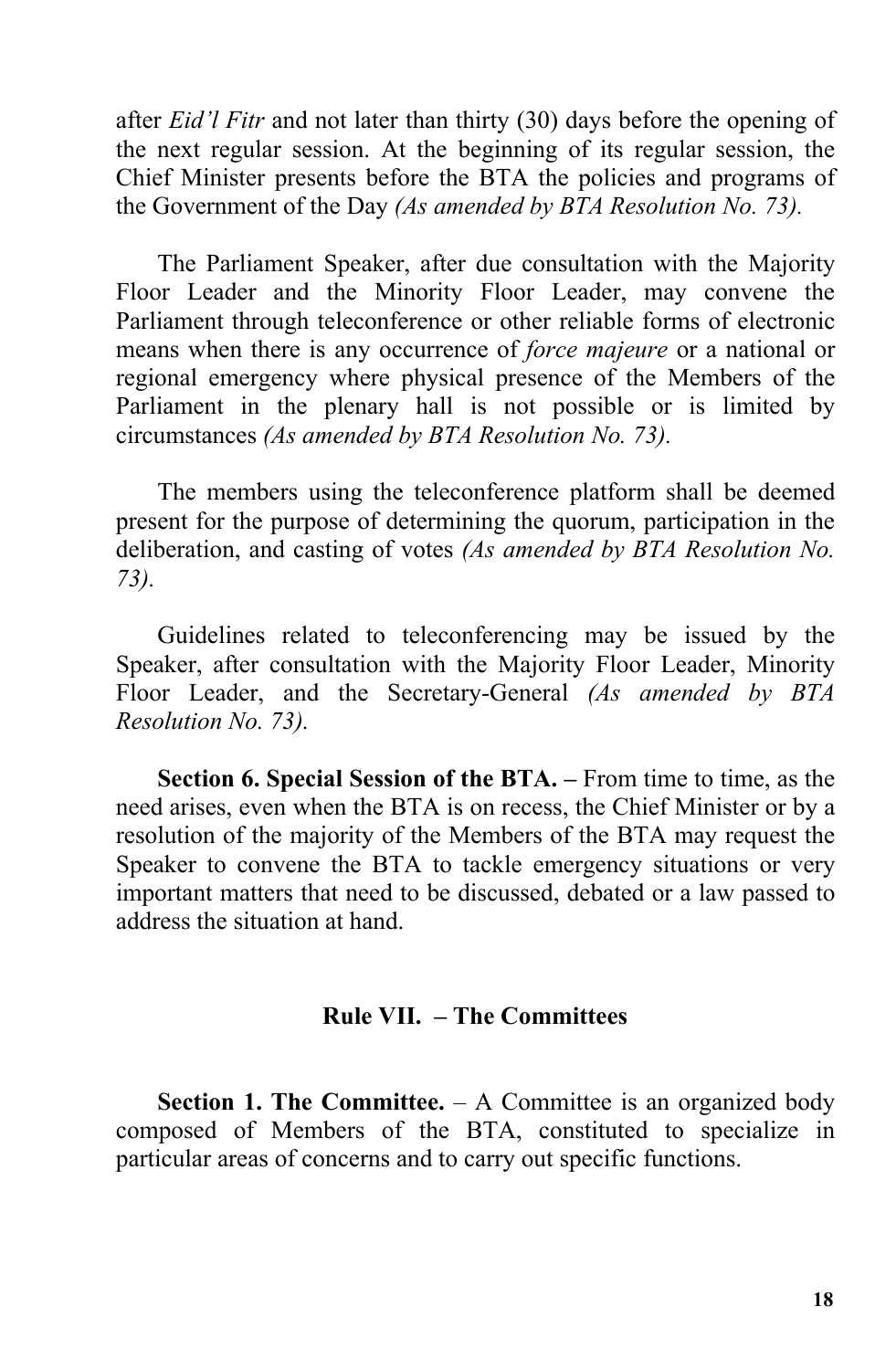It considers and makes recommendations and draws reports concerning disposition of bills, resolutions, and other preparatory works to be presented to the plenary sessions of the BTA.

**Section 2. The Classifications of Committees. –** The BTA shall have Statutory committees and Parliamentary committees. Ad hoc, joint ad hoc, special, and sub-committees may also be created and organized as the BTA may deem necessary.

**Section 3. Statutory Committees.** – The Statutory committees are permanent committees provided under the Organic Law of the BARMM and these Rules. The Memberships and jurisdictions of the Statutory committees are:

1) **Committee on Finance, Budget and Management.** – The Committee on Finance, Budget and Management shall have thirty-one (31) Members. It shall have jurisdiction on all matters relating to the income, revenues, preparation of budget and the appropriation of funds for the operations of the Bangsamoro Government including its expenditure, payment of public indebtedness, claims against the Bangsamoro Government, inter governmental revenue sharing, and in general, all matters relating to public expenditures.

The work of the Committee on Finance, Budget and Management includes the scrutiny and review of the budget and expenditure of the Bangsamoro Government *(As amended by BTA Resolution No. 106).*

2) **Committee on Basic, Higher, and Technical Education.** – The Committee on Basic, Higher, and Technical Education shall have thirty-one (31) Members. It shall have jurisdiction over all matters relating to education, schools, universities, colleges, *Madrasah,* welfare of teachers and students, and alternative learning system including special, non-formal and technical education and trainings (*As amended by BTA Resolution No. 70).*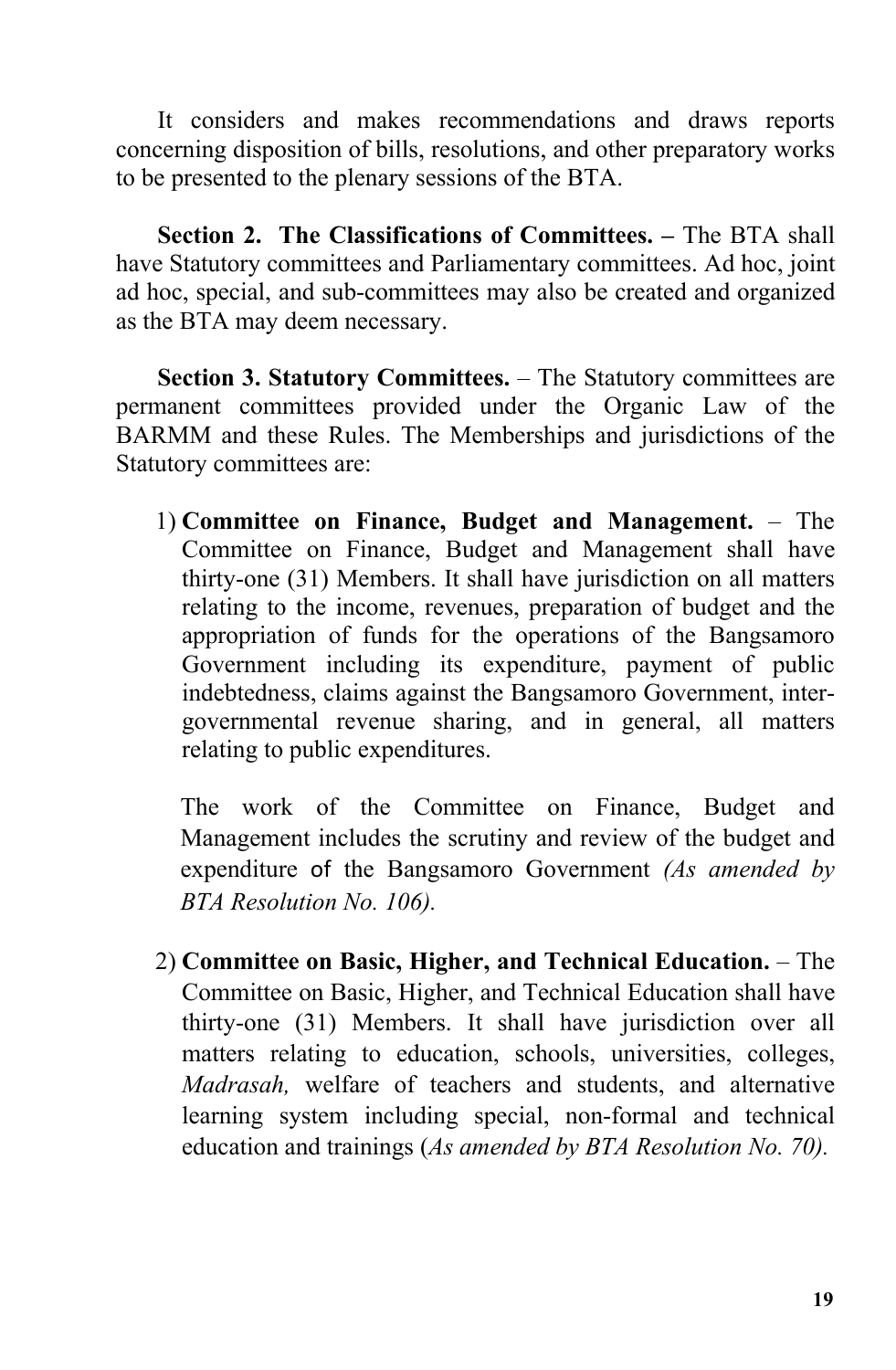3) **Committee on Environment, Natural Resources, and Energy.** – The Committee on Environment, Natural Resources, and Energy shall have twenty-seven (27) Members. It shall have jurisdiction on all matters relating to natural resources including their exploration, development, management, conservation, and utilization; and lands of the public domain, mines and minerals, forests, parks and wildlife, marine resources, and ecosystem management and pollution control *(As amended by BTA Resolution No. 70).*

It shall also exercise jurisdiction on all matters relating to the provisions on power and energy as provided in the Organic Law of the Bangsamoro Autonomous Region in Muslim Mindanao, including the exploration, development, utilization or conservation of energy resources, alternative and renewable energy resources.

4) **Committee on Agriculture, Fisheries and Agrarian Reform.** – The Committee on Agriculture, Fisheries and Agrarian Reform shall have seventeen (17) Members. It shall have jurisdiction on all matters relating to agriculture, food and agricultural production, agri-business, agricultural research and technology, agricultural education, including extension services, agricultural experimental and nursery stations, soil survey and conservation, irrigation, animal husbandry and quarantine, crop and livestock production, farm credit and farm security, insurance and guarantee programs, agricultural support prices, fisheries and aquatic resources, fresh water and fisheries culture, research and technology, and fisheries education and training.

It shall exercise jurisdiction on all matters relating to the implementation of the agrarian reform law, either passed by the Congress or the BTA and which are applicable in the Bangsamoro including support for agrarian reform beneficiaries.

5) **Committee on Local Government.** – The Committee on Local Government shall have twenty-nine (29) Members. It shall have jurisdiction on all matters relating to local administration and local government units such as the provinces, cities, municipalities, and barangays within the Bangsamoro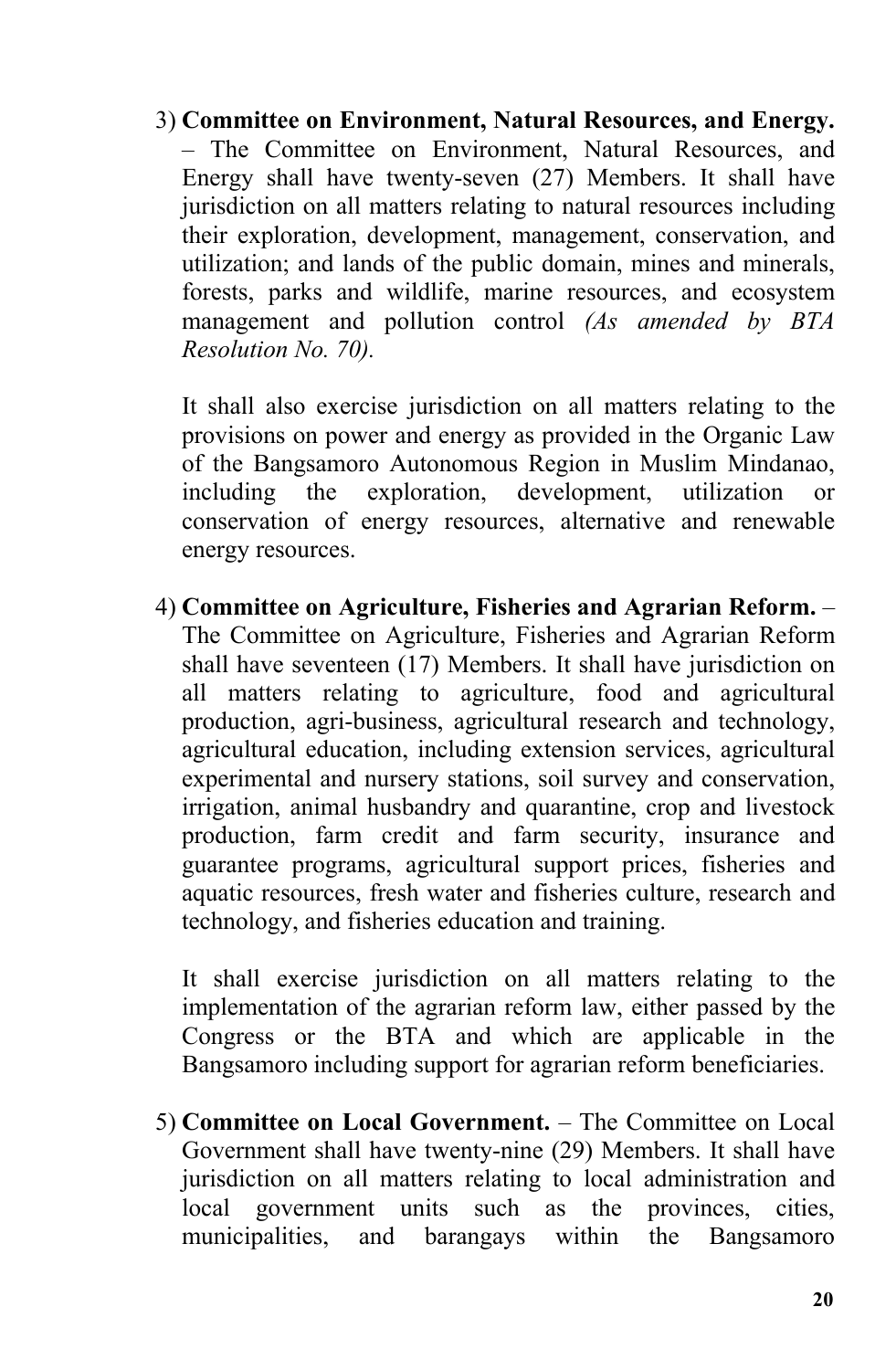Autonomous Region in Muslim Mindanao, including their revenues and expenditures *(As amended by BTA Resolution No. 70).*

- 6) **Committee on Health.** The Committee on Health shall have seventeen (17) Members. It shall have jurisdiction on all matters relating to public health and hygiene, medical, hospital and quarantine services and facilities for the promotion of health services and awareness to the public.
- 7) **Committee on Social Services.** The Committee on Social Services shall have seventeen (17) Members. It shall have jurisdiction on all matters relating to delivery of basic social services and social development which develop and enhance the individual and community life, including the welfare of persons with disabilities and special needs.
- 8) **Committee on Labor and Employment.** The Committee on Labor and Employment shall have seventeen (17) Members. It shall have jurisdiction on all matters relating to labor, employment and human resource development, advancement and protection of the rights and welfare of workers, maintenance of industrial peace and promotion of employer-employee cooperation, labor education and labor standards, and promotion of labor market including recruitment, training, and placement of manpower.
- 9) **Committee on Trade, Investment and Tourism.** The Committee on Trade, Investment and Tourism shall have seventeen (17) Members. It shall exercise jurisdiction on all matters relating to the planning and programming of general economic development, including the regulation and diversification of industry and investments, and those which involve public indebtedness, either domestic or local.
- It shall exercise jurisdiction over private corporations, domestic and foreign trade, handicraft and cottage industries, intellectual property rights, patents, trade names and trademarks, standards, weights, measures and designs, quality control, consumer protection, and stabilization of prices of commodities.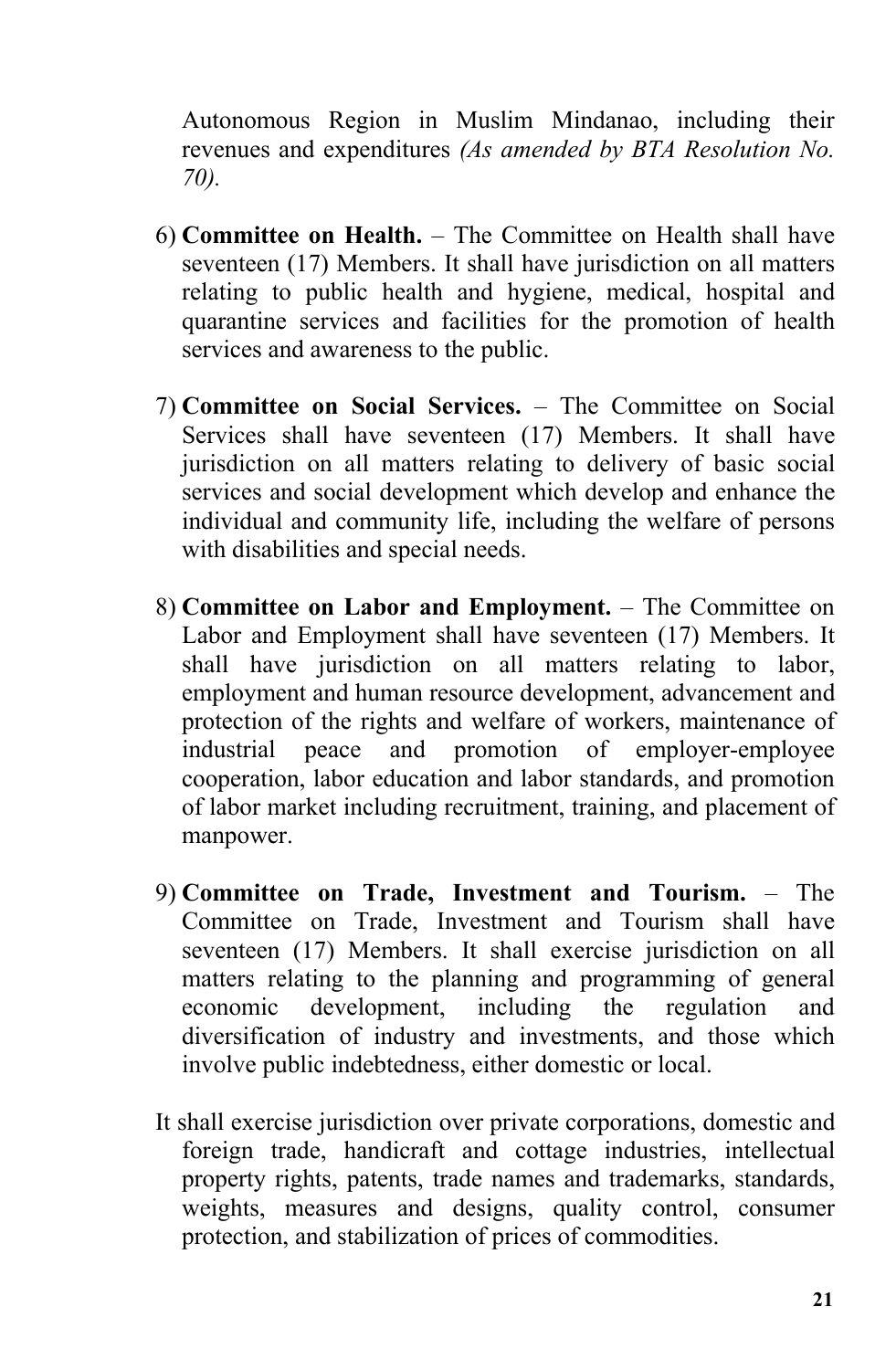- It shall also exercise jurisdiction on all matters relating to the development and promotion of tourism and the tourist industry, both local and international.
- 10)**Committee on Transportation and Communications.** The Committee on Transportation and Communications shall have seventeen (17) Members. It shall have jurisdiction on all matters relating to land, sea, and air transportations, including seaports, airports, and other systems of transportation, all lighthouses, postal, telegraph, radio, cable, television, telephone and other communication services.
- 11)**Committee on Public Works and Highways.** The Committee on Public Works and Highways shall have thirty-one (31) Members. It shall exercise Parliamentary jurisdiction on all matters relating to planning, construction, maintenance, improvement, and repair of public infrastructures including roads, bridges, harbors, parks, drainage, flood control and protection, water utilities and the utilization of waters *(As amended by BTA Resolution No. 70).*
- 12)**Committee on Human Settlements and Development. –** The Committee on Human Settlements and Development shall have seventeen (17) Members. It shall have jurisdiction on all matters relating to urban, and rural planning and development, housing and shelter service delivery, resettlements, and other related activities which help uplift the conditions of the inhabitants therein.
- 13)**Committee on Public Order, Security and Safety.** The Committee on Public Order, Security and Safety shall have seventeen (17) Members. It shall exercise jurisdiction on all matters relating to peace and order, the Bangsamoro Police, Fire and Jail Management, suppression of criminalities such as, but not limited to, illegal gambling, organized crimes, terrorism, illegal drugs, regulation of the private security agencies, firearms, firecrackers, pyrotechnics, destructive fires, rescue, emergency medical services and research and development in the internal security and safety aspects within the Bangsamoro.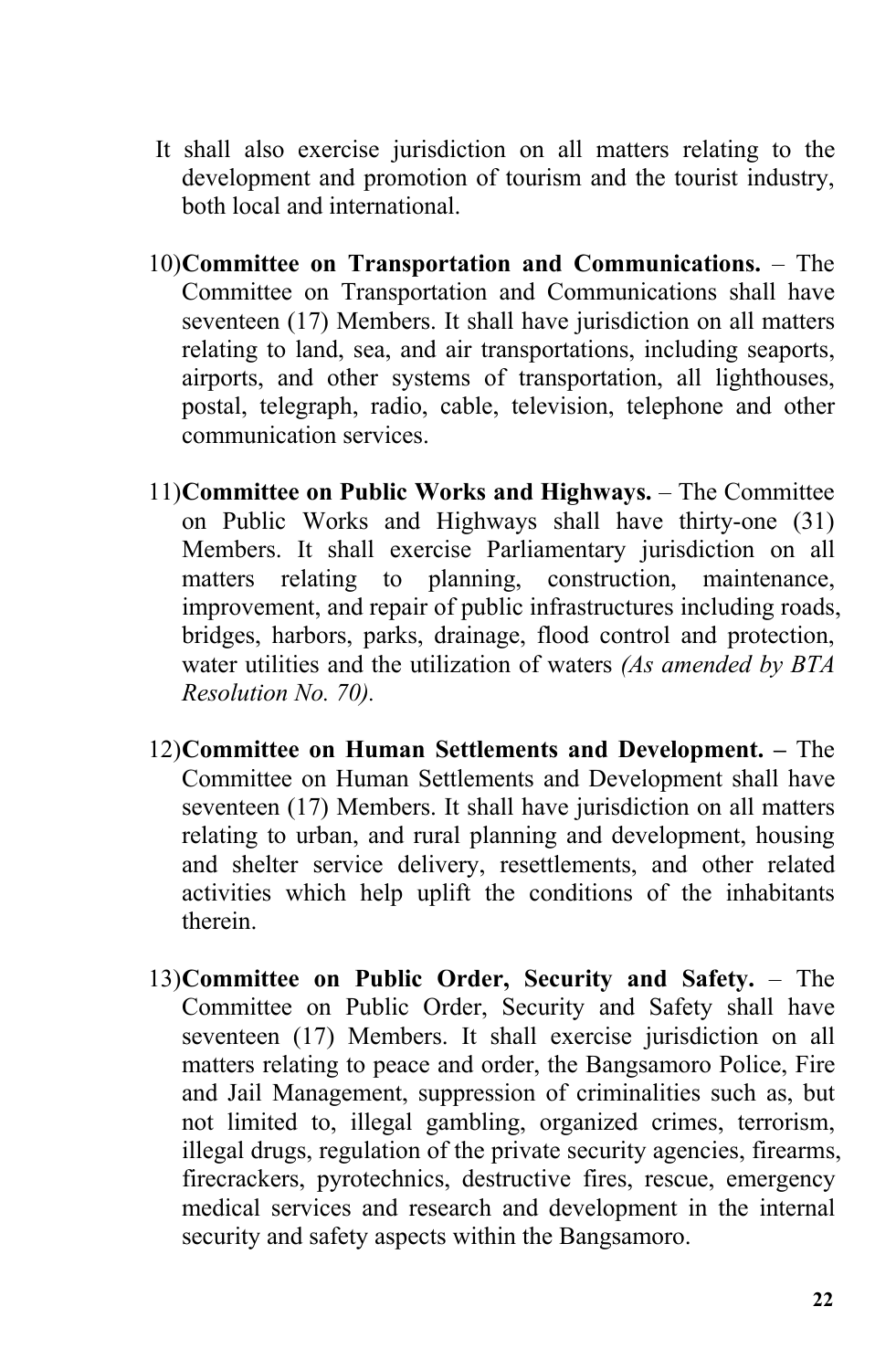- 14)**Committee on Indigenous Peoples' Affairs.** The Committee on Indigenous Peoples' Affairs shall have seventeen (17) Members. It shall have jurisdiction on all matters relating to the implementation of the provisions of the indigenous peoples' rights embodied in the Organic Law of the Bangsamoro Autonomous Region in Muslim Mindanao and the development of their communities.
- 15)**Committee on Science and Technology.** The Committee on Science and Technology shall have seventeen (17) Members. It shall exercise jurisdiction on all matters relating to science and technology, including scientific and technological research, development and advancement, and climate and weather forecasting.
- 16)**Committee on Bangsamoro Justice System.** The Committee on Bangsamoro Justice System shall have twenty-five (25) members. It shall exercise jurisdiction on all matters relating to Muslim personal, family, and property relations provided for under Presidential Decree No. 1083, including commercial, other civil actions and criminal jurisdiction which the Parliament has power to legislate on as provided under Republic Act No. 11054 *(As amended by BTA Resolution No. 50).*

Members of the BTA may sit in any of the committees; *Provided,* That the maximum number of committees they shall be part of shall not exceed four (4). *Provided, further,* That the Minority shall be represented in all committees *(As amended by BTA Resolution No. 70).*

**Section 4. The Parliamentary Committees. –** Parliamentary committees are permanent committees which exercise continuing responsibility in the legislative activity of the BTA, and are hereinafter set up in these Rules. The BTA shall, upon the recommendation of the Committee on Rules, organize and adopt Parliamentary committees: *Provided,* That the Memberships of Parliamentary committees shall be on the basis of proportional representation affiliated with the Majority and the Minority of the BTA.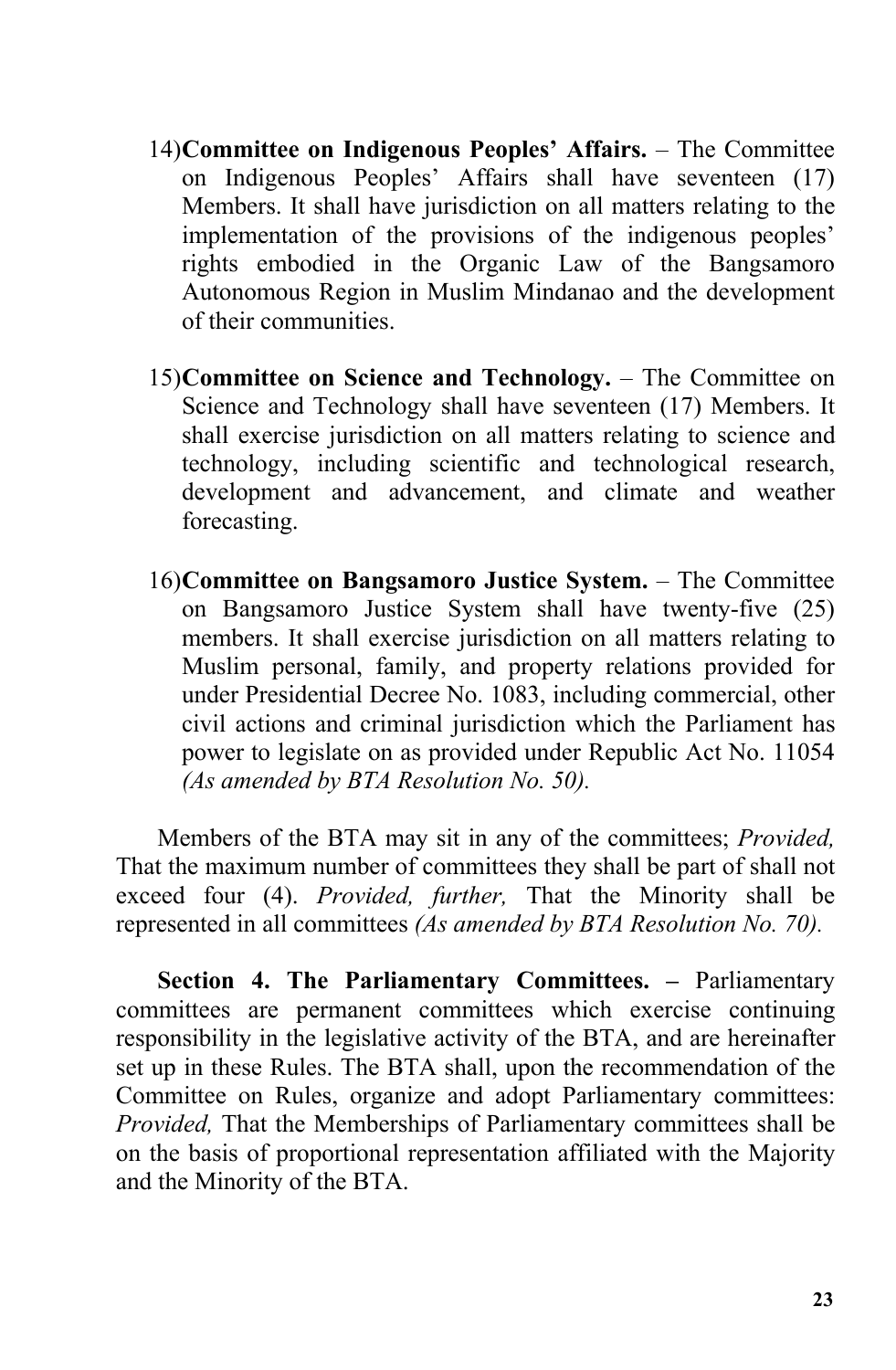The following are the Parliamentary committees of the BTA with its corresponding number of Memberships and jurisdictions:

- 1) **Committee on Rules.** The Committee on Rules shall have twenty-nine (29) Members. It shall have jurisdiction on all matters affecting the Parliamentary procedures and practices of the BTA, the calendar, order and manner of conducting business, and the creation of the Parliamentary committees, ad hoc, joint ad hoc, special, sub-committees and all other committees that may hereinafter be created. The Majority Floor Leader shall be the Chairperson of the Committee on Rules while the Minority Floor Leader shall be the Vice-Chairperson thereof *(As amended by BTA Resolution No. 70).*
- 2) **Committee on Accounts.** The Committee on Accounts shall have seventeen (17) Members. It shall have jurisdiction over all matters pertaining to the review and assessment of the budget of the Bangsamoro Parliament (*As amended by BTA Resolution No. 106).*
- 3) **Committee on Ways and Means.** The Committee on Ways and Means shall have seventeen (17) Members. It shall have jurisdiction on all matters relating to income, revenues, taxes and fees, loans and borrowings, credit and bonded indebtedness, and other sources and forms of revenues.
- 4) **Committee on Good Government, Accountability of Public Officers and Investigation, otherwise known as the Blue Ribbon Committee.** – The Blue Ribbon Committee shall have twenty-five (25) Members. It shall have jurisdiction over all matters including, but not limited to, investigation of malfeasance, misfeasance and nonfeasance in office committed by officers and employees of the Bangsamoro Government, the local government units, and other instrumentalities thereof.

The committee may, on its own initiative, or at the instance of any Member, or upon the order of the BTA, initiate the investigation.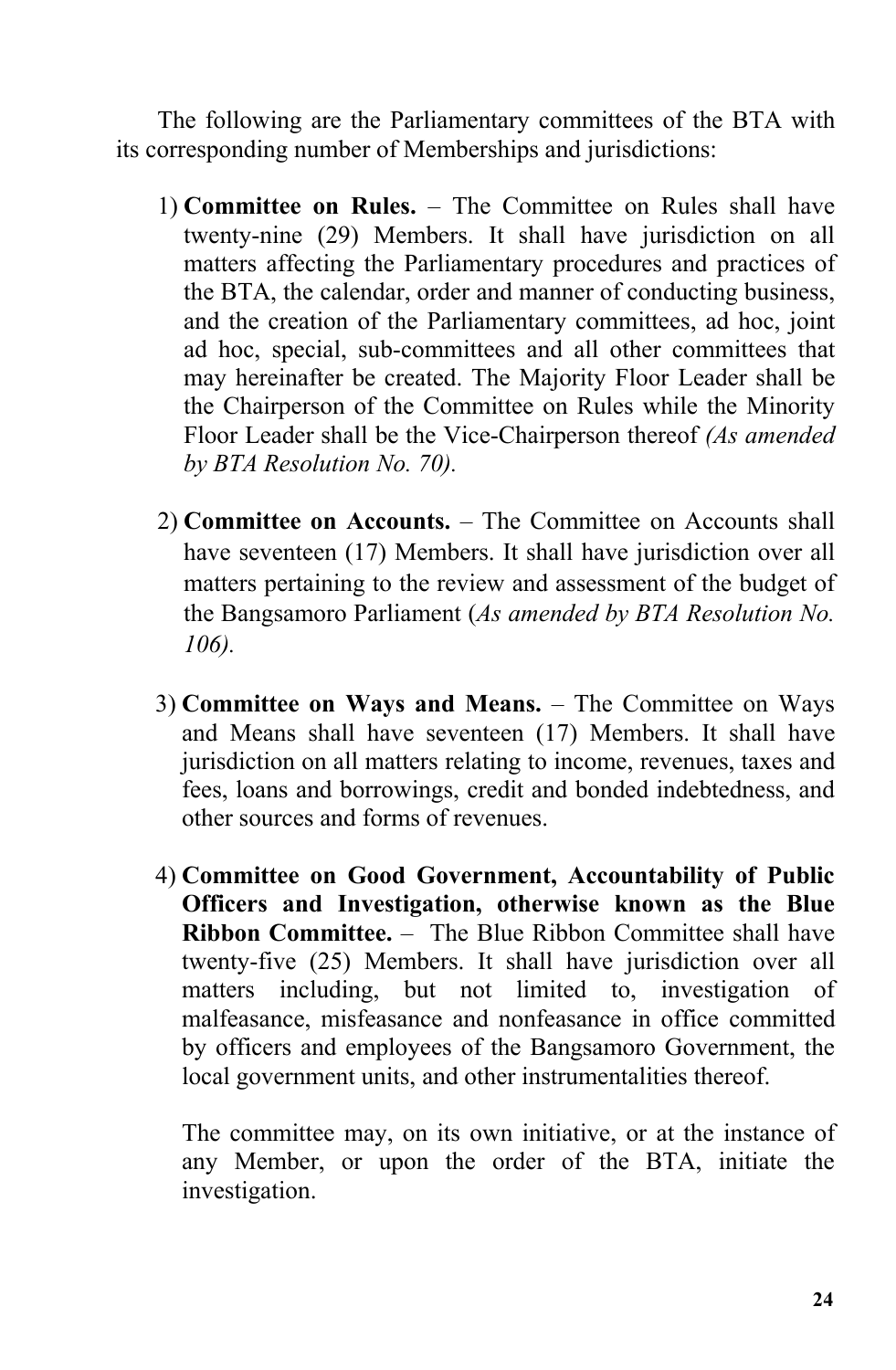- 5) **Committee on Ethicsand Privileges.** The Committee on Ethics and Privileges shall have seventeen (17) Members. It shall have jurisdiction over all matters relating to the duties, conduct, rights, privileges, immunities, integrity, and reputation of the BTA and its Members. It carries out independent, objective, and impartial investigations into complaints against the Members of the BTA.
- 6) **Committee on Amendments, Revision, and Codification of** Laws. – The Committee on Amendments, Revision, and Codification of Laws shall have seventeen (17) Members. It shall exercise jurisdiction on all matters relating to the proposal to amend or revised the Organic Law of the Bangsamoro Autonomous Region in Muslim Mindanao, and the codification of codes and laws, including proposal to amend or revise these Rules or any provision thereof.

**Section 5. Officers of the Committees. –** Except for the Committee on Rules, the Chairperson of each Committee shall be elected by the Members of the Parliament in the Plenary. Each Committee shall elect Vice-Chairpersons from among its Members. *Provided,* That one of the Vice-Chairpersons shall come from the Minority. The Chairperson and, in his/her absence, the Vice- Chairperson designated by the Chairperson shall preside over the committee meetings and hearings.

In the election of the Vice-Chairpersons, the Vice-Chairperson coming from the Minority shall be nominated by the Minority. As to the other Vice-Chairpersons, they shall be nominated by the members of the Committee as a whole *(As amended by BTA Resolution No. 70).*

**Section 6. Committee Secretariat, Staff. –** Each Committee shall have a secretariat and staff. It shall provide the Members of the committees with adequate, up to date, relevant and efficient technical support to enable them to perform their legislative tasks and responsibilities.

It shall also prepare the minutes, debates and discussions among the Members of the committee including the views and opinions of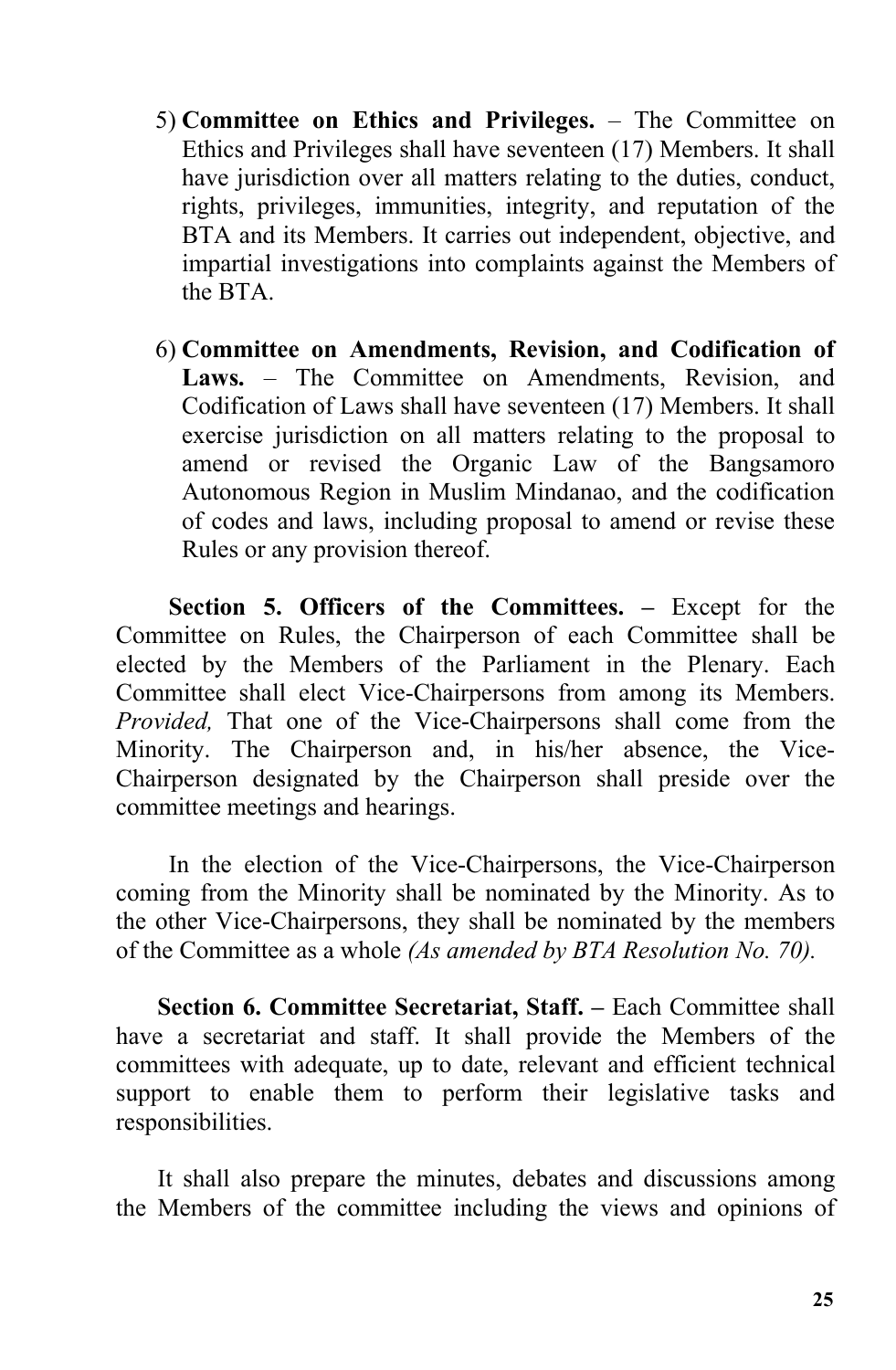invited resource persons and experts, and signed them together with the Chairperson of the committee.

**Section 7. Membership in the Committees.** – The Membership in each committee shall be divided between the Majority and the Minority in proportion to their respective Membership in the BTA.

The Speaker, Deputy Speaker, Majority Floor Leader and Minority Floor Leader shall be *ex officio* Members for all committees. They will have the right to vote. Their *ex officio* Membership shall not count in nor affect the proportional representation of the Majority and Minority in the committee.

**Section 8. Nomination and Affirmation of Officers and Members of the Committees. –** The Majority and the Minority shall submit the names of their respective nominees for each committee, including those of the selected Committee Chairpersons and Vice- Chairpersons, to the Speaker. Upon motion of the Majority and Minority Floor Leaders, the Speaker shall present the names to the BTA for affirmation in plenary session, without putting the same to a

vote.<br>A Member of the BTA may be a Chairperson, Vice-Chairperson, and Member of more than one (1) committee, maximum of four  $(4)$ .

**Section 9. Commencement in the Exercise of Duties and Functions.** – The Chairperson, Vice-Chairpersons, and Members shall commence the exercise of their duties and functions immediately after their affirmation in the plenary session. They shall cease to perform their duties and functions when their successors shall have been duly elected and qualified.

**Section 10. Sub-Committee. –** Each committee may create and organize a sub-committee to deal on specific issues on the basis of proportional representation of the Majority and the Minority, as may be efficient and effective in the performance of its Members. It shall also define and determine the Membership and general jurisdiction of each sub-committee or special committee.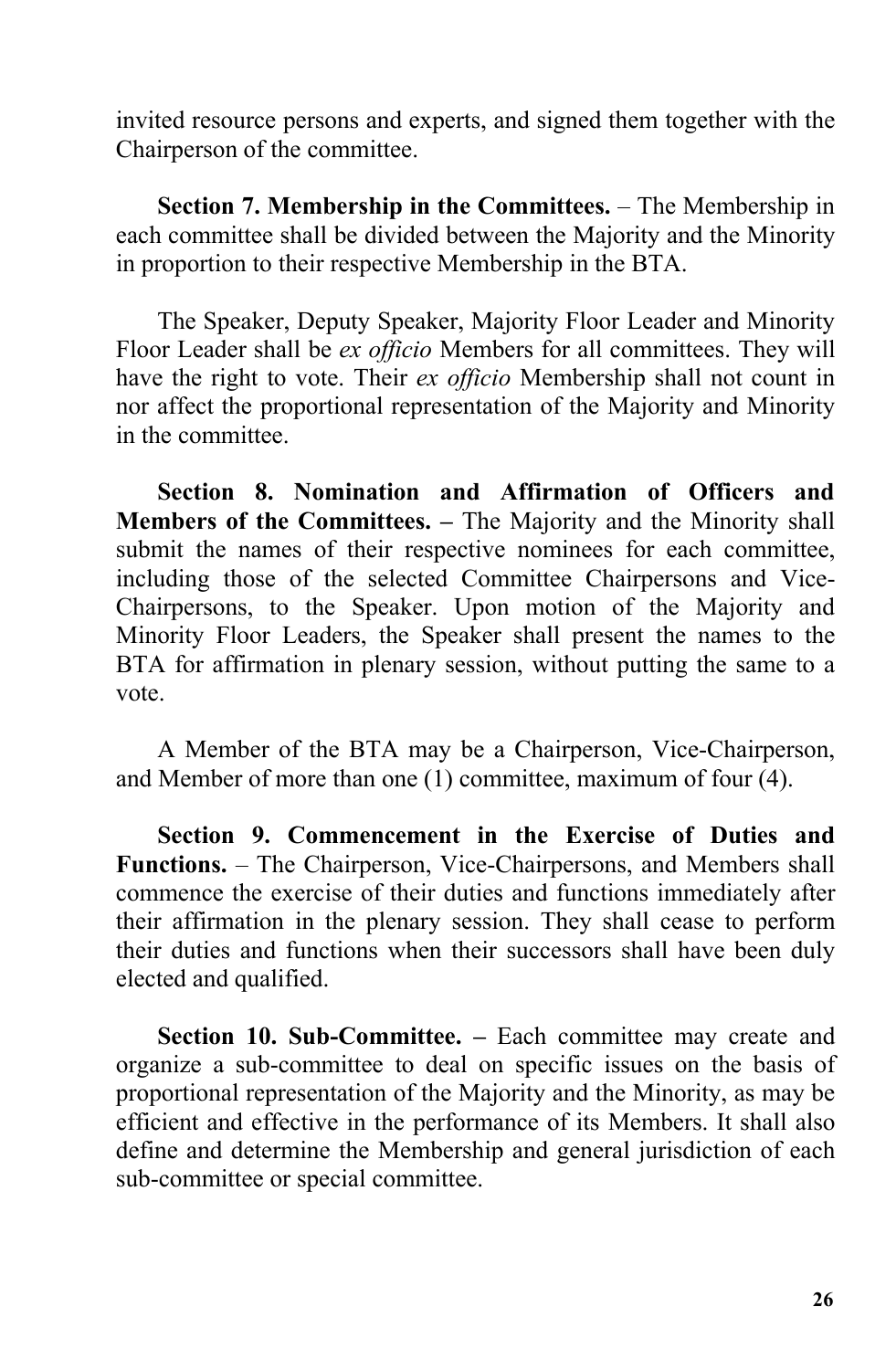The sub-committee shall elect a Chairperson and Vice-Chairperson from among its members, and it shall also be provided by its own secretariat. The sub-committee Chairperson, and in his/her absence, the sub-committee Vice-Chairperson shall preside over the sub-committee meetings and hearings *(As amended by BTA Resolution No. 70).*

**Section 11. Special Committee.** – Upon the presentation of an appropriate motion and duly seconded, or the Committee on Rules, through its Chairperson, may *motu proprio* recommend to the BTA, for its approval, the organization of a special committee whose Membership is determined on the basis of proportional representation of the Majority and the Minority, and shall define its jurisdiction.

The officers and Members of such special committee shall be affirmed in the same manner as those of the Parliamentary committees and shall exercise the same powers as a regular committee.

**Section 12. Ad Hoc Committee. –** Ad hoc committee is a temporary committee set up under these Rules to consider specific issues which necessitate immediate and prompt actions by the BTA. It has a relatively short time to carry out its work and report to the appropriate committee or the BTA.

**Section 13. Ad Hoc Joint Committee. –** An ad hoc joint committee is a temporary committee which may be formed and organized to consider matters of interest of two or more committees.

**Section 14. Oversight Functions and Responsibilities. –** All committees shall have oversight functions and responsibilities to see to it that laws, policies, and programs addressing specific concerns within their respective jurisdictions have been carried out by the concerned ministries and implemented in accordance with the purpose of the law and the intent of the BTA**.**

**Section 15. Committee of the Whole.** – The Committee of the Whole refers to the act of the BTA in constituting itself into a committee to consider a bill or resolution.

**Section 16. Committee Report.–** The Committee is required to prepare and submit a committee report which contains the discussions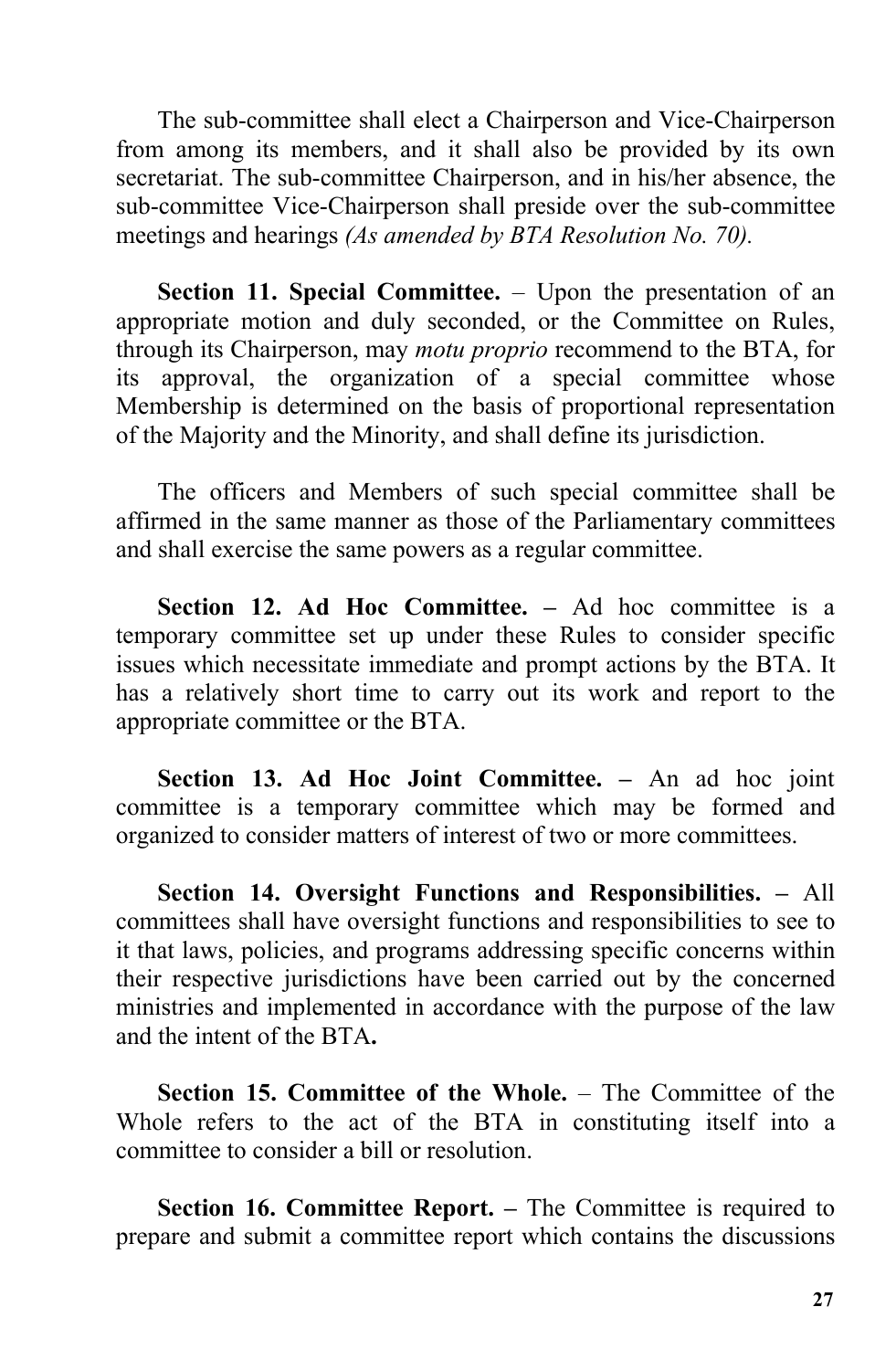and the views expressed by the individual Members and all the invited resource persons and experts on the bill or resolution under its consideration as well as the amendments introduced and their justifications.

The Members who participated in the final voting must sign the report, either in favor, with reservation, or dissenting.

Any Member who has signed the committee report cannot ask question or make a statement contrary to the report, except about the points in the committee report he/she has objected to, abstained, and signed with reservation.

The committee report shall be printed, distributed, and forwarded to the Office of the Secretary-General. It shall also be made available to the public in writing or electronic form.

**Section 17. Reservations by Members.–** The Members of the Committee who do not support any legislative proposal adopted by a committee, may submit a reservation in which a Member may state his/her reason and/or what he/she thought should be done. The reservation shall be included in the committee report.

**Section 18. Power to Adopt, Amend or Reject Bill. –** A Committee shall have the power to adopt, amend, revise, or reject the cabinet bill or private Member bill referred to it.

**Section 19. Vacancy and Succession. –** In case of vacancy in the Membership of a committee, the committee shall continue to perform its duties, functions and powers until a new Member is elected. The vacancy shall be filled up immediately by the Majority or Minority Members of the BTA that loses such Membership.

In case of absence or temporary incapacity of the Chairperson, the Vice-Chairperson/s shall automatically assume the duties of the former until such time that he/she returns to office and resumes work.

In case of vacancy in the position of Chairperson of the committee by reason of death, resignation, permanent incapacity, or removal, the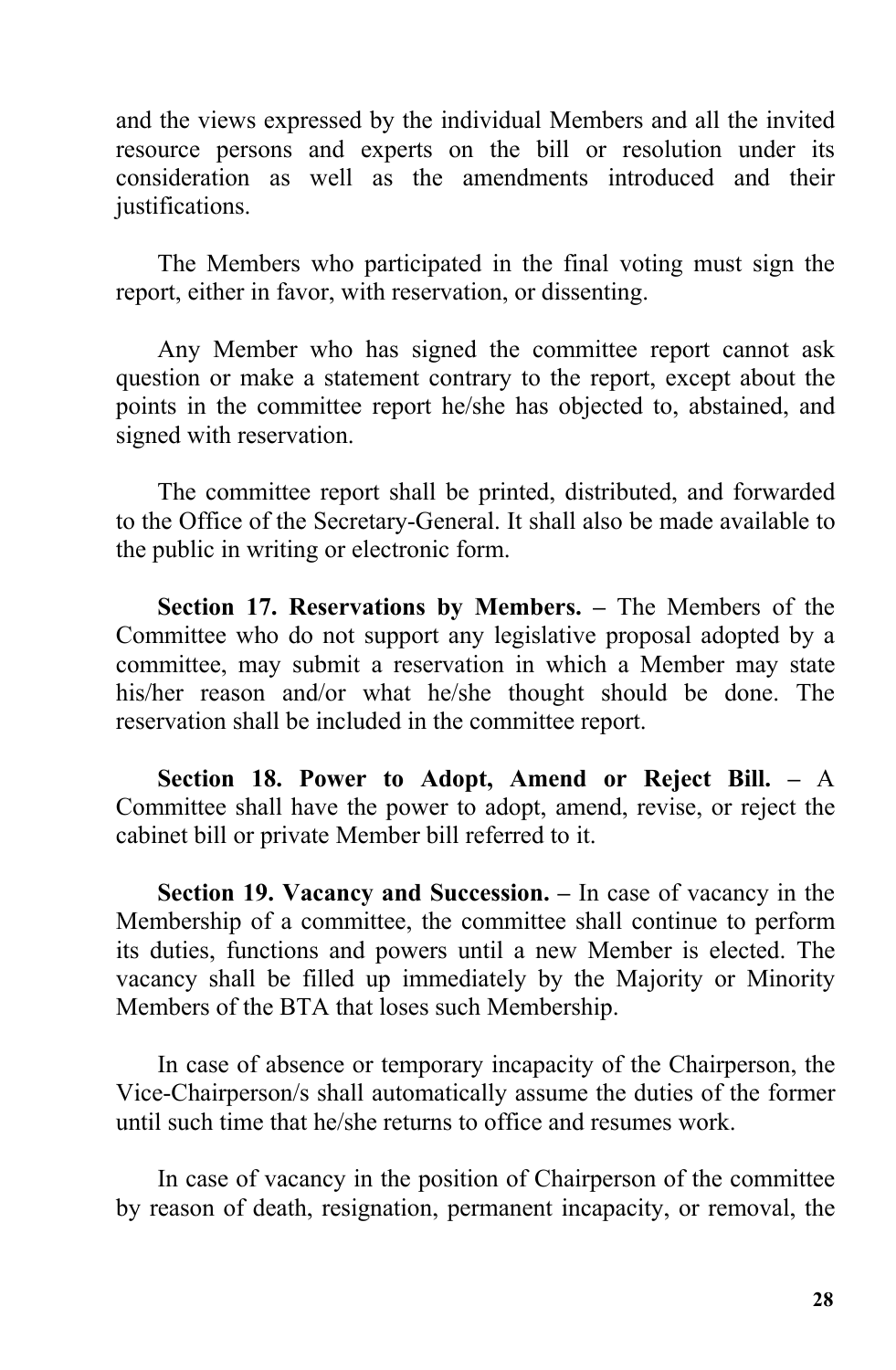vacancy shall be filled in the same manner as provided in the first paragraph of this Section.

**Section 20. Power of Committee to Initiate Legislation or Resolution.** – Each Committee has the power to initiate legislation by drafting a bill or resolution and introducing it in the plenary session of the BTA. This is called the Committee bill or resolution which shall be steered by the whole Members of the concerned committee for approval by the BTA *(As amended by BTA Resolution No. 70).*

## **Rule VIII. – Committee Hearings, Public Hearings, and Public Consultations**

**Section 1. Committee Hearings, Public Hearings, and Public Consultations.** – The Committee may organize public hearings and consultations for the purpose of obtaining more information and facts and a wider view on any prospective legislative measures from professional and expert opinions, organizations, and the public. These hearings and consultations are open to the general public.

**Section 2. Committee Meeting, When and Where Held.** – The meetings of the Committees are held in the morning of Tuesday, Wednesday, and Thursday in the committee room of the BTA building during the regular session of the BTA, without prejudice to holding it, whenever necessary, in outside venues. The committee Members may also go on research visits or on-site investigations.

For the same reasons and the same procedure provided under Section 5, Rule VI, the Committee may conduct meetings or hearings through teleconference, video conference or other reliable forms of remote or electronic means using appropriate information or communication technology systems due to *force majeure* or of an emergency which may prevent Members from physically attending the committee meetings or hearings *(As amended by BTA Resolution No. 73).*

Guidelines related to teleconferencing issued by the Speaker as provided in Rule VI, Section 5, shall likewise cover teleconferencing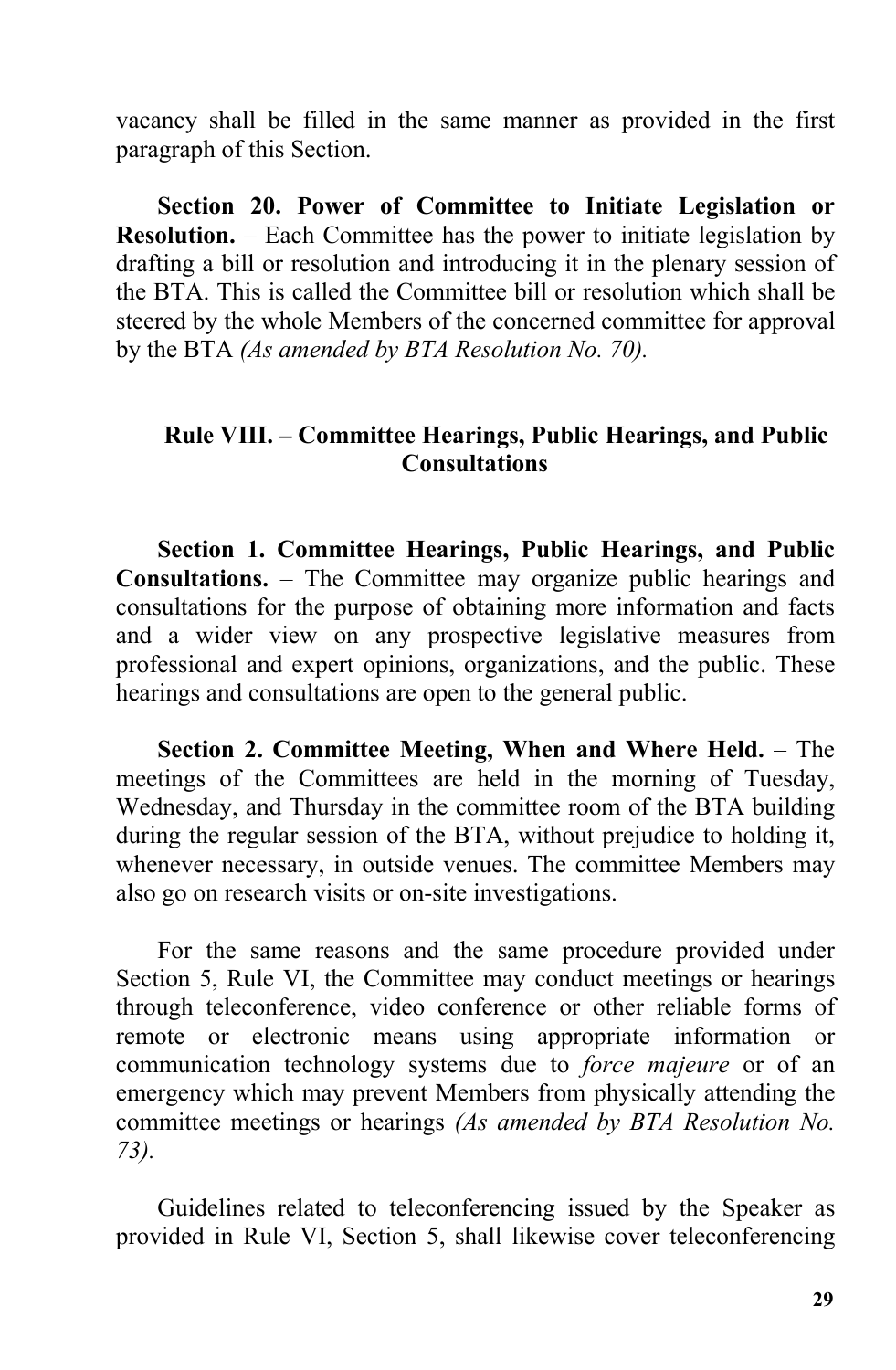during committee meetings and hearings *(As amended by BTA Resolution No. 73).*

**Section 3. Quorum Required. –** A committee meeting or hearing requires the presence of at least thirty percent (30%) of all its Members, including the *ex officio* Members, in order to constitute a quorum. A decision made in such committee meeting and hearing requires a simple majority of the Members present *(As amended by BTA Resolution No. 29).*

**Section 4. Attendance in Committee. –** Members of the Committee shall be obliged to attend all committee meetings or hearings. The attendance sheet shall be forwarded to the Office of the Speaker.

Any Member who fails to attend any committee meeting or hearing for three  $(3)$  consecutive times or one-third  $(1/3)$  of the total meetings and hearings in one  $(1)$  year, without leave or any justifiable cause duly communicated and received by the Committee, may be removed from the Committee. The vacant Membership shall be promptly filled by the Majority or Minority to which he/she is affiliated.

**Section 5. Who Else May Attend Committee Meetings. –** Committee meetings or hearings are open to the Members, council of leaders, and various representatives of the government. However, only Members of the Committee may make and present a motion and vote.

Any Member of the BTA may view and read documents of the Committee, whether he/she is a Member or not.

## **Rule IX. – Appearance of the Chief Minister, Cabinet Ministers, Resource Persons, and Experts in the Committee**

**Section 1. Appearance of the Chief Minister, Cabinet Ministers, and other Government Officials. –** The Chief Minister, or his/her duly authorized Cabinet Minister, or any high ranking officials of the government, may attend any committee meetings or hearings, if he/she deems it necessary.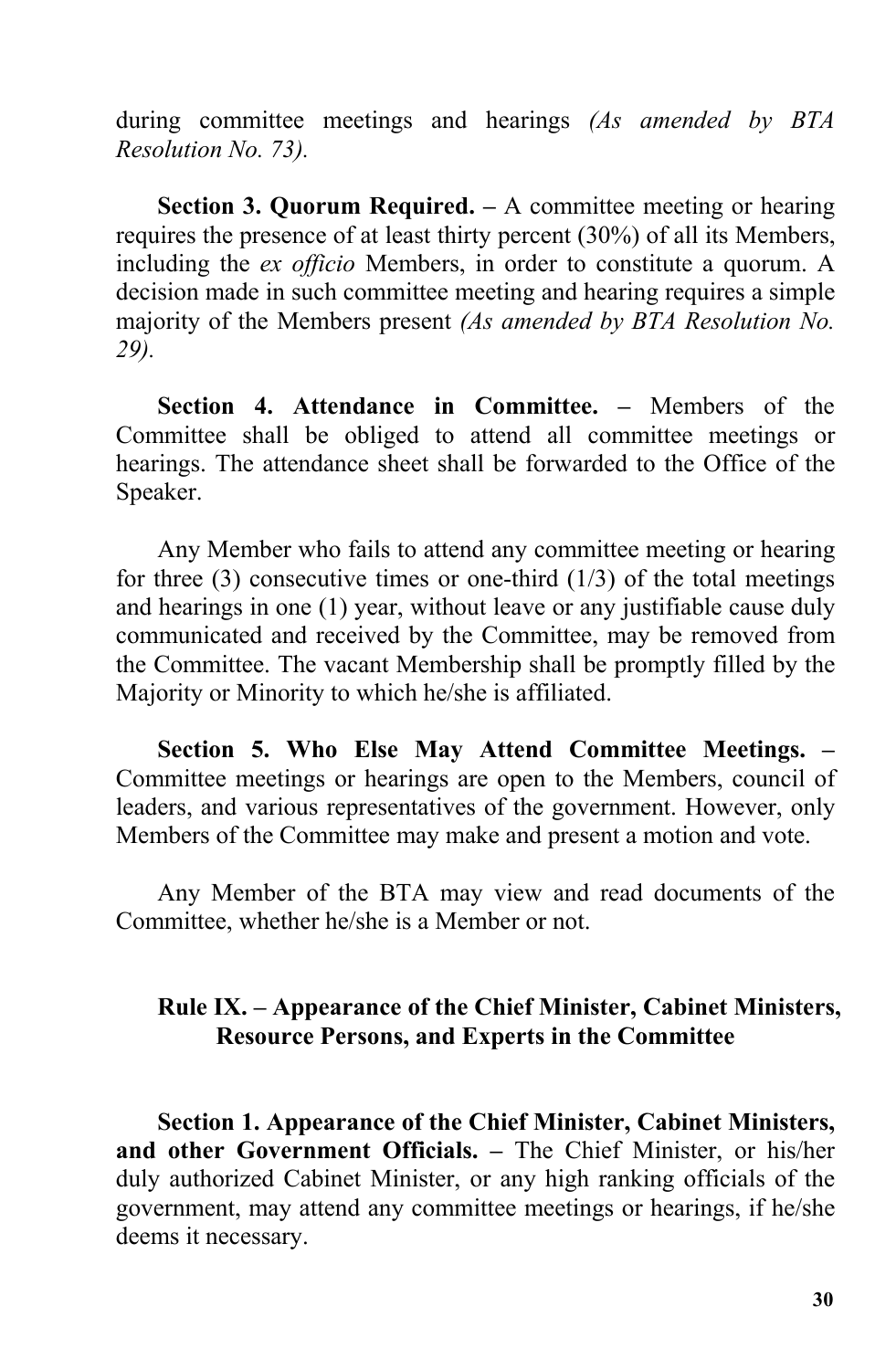The appearance of the Cabinet Minister, with the consent of the Chief Minister, in the Committee shall pertain to any matter within his/her expertise and cognizance.

**Section 2. Cabinet Minister as a Resource Person.** – A Minister of the Cabinet may answer, either verbally or in writing, questions of the Members of BTA or Committee. Interpellations of Members shall not be limited to the written questions, but may cover matters related thereto. The questions and answers shall be recorded in the Journal of the BTA and in the minutes of the committee, as the case may be.

**Section 3. Correspondence with Ministries. –** A Committee may communicate with any Cabinet Minister or Ministry through the Chief Minister and request for the production of necessary and relevant information needed for the efficient performance of a committee.

**Section 4. Appearance of Resource Persons and Experts. –** The committee may invite and consult experts and resource persons having expertise or knowledge in a particular field in order to gather more facts, knowledge and information that will help form the conclusion to the matter under consideration.

**Section 5. Resource Persons Listed in the Order of Business.** – The Order of Business shall specify the subject of the questions, the resource persons requested to answer them, and the proponents thereof.

**Section 6. Appearance in Executive Session of Resource Persons and Experts.** – The appearance of resource persons and experts in the committee hearing shall be conducted in executive session when the security of the Republic of the Philippines, the Bangsamoro or public interest so requires.

**Section 7. Appearance in Executive Session of Cabinet Ministers.** – Any Cabinet Minister or upon the request of one-third  $(1/3)$ of the Members of the Committee, may ask foran executive meeting. In such meeting, the discussions, deliberations, and all matters taken thereon shall be held in strict confidence.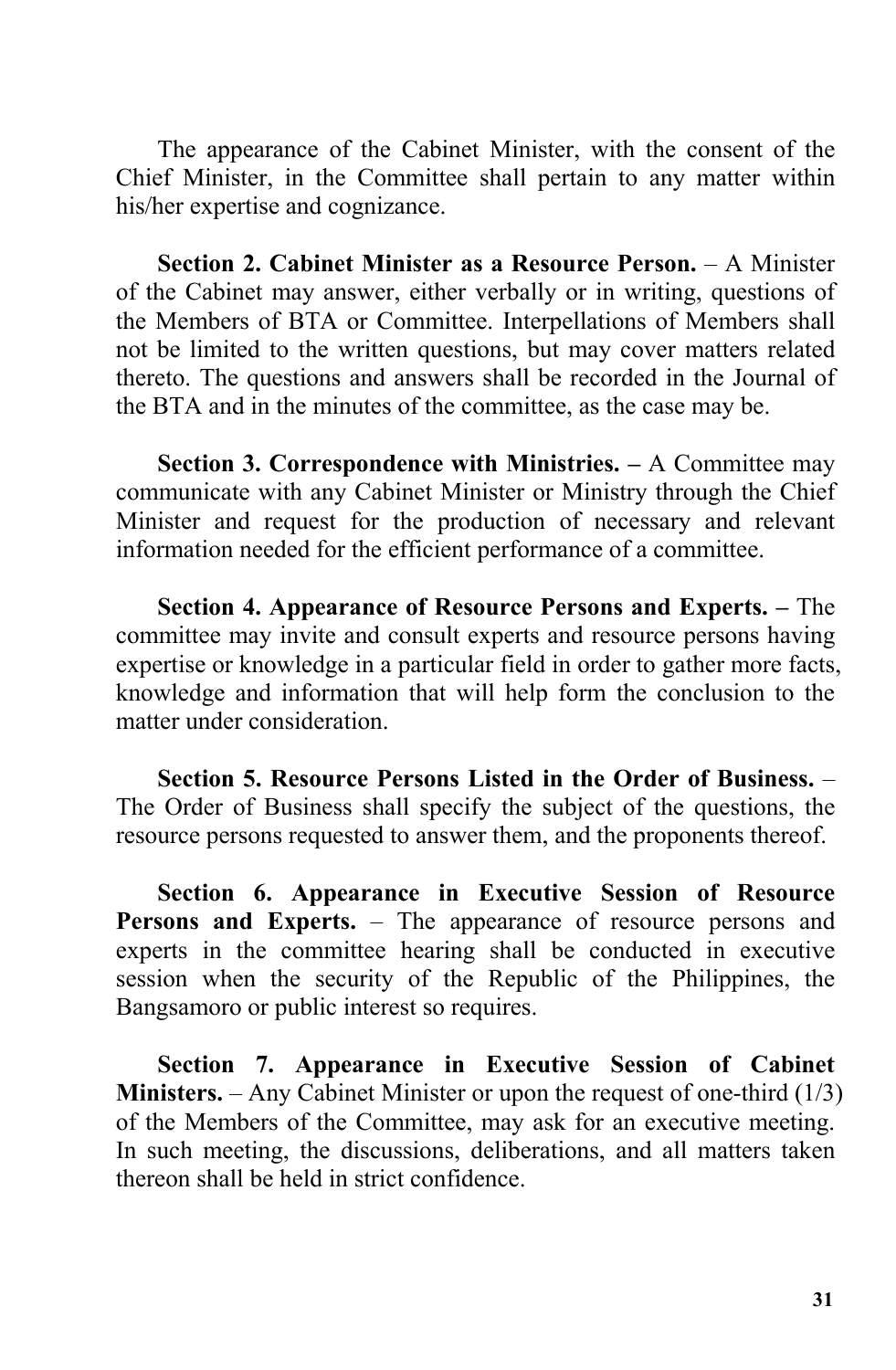**Section 8. Transcripts of Executive Sessions. –** Underno circumstances may minutes or transcripts of executive sessions, or evidence or witnesses be disclosed to the public.

### **Rule X. – Power of the Committee to Issue Subpoena**

**Section 1. Power of the Committees. –** The Parliamentary committees shall have the powers to conduct inquiry in aid of legislation including the power to summon witnesses and take their testimony, and to issue subpoena and subpoena *duces tecum*, signed by the Chairperson of the Committee or in his/her absence by the Vice- Chairperson, and approved by the Speaker of the BTA.

**Section 2. Service of Subpoena. –** Within the Bangsamoro, such process shall be served by the Sergeant-at-Arms of the BTA. Outside of the Bangsamoro, service may be made by the police of a municipality or city, upon request of the Secretary-General.

**Section 3. Subpoena to Non-Government Witnesses. –** Witnesses who are not government officials summoned by the Committee shall be entitled, upon request, subject to approval of the Speaker, to reasonable transportation expenses plus such amounts to defray the cost of his/her stay in the venue of the committee hearing on a day-to-day basis.

# **Rule XI. – Power of Contempt of BTA**

**Section 1. Contempt; Definition. –** Contemptis the act of being disobedient or disrespectful in the form of behavior that defies the authority and dignity of the BTA, its committees and their respective Members.

It also refers to the act of obstructing the performance of the official functions ofthe BTA and its Committees.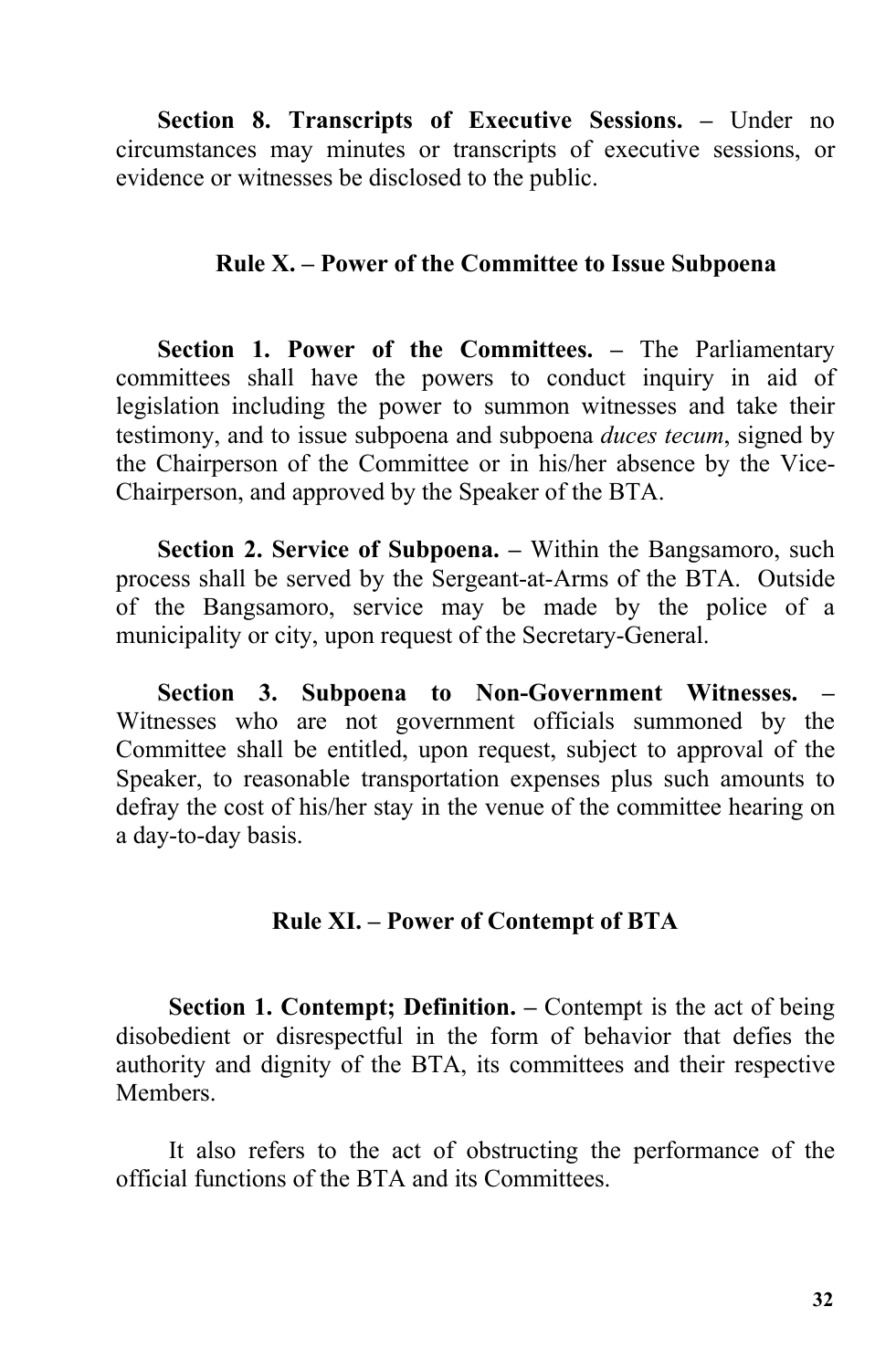**Section 2. Contempt Power of BTA and Committees. –** The BTA and the Committees shall have contempt power. In order to discharge its functions in an orderly, efficient and timely manner, the BTA and its committees must be accorded the coercive power to discipline any person who refuses to honor the invitation and subpoena, to produce documents and witnesses, and to answer questions propounded by its Members during hearings; and who besmirch the reputation of the BTA or its Members.

**Section 3. Order of Contempt by Speaker or Committee Chair. –** The Speaker or Chairperson of a Committee, with the concurrence of the majority of its Members, may punish or cite in contempt any witness appearing before it who disobeys any of its orders, or refuses to be sworn or testify to answer a question, or when testifying, speaks falsely or evasively, or who unduly refuses to bring certain documents and/or objects of evidence required, notwithstanding the issuance of the appropriate subpoena therefor.

**Section 4. Punishment for Contempt. –** A witness may be ordered by the Committee to be detained in such place as it may designate under the custody of the Sergeant-at-Arms until such witness agrees to produce the required documents, or to be sworn or to testify, or otherwise clear himself of that contempt.

A report of the detention of any person for contempt shall be submitted by the Sergeant-at-Arms to the Office of the Speaker, committee concerned, and the Office of the Chief Minister.

#### **Rule XII. – Billsand Resolutions**

**Section 1. Bill. –** A bill is a proposed measure, or amendment or repeal of an existing law, presented to the BTA for its consideration.

**Section 2. Kinds of Bills.** – The following are the kinds of bills introduced and filed with the BTA: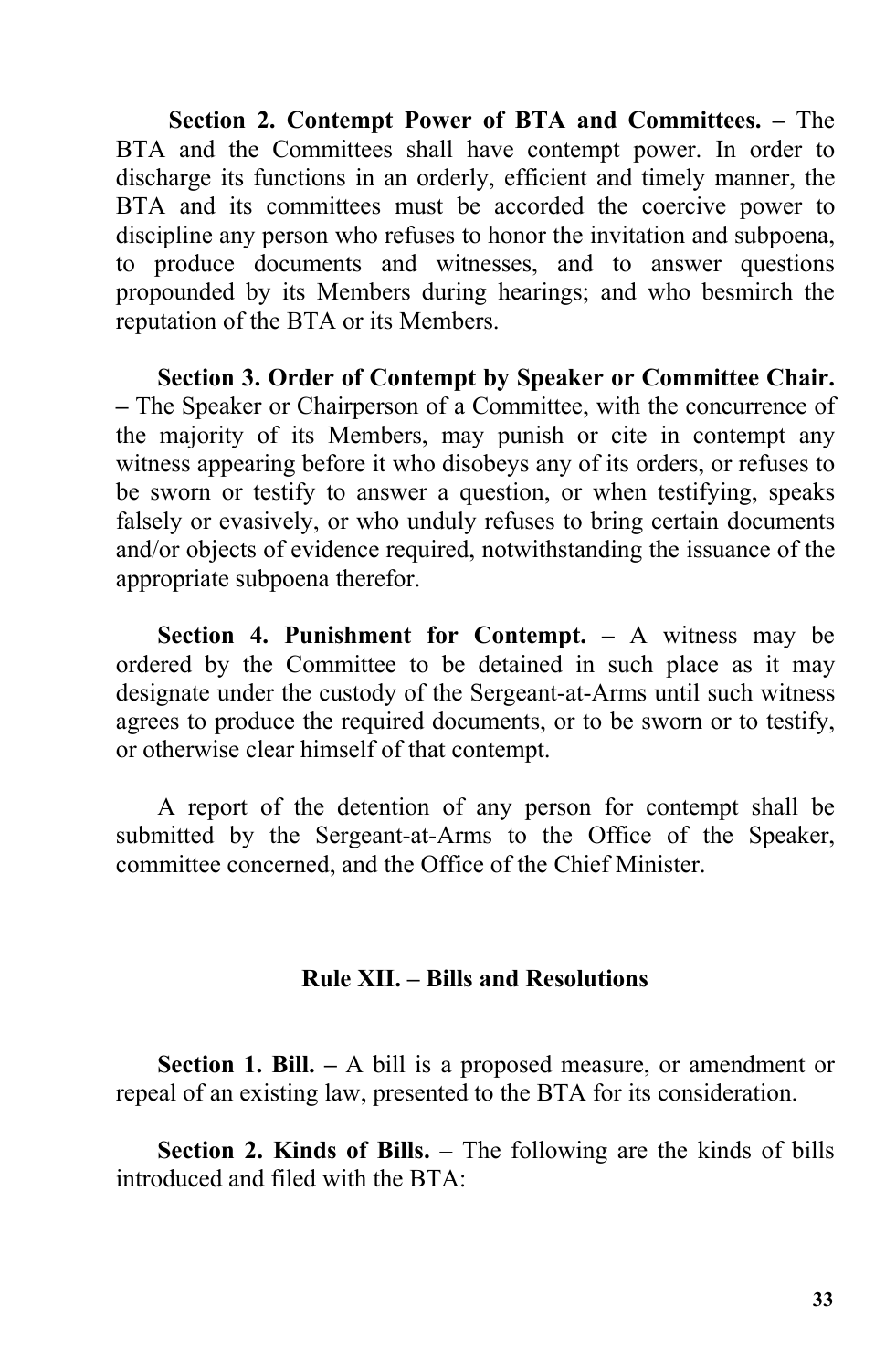a. **Cabinet Bill.** – Cabinet bill is a priority measure submitted by the Chief Minister and the Cabinet Ministers, on their own initiatives, to the BTA for consideration to passa new law or amend or revise an existing law *(As amended by BTA Resolution No. 70).*

If the Members of the Parliamentary Committee, sub committee, special committee, ad hoc and ad hoc joint committee, as a result of meetings, hearings, public consultations, investigation and inquiry discover the need to pass a new law or amend or revise an existing law, they may, in the first instance, persuade the concerned Cabinet Minister to draft the bill.

Such bill shall be presented to the Chief Minister and the Cabinet and if it passes their approval, the Cabinet Minister in charge shall introduce and steer the legislative measure before the BTA.

b. **Committee Bill. –** Committee bill is a proposed measure initiated by any of the committees of BTA for the purpose of passing a new law or amending or revising an existing law.

It may also refer to any bill where the Cabinet Minister declines to act as mentioned in the immediately preceding Section 2(a), Paragraph 2. The Committee concerned may, on its own initiative, introduce the said bill, to be steered by its Chairperson throughout the stages of legislation.

c. **Private Member Bill. –** Any Member of the BTA who is not holding any executive position may introduce a bill. This shall be called a private member bill.

Cabinet bills shall have precedence over private member bills without prejudice to the consolidation *(As amended by BTA Resolution No. 70).*

**Section 3. Parliamentary Bills and Resolutions. –** The Chief Minister shall introduce bills that will implement the government platform or programs and projects for the welfare of the general public.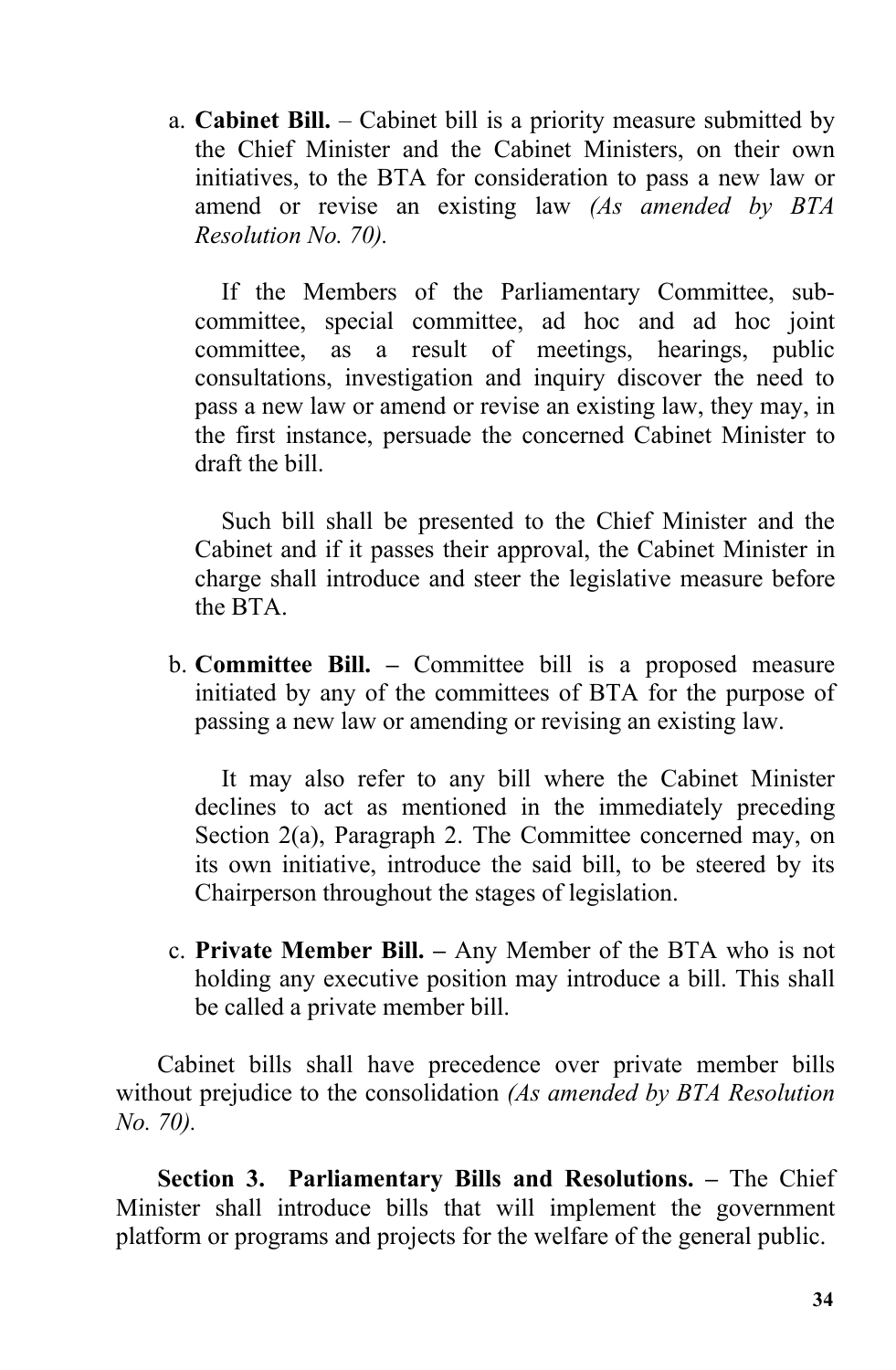Any Member of BTA may also introduce any bill, resolution or proposal directly to the Chief Minister or any of the committees, for their consideration, adoption and filing in the BTA.

**Section 4. Resolution. –** A resolution is a document expressing the sentiment or opinion of the BTA. It does not create or modify a law.

**Section 5. Types of Resolutions. –** There are three (3) types of resolutions in the BTA, to wit:

- a. **Simple Resolution –** A simple resolution is a measure used by the BTA to take action affecting its own procedures, urgent resolution requiring immediate action by the BTA, or to express an opinion, sympathy or commendation *(As amended by BTA Resolution No. 70).*
- b. **Concurrent Resolution –** A concurrent resolution is a resolution issued concurrently by both the Executive and the BTA expressing their sentiments on certain matters.
- c. **Joint Committee Resolution –** A joint committee resolution is a resolution of two or more Committees expressing the will or action of the Members on certain matters. This requires the majority vote of all the Committees concerned.

**Section 6. Simple and Concurrent Resolutions.** – Simple and concurrent resolutions shall not be subject to the ordinary procedure as prescribed in the Stages of Legislation herein provided. The BTA or the Committees concerned in a plenary session shall promptly act on these matters.

**Section 7. Structure of a Bill; Order. –** The following shall be order of the contents of a bill, to wit:

- a. **Explanatory Statement; Optional. –** Explanatory statement sets out the purposes or reasons for introducing the bill.
- b. **Number. –** Number refers to the assigned number as to the order it is received by the Office of the Secretary-General of the BTA.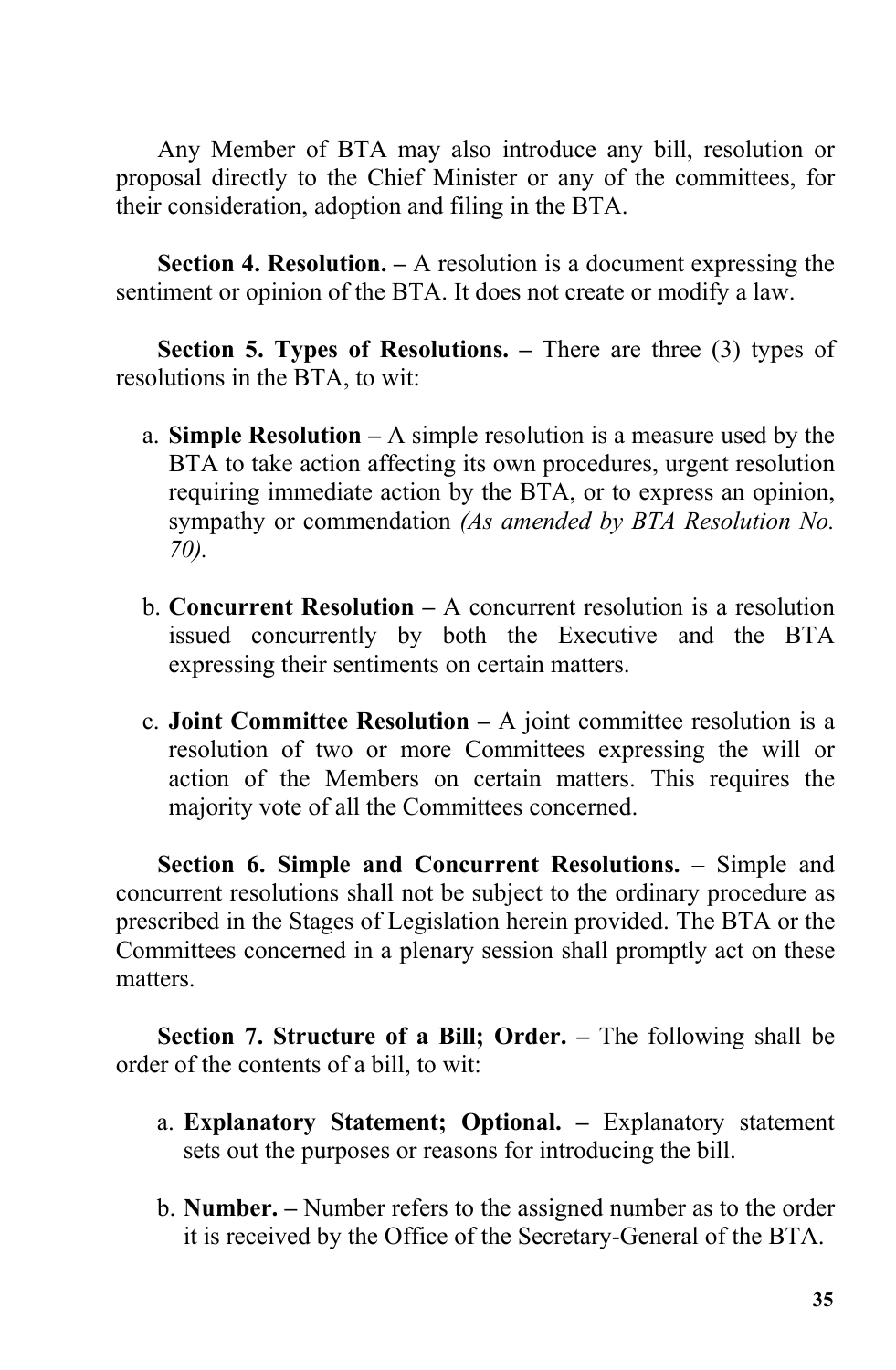- c. **Title. –** Title spells out the purpose of the bill in general terms and must accurately reflect its contents.
- d. **Sponsor. –** Sponsor refers to the author or authors who introduce the bill in the BTA and whose names are enumerated therein. They shall sign the bill as Sponsors.
- e. **Enacting Clause. –** Enacting clause states the authority under which the bill will be enacted.

Example: Be it enacted by the BTA in session assembled.

f. **Body of the Bill. –** Body of the bill is broken into Rules and Sections, each of which is numbered in Roman and Arabic numerals, respectively. A section may have more than one (1) paragraph.

A section may contain sub-sections which are sequentially lettered. Likewise, a sub-section may have more than one (1) paragraph.

g. **Amendment and Revision. –** A bill may contain an amendatory or revision clause which shall modify, improve, or supersede an existing law.

If a bill proposes to amend or revise an existing law, the title must mention the law being amended or revised.

- h. **Separability Clause. –** A bill contains a separability clause which states that if any portion or provision of the law is declared unlawful or unconstitutional, other sections or provisions which are not affected by such declaration shall continue to be in full force and effect.
- i. **Effectivity. –** Effectivity clause is the final section of a bill which announces when it shall take effect.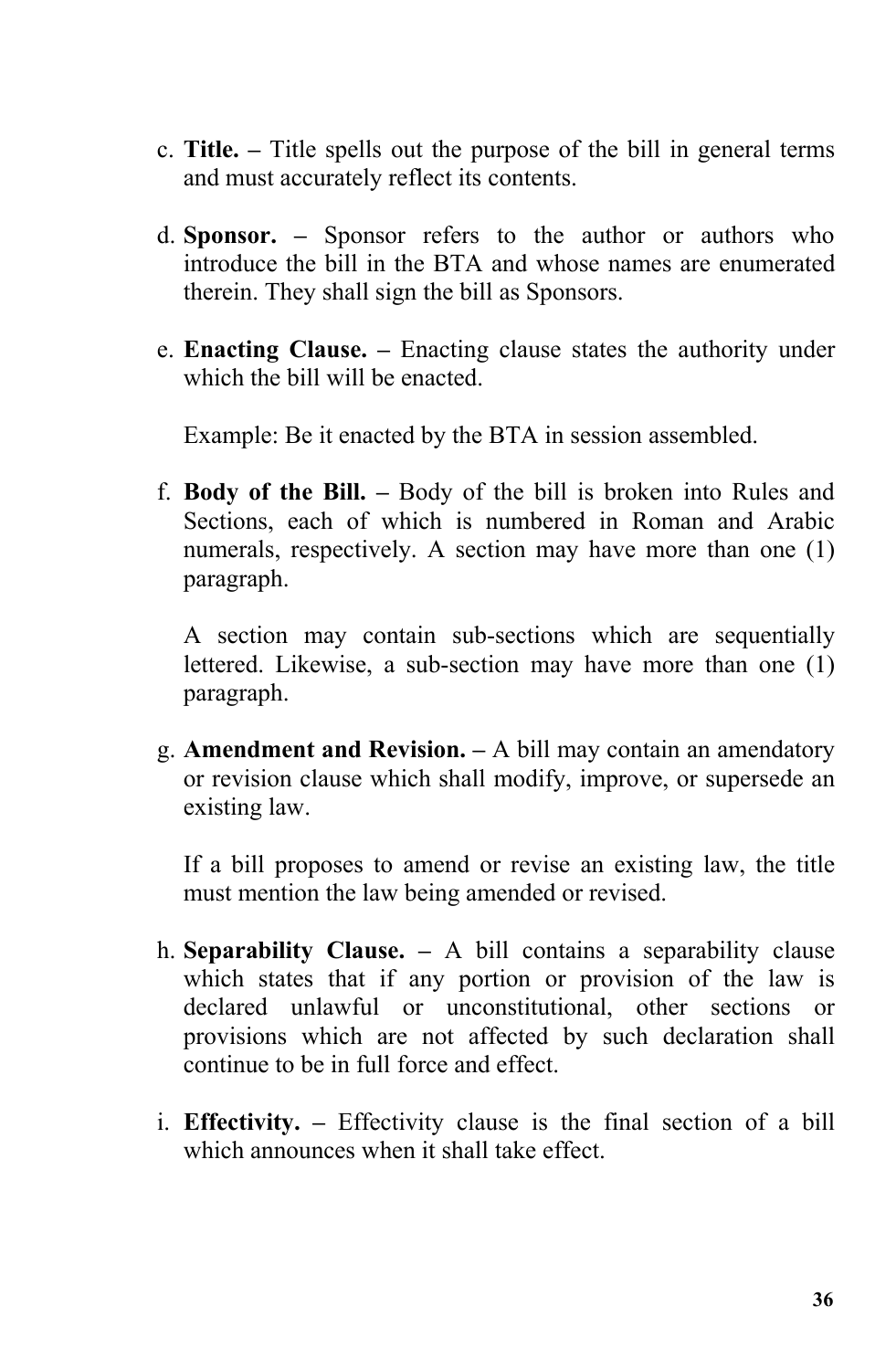**Section 8. Form of a Proposed Resolution. –** The following shall be the order of the form of a proposed resolution, to wit:

- a. **Number. –** Number refers to the assigned number as to the order it is received by the Office of the Secretary-General of BTA.
- b. **Authors. –** The Authors introduce the proposed resolution in the BTA and their names shall be enumerated therein. They shall sign the proposed resolution.
- c. **Title. –** Title spells out the purpose of the proposed resolution and must accurately reflect its contents.
- d. **Body. –** The Body contains the 'Whereas Clauses' which present the justifications or reasons of the proposed resolution.
- e. **Final Statement of the Proposed Resolution. –** This contains the specific sentiments or opinions expressed by the authors and as may be adopted by the BTA.

**Section 9. Filing of Bills and Resolution. –** A Member may file a bill or resolution with the Office of the Secretary-General of the BTA which shall indicate the number and the date it was received. This bill or resolution shall then be forwarded to the Office of the Speaker.

**Section 10. Referral of Bills and Resolutions.** – The Speaker shall have the duty to refer the cabinet bills, committee bills, private Member bills or resolutions to the appropriate committees.

**Section 11. Deferral. –** In the absence or inability of the Cabinet Minister, the chairman of the sponsoring committee, the author of the private Member bill or the sponsor of the resolution, as the case may be, the debate or deliberation of the particular bill or resolution may be deferred. Such deferral shall be communicated in writing to the Chief Minister, the relevant ministry, the concerned committee, the author of the private Member bill, and other officials required to be present in the next session date.

**Section 12. Amendments of Bills and Resolutions. –** All bills and resolutions shall be subject to amendments; but in order that the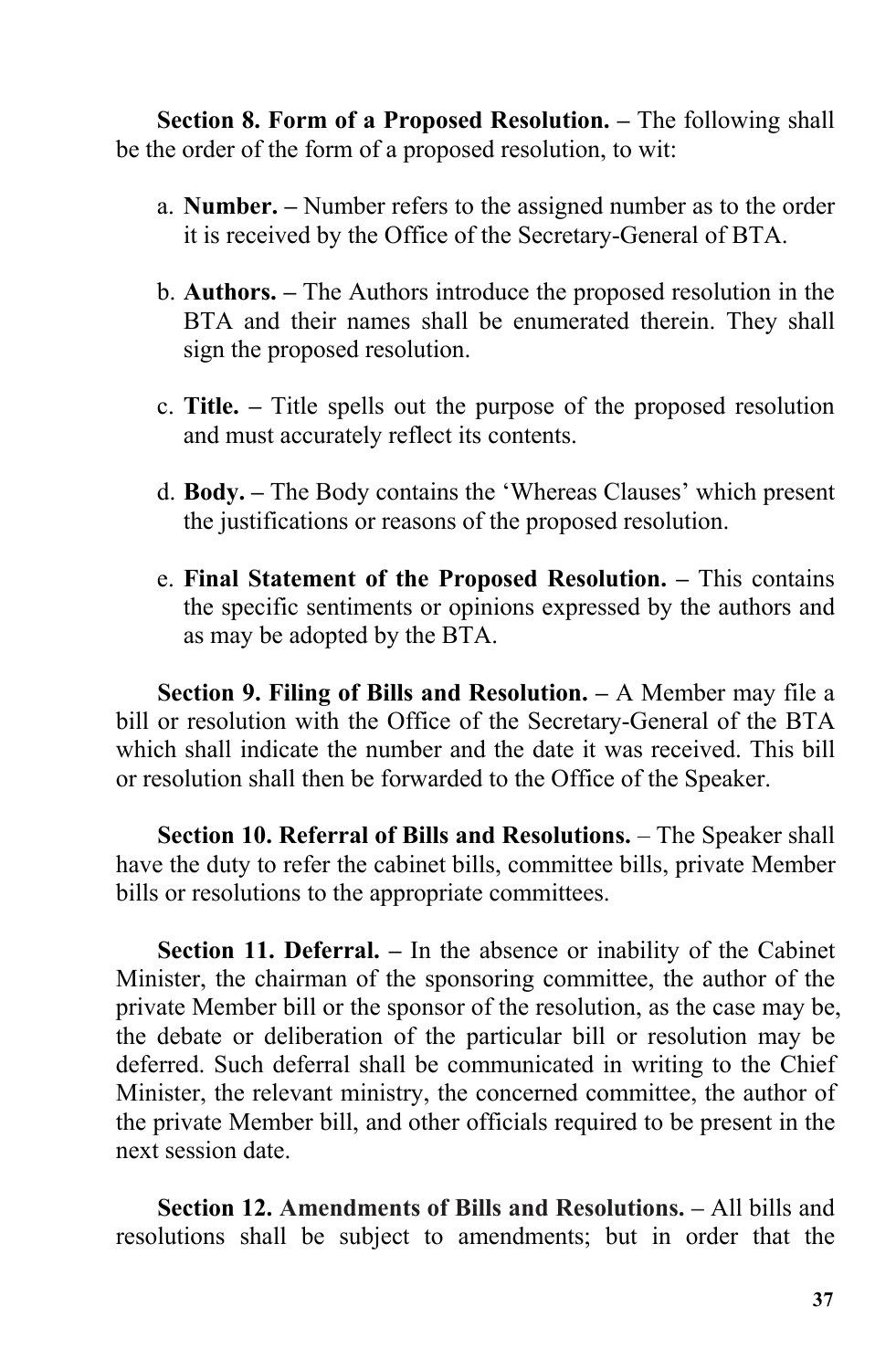amendments may be considered, they should be presented concretely and specifically in the course of the debate, indicating therein the page and the line in which the amendments are proposed to be made. The proponent may be required to present the amendment in writing if the majority of the Members of BTA present so desires.

Whenever a Member of BTA wishes to retain in a measure some words or phrases which have been substituted or deleted by the committee that reported it, an amendment to that effect must be presented as if such words or phrases have never appeared on the bill.

No amendment by substitution shall be entertained unless the text thereof is submitted in writing.

Any of said amendments may be withdrawn before a vote is taken thereon.

**Section 13. One Subject Matter. –** A bill shall only have one (1) subject matter, and an amendment which seeks the inclusion of a provision not germane to the purpose of a bill (rider) shall not be allowed.

**Section 14. Substitution of Bill; Subject Distinct. –** A bill or resolution shall not be amended by substituting it with another which covers a subject distinct from that proposed in the original bill or resolution.

**Section 15. Amendments during the Plenary. –** The following amendments can be presented in the plenary:

- a. **Committee Amendment. –** Committee amendment refers to any alteration or changes by addition, deletion, substitution, or any amendment to a bill offered by the concerned committee.
- b. **Floor or Individual Amendment. –** Floor or Individual amendment refers to any alteration or amendment by addition, deletion, substitution or any amendment to a bill offered by the concerned Member.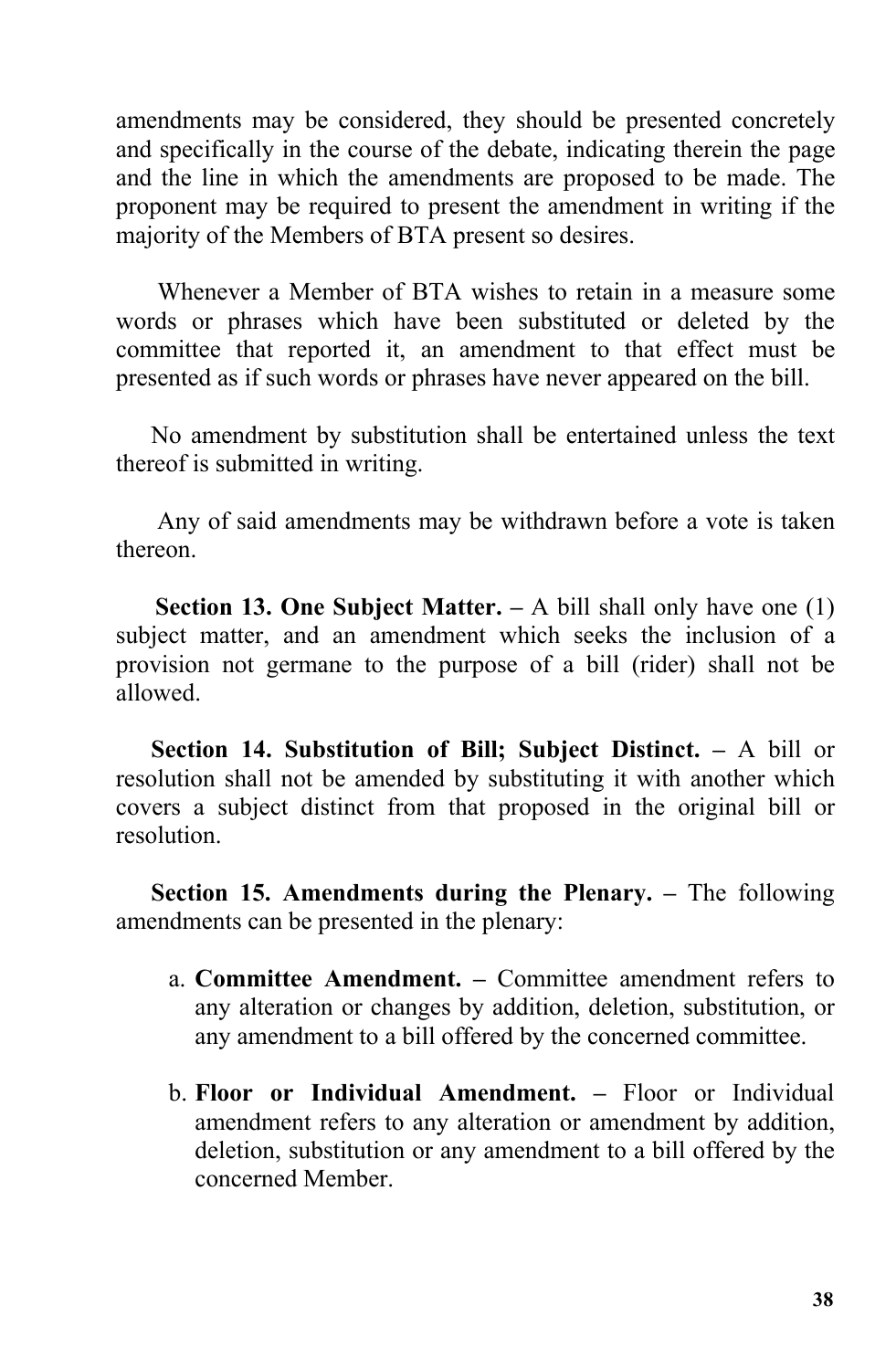## **Rule XIII. – Sessions**

**Section 1. Session. –** Session is the period during which the BTA meets to conduct its legislative and other related business.

**Section 2. Sessions, Hearings, and Public Consultations. –** In any sessions of the BTA or hearings and public consultations of any committee, the Speaker or the Chair of the Committee, respectively, shall furnish its Members with the minutes or reports of their previous sessions, hearings and public consultations.

**Section 3. Kinds of Sessions. –** Parliamentary sessions are classified as:

- a. **Inaugural Session.** Inaugural session is a session when the BTA meets for the first time after an appointment of its Members.
- b. **Plenary Sessions.** Plenary sessions are sessions which refer to the conduct of business of the BTA with full powers and effects.
- c. **Regular sessions.** Regular sessions are sessions conducted by the BTA based on its annual calendar schedules.
- d. **Special Sessions. –** Special sessions are sessions called by the Speaker, upon the request of the Chief Minister, in response to emergency situations or important matters, when public interest or public safety so requires.
- e. **Executive Sessions.** Executive sessions are sessions which are generally closed to the public involving regional security, public safety, public health, subject matters that may be offensive to decency and public morals, and similar matters.

The Speaker may, *motu proprio*, as the need arises, even when the BTA is on recess, call a special session.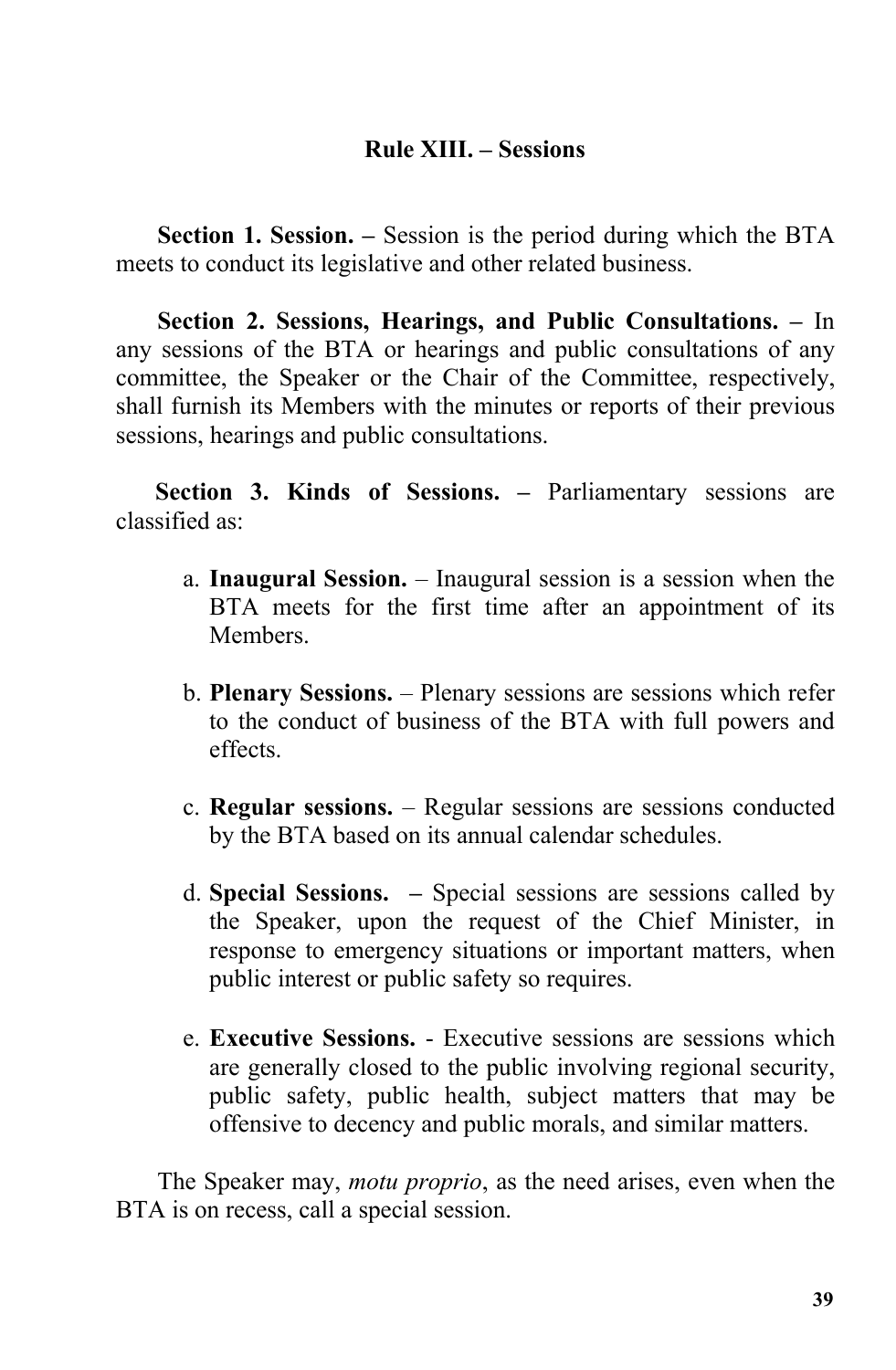**Section 4. Conduct of Sessions.** – Plenary sessions shall commence at one o'clock in the afternoon on Tuesdays through Thursdays of the third and fourth week of the month. Except when the Parliament decides otherwise. The Speaker shall open, conduct, and close the sessions.

The Speaker, after consultation with the Majority Floor Leader and the Minority Floor Leader, respectively, may:

(a) Postpone the holding of the session on a day to day adjournment, or

(b) Convene and hold the session through teleconference, video conference, and other reliable forms of remote or electronic means, using appropriate information and communications technology systems, due to *force majeure* or the occurrence of a national or regional emergency which may prevent the convening of the Parliament or the physical presence of its Members in the plenary hall. The members using the teleconference platform shall be deemed present for the purpose of determining the quorum, participation in the deliberation, and casting of votes.

Notwithstanding the foregoing, a limited number of the members who elect to be physically present during the holding of a teleconference session may personally attend and participate in the said session inside the plenary hall, the speaker, in consultation with the majority and minority leaders, shall determine the list of the members who will be allowed to physically attend the session in the plenary hall.

The guidelines on the teleconferencing issued by the speaker as provided in Rule VI, Section 5, shall likewise cover teleconferencing during sessions *(As amended by BTA Resolution No. 73).*

**Section 5. Adjournment of Session for the Day. –** Adjournment refers to the termination of the session for that day, with the hour and day of the next session being set.

**Section 6. Adjournment of Regular or Special Session; Initiative of Chief Minister. –** A regular or special session may only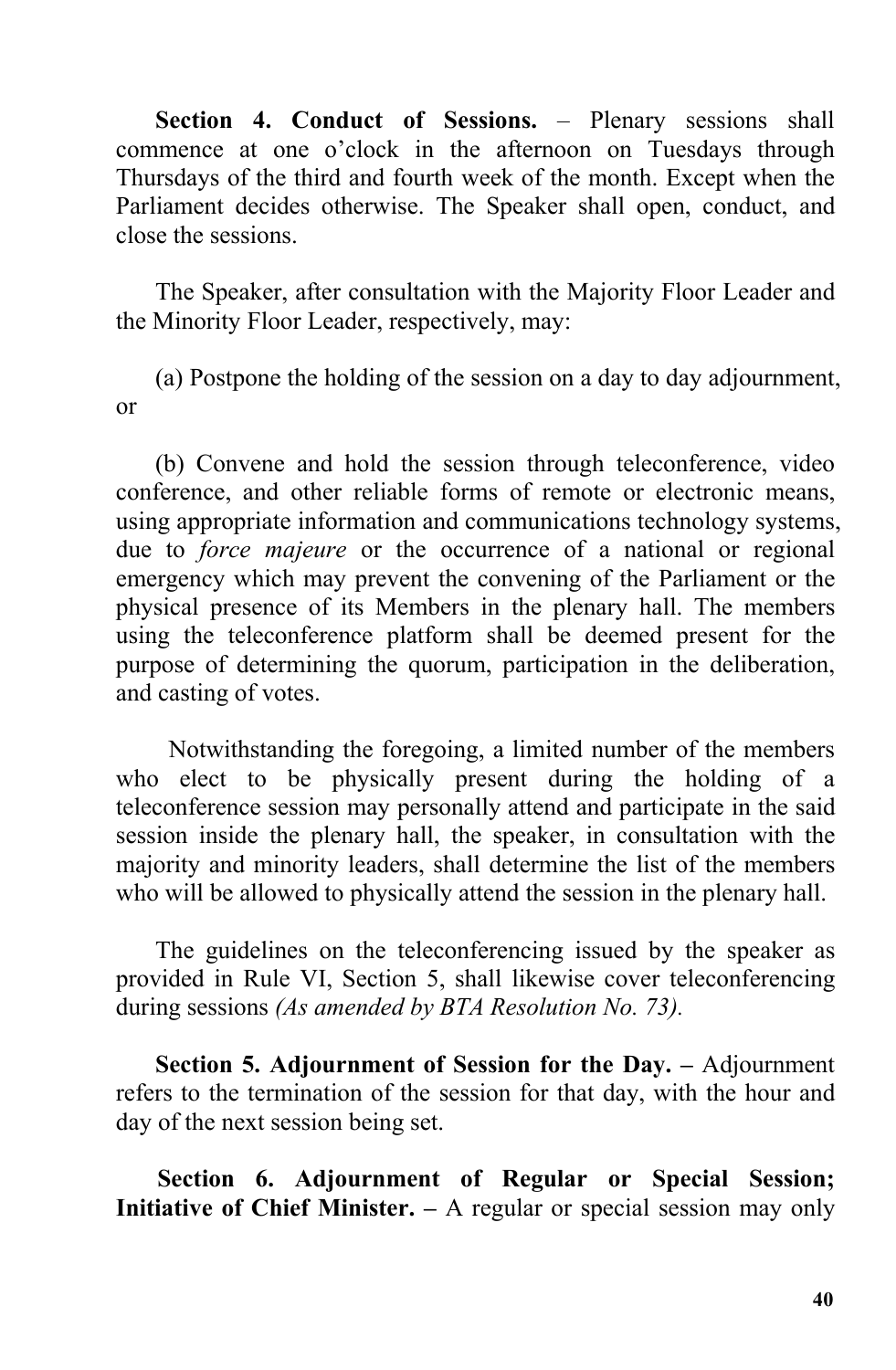be adjourned if the BTA upon the proposal of the Chief Minister or on motion of five (5) percent of the Members.

**Section 7. Adjournment Sine Die.** – Adjournment *sine die* is the final termination of a regular or special session.

**Section 8. Open to the Public.** – The sessions of the BTA shall be open to the public, except when the BTA so desires.

## **Rule XIV. – Quorum**

**Section 1. Meaning of Quorum. –** Quorum refers to the minimum number of the Members of BTA required to conduct any business of the BTA. Unless the BOL or these Rules provides otherwise, there is a quorum when a simple majority of all its Members is present during the roll call.

**Section 2. Presence of Quorum. –** After the determination of the presence of the quorum, the Speaker shall call the session into order, and then ask the Majority Floor Leader or any Member acting in his/her stead, "What is the pleasure of the Majority Floor Leader?"

The Majority Floor Leader or anyone acting on his/her behalf shall then announce the Order of Parliamentary Business of the Day.

**Section 3. Absence of Quorum. –** When the issue of absence of quorum is raised by any Member of the BTA, the Speaker shall temporarily stop its proceedings and order the Secretary-General to count the Members who are physically present in the Session Hall. Upon calling their respective names, the Members duly called shall say, "Mr. Speaker, I am here" or "Mr. Speaker, present".

**Section 4. Classifications of Quorum. –** The following are the classifications of quorum:

a. **Simple Quorum.** – Simple quorum means the presence of fifty (50%) percent plus one (1) Member of the BTA in plenary or in any committee.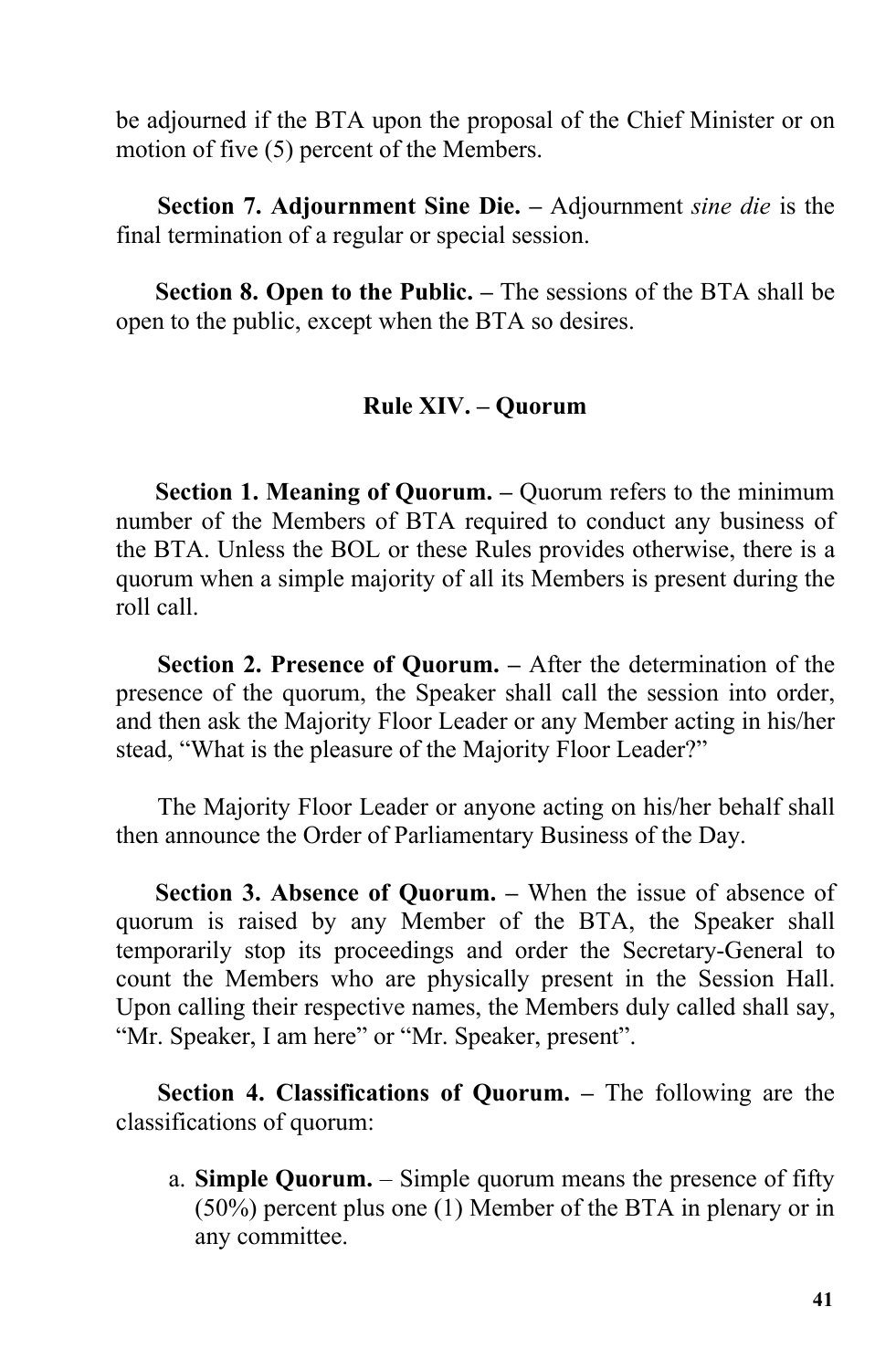b. **Qualified Quorum. –** Qualified quorum refers to the required specific number of Members of the BTA to discipline, punish or expel any of its Members, emergency sessions or in any committee sessions as provided in these Rules.

## **Rule XV. – Parliamentary Order of Business**

**Section 1. Parliamentary Order of Business. –** On any session day of the BTA, the Speaker shall furnish each Member of the BTA with a copy of the Order of Business that shall be discussed or considered by them.

**Section 2. Daily Order of Business. –** The daily Order of Business shall be as follows:

- a. Opening of Session;
- b. Invocation or Prayer;
- c. National Anthem;
- d. Bangsamoro Hymn;
- e. Roll Call;
- f. Chief Minister's Hour *(Wednesday);*
- g. Reading and Approval of Journal of the previous session;
- h. Resolutions, Messages, Petitions, Memorials and Communications;
- i. Privilege Hour *(Every Thursday);*
- j. Question Hour;
- k. First Stage of Bills;
- l. Second Stage of Bills;
- m.Committee Reports;
- n. Unfinished Business;
- o. Business for the Day;
- p. Third and Final Stage; and
- q. Other Matters.

The daily Order of Business shall be posted on the websites of the BTA and the Bangsamoro Government, and as far as practicable, sent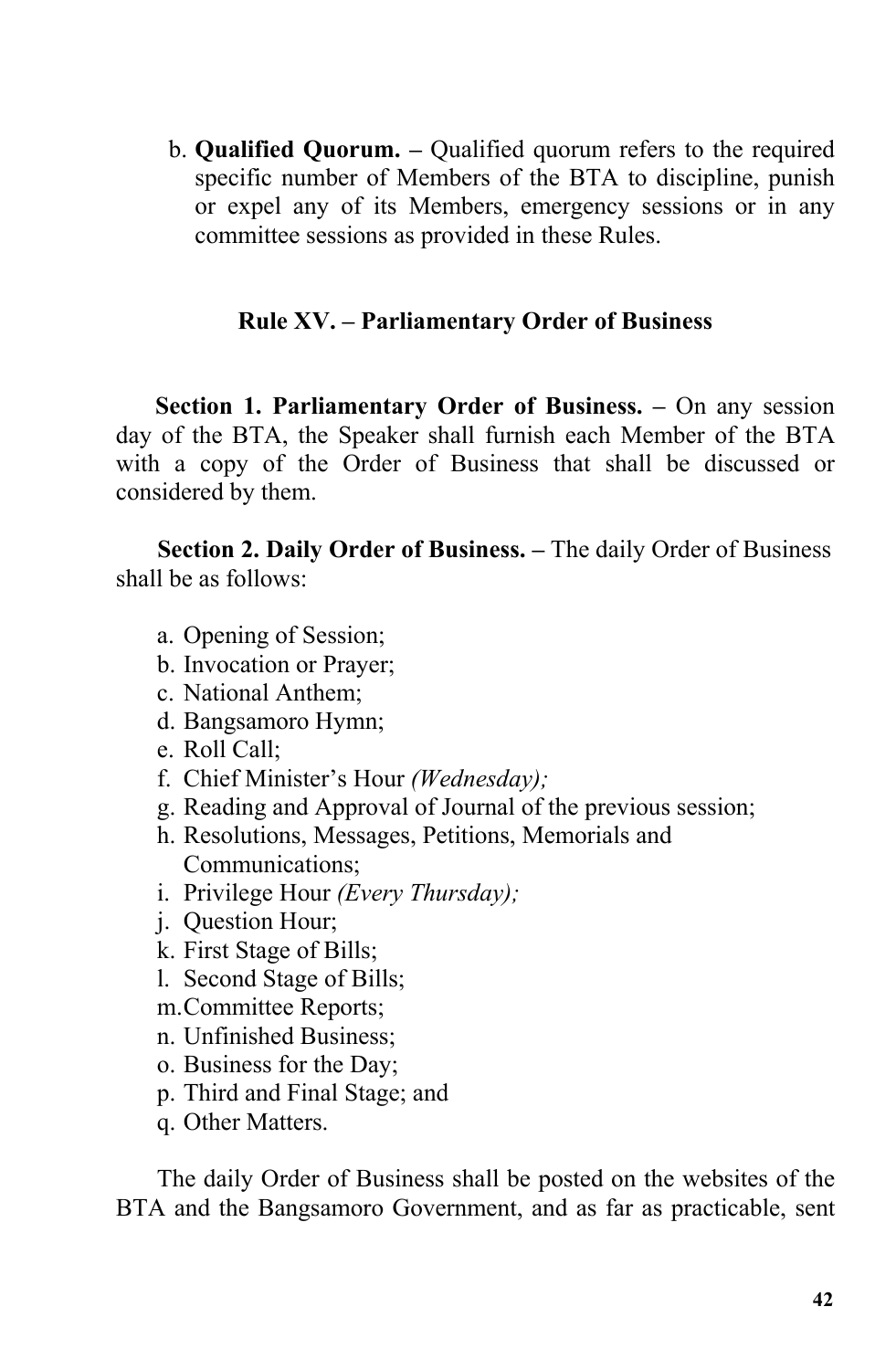through electronic mail to the Members at least three (3) days before the commencement of session *(As amended by BTA Resolution No. 31).*

**Section 3. Order of Business. –** The Order of Business shall be communicated to the Members of the BTA and copy furnished the Office of the Chief Minister three (3) days before the scheduled session. After the opening of a plenary session, any Member of the BTA may, before the first item on the Order of Business is called, object and move for an amendment. If no objection is raised, it shall be deemed to have been adopted.

**Section 4. Other Items Not Adopted. –** Other items not included in the adopted Order of Business may still be considered if properly moved by a Member provided that no objection thereto is raised by any other Member.

**Section 5. Removal of Adopted Item. – The BTA may, at any** time, remove an item from the adopted Order of Business if properly moved by a Member: *Provided,* That no objection thereto is raised by any other Member.

**Section 6. Items for Next Session. –** Items of business submitted by the Members of the BTA must, upon proper motion, be placed in the Order of Business for the next session.

**Section 7. Session; Lack of Quorum. –** Where a session has been terminated for lack of quorum resulting to failure to dispose an item, the Speaker may convene another session to discuss the same in the next session.

## **Rule XVI. – Messages, Letters, Memorials, and Petitions**

**Section 1. Messages.** – Messages are official communications sent to the BTA which are read and made part of the Journal. Example:

- a. Messages from the President of the Philippines;
- b. Messages from Chief Minister;
- c. Messages from Heads of States and foreign dignitaries; and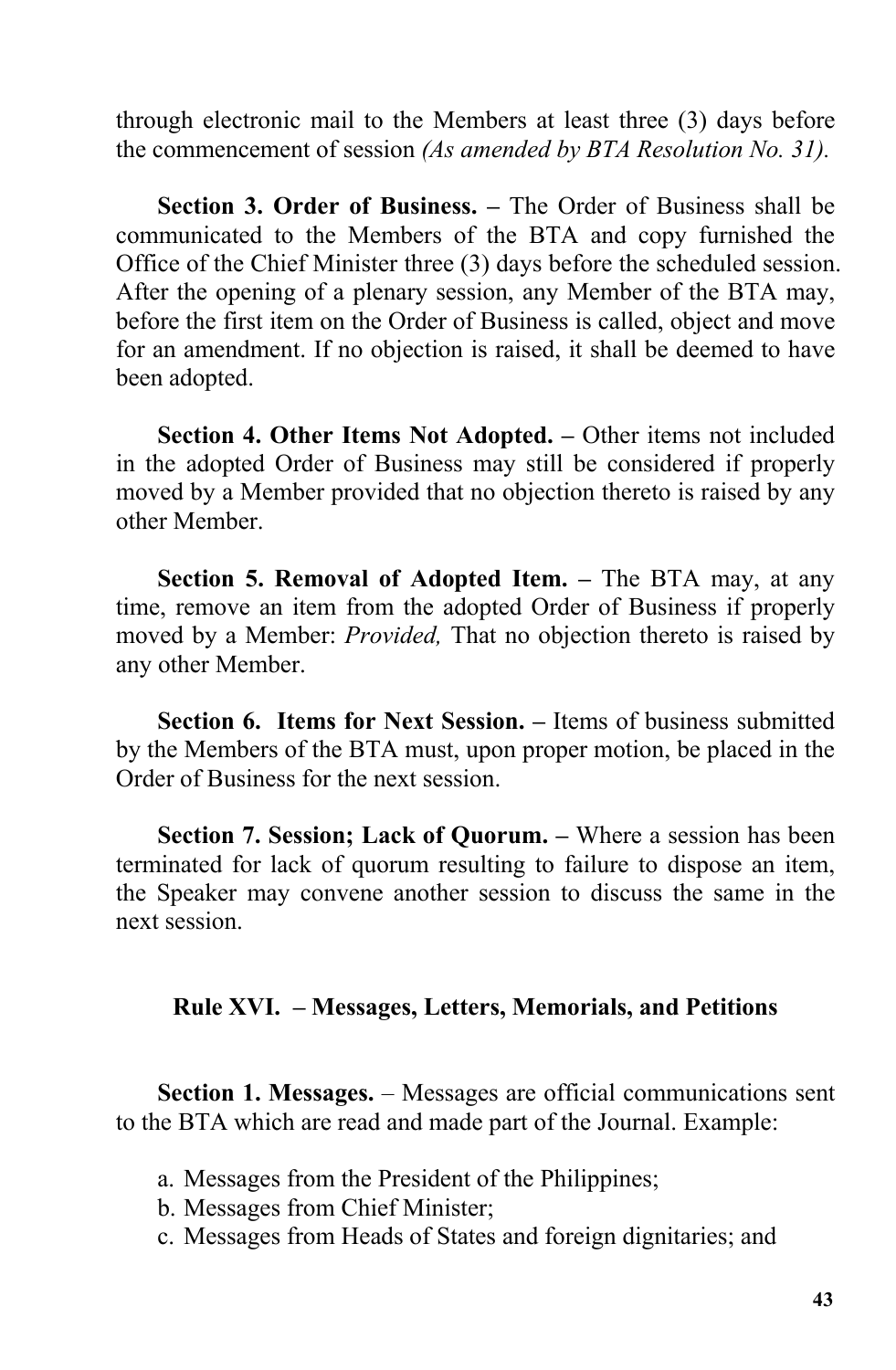d. Other similar messages.

**Section 2. Letters.** – Letters are formal notices demanding that the person to whom the letter is addressed perform and alleged legal obligation such as rectifying such identified problems, i.e., paying sum of money, acting on contractual commitment.

A direct written or printed message by the BTA addressed to a person or organization or government agencies.

**Section 3. Memorials.** – Memorials are written documents by which the BTA congratulates or honors any person or persons or organizations for exemplary achievements or commemorative recognition and the like.

**Section 4. Petitions.** – Petitions are formal requests submitted by individuals, organizations, local government units and other entities to redress certain grievances, address specific stand and other concerns.

**Section 5. Reading and Inclusion of Certain Documents. –** The reading and inclusion of documents such as messages, letters, memorials, and petitions in the record of the BTA, as well as in the Journal, may be ordered by the Speaker or upon the motion of a Member of BTA after the latter's brief explanation of the object of his/her request. If objected to, the motion shall be submitted to a vote without debate.

**Section 6. Timely Submission of Included Documents. –** No written explanation of vote, speech or any other document shall be included in the record, as well as, in the Journal, if the Member manifesting his/her interest to have the same included fails to submit such document within three (3) working days from the time he/she made the manifestation.

**Section 7. Document of Public Interest. –** Only document of public interest shall be included in the records or Journals, as may be determined by the BTA.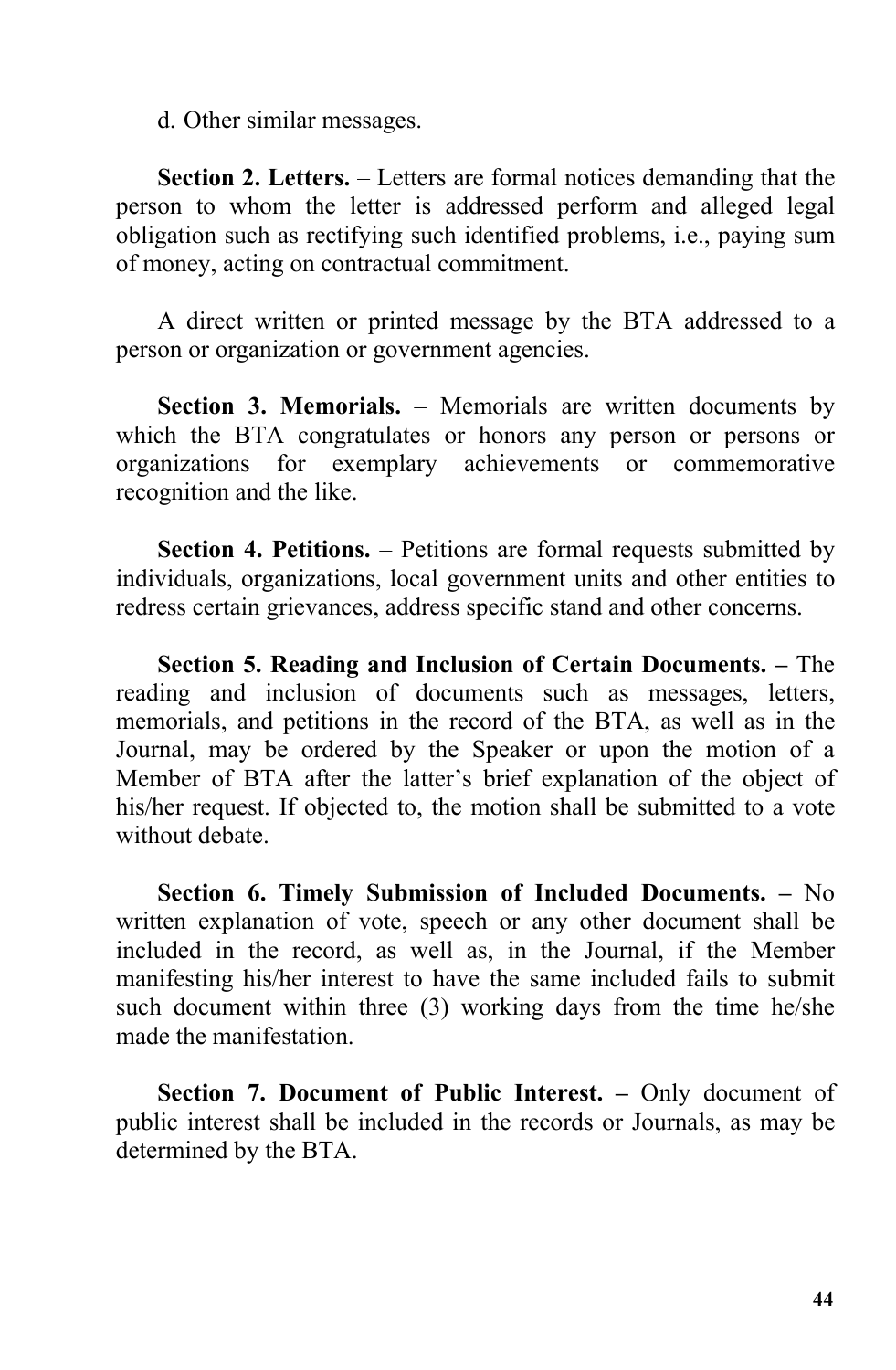#### **Rule XVII. – Privilege Hour**

**Section 1. Day for Privilege Hour. –** Privilege hour shall be held every Thursday of the regular sessions and shall not be interrupted by any question or motion except a point of order or a motion to adjourn. In exceptional circumstances, where the person or integrity of the BTA or of a Member is in clear danger of, or has been inflicted with such grave harm or injury, a question of personal or collective privilege may be allowed to interrupt the Privilege Hour *(As amended by BTA Resolution No. 27).*

**Section 2. Privilege Hour, After Consideration of the Business of the Day.** – Upon the unanimous consent of the BTA, the Privilege Hour, having expired, may be continued after the consideration of the Business for the Day. On any other day, upon the unanimous consent of the BTA, there shall be a Privilege Hour after the consideration of the Business for the Day.

**Section 3. Order of Speakers During Privilege Hour. –** Any Member may speak on any matter of general interest. If more than one (1) Member desires to make use of this privilege, the first to register, either in writing with the Majority Floor Leader or verbally in open session, shall be given precedence. If sufficient time is left of the hour after a Member finished speaking, the next Member who registered to speak may do so, and so on until the full hour is consumed. If requests to make use of the Privilege Hour remain recorded at the expiration of the hour, they shall be recorded in the same order for the next Thursday, or for such other day that a Privilege Hour is conducted, as the case may be.

**Section 4. Limitations. –** Members shall not avail of the Privilege Hour to speak on concerns that are principally and directly related to the subject matter of measures already pending in any committee or in plenary session.

**Section 5. Audio-Visual Presentation. –** Any Member availing of the Privilege Hour who wishes to make audio-visual presentation in the course of the Member's privilege speech, shall submit an electronic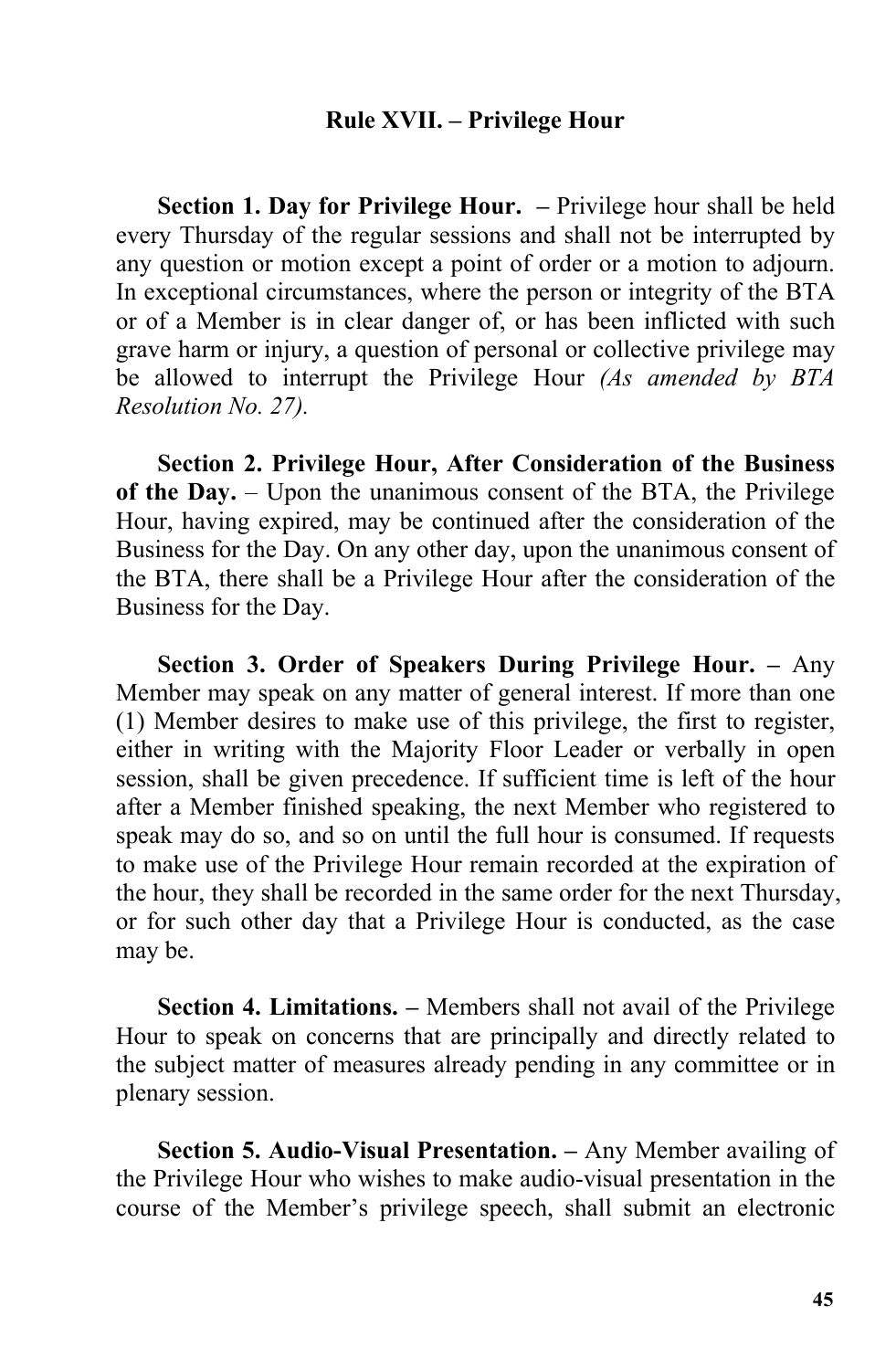copy of the audio-visual presentation to the Majority Floor Leader before the intended date of availment of the Privilege Hour.

## **Rule XVIII. – Appearance of the Chief Minister and Cabinet Ministers in the BTA**

**Section 1. Appearance of the Chief Minister.** – At the beginning of its regular session, the Chief Minister shall deliver a general policy speech in the BTA. Selected Members of the Cabinet shall, at the discretion of the Chief Minister, discuss matters relative to their Ministries *(As amended by BTA Resolution No.31).*

**Section 2. Chief Minister's Hour.** – The Chief Minister or his/her Cabinet Minister shall render a report to the BTA regarding the accomplishments and status of the Bangsamoro Government. This shall be conducted in open session, once a month, and on a Wednesday. The Chief Minister or his/her Cabinet Minister shall deliver the report without interruption. Thereafter, the Members of the BTA may be allowed to ask clarificatory questions on matters covered by the report *(As amended by BTA Resolution No. 31).*

#### **Rule XIX. – Question Hour**

**Section 1. Question Hour.** – Question hour refers to the time set aside for the Members of the BTA to ask the Chief Minister and the Cabinet Ministers questions relative to the policies, programs, projects, and those pertaining to their official functions.

**Section 2. Right to Ask Questions. –** Members of the BTA shall have the right to ask questions addressed to any Cabinet Minister, in writing, during the Question Hour.

Written questions shall be submitted to the Secretary-General at least three (3) days before the Question Hour. Questions of an urgent nature or those relating to current issues shall be given priority. The written questions shall be read by the Secretary-General in the plenary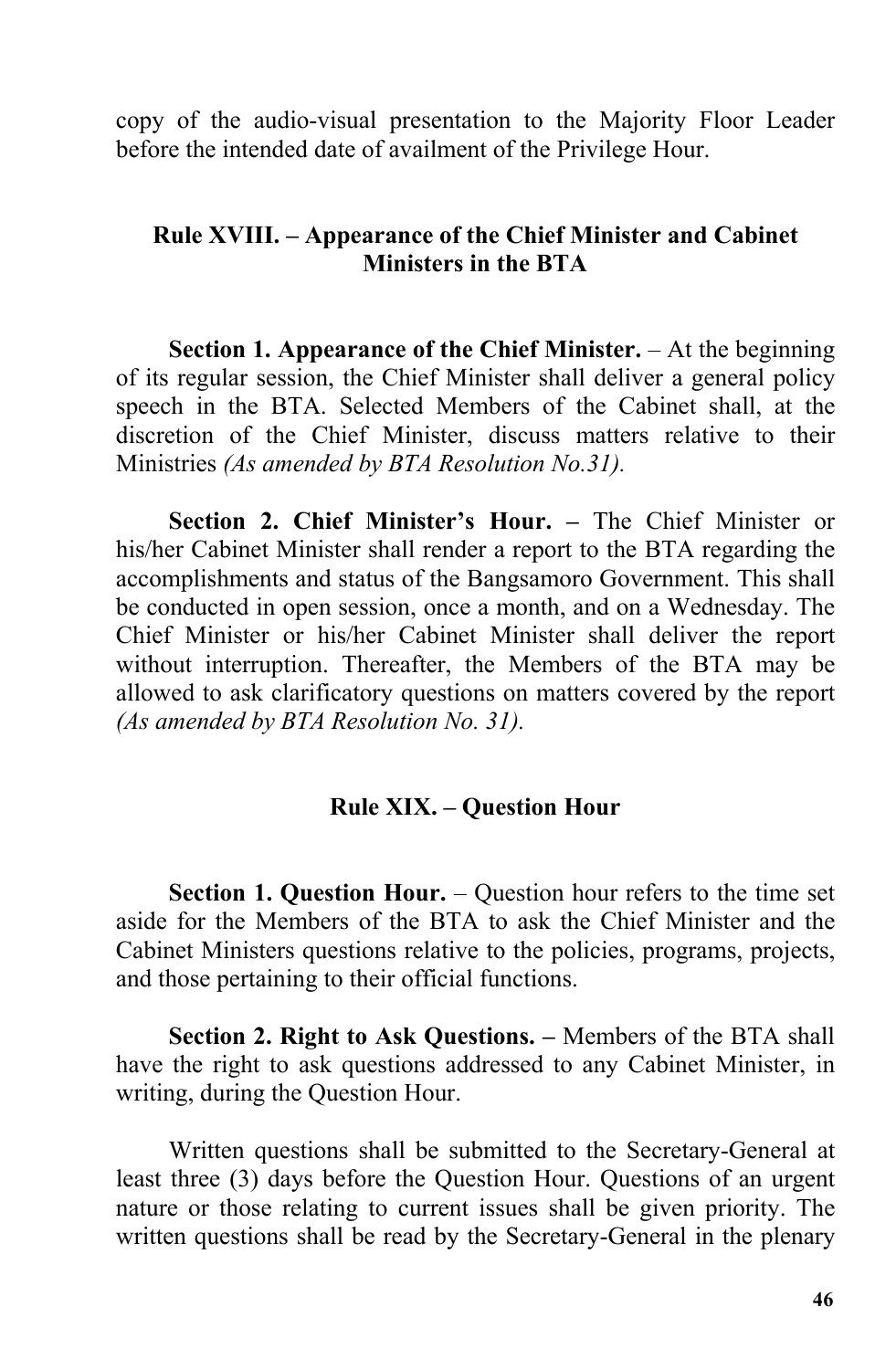session upon order of the Speaker *(As amended by BTA Resolution No. 70).*

If verbal answer is desired, the questions shall be answered and disposed of on the same day without prejudice to a requestmade by the Minister concerned to ask for more time to prepare his/her answer, but in no case, shall exceed five (5) working days from the date the same was required to be answered.

If in the opinion of the Speaker, a Member's question which asks for an oral answer is of such a nature that a written reply would be more appropriate, he/she may direct such question to be answered in writing, in which case the Minister concerned shall submit a written answer within five (5) days from the date the oral answer was desired.

A Member may also, by notice given at any time before the scheduled date of appearance of the Chief Minister or Cabinet Minister to answer, withdraw or postpone the question hour allocated to him/her, to a later date to be specified in his/her written withdrawal or request for postponement.

**Section 3. Cabinet Minister as a Resource Person.** – A Minister of the Cabinet may answer questions of the Members of BTA or Committee either verbally or in writing. Interpellations of Members shall not be limited to the written questions, but may cover matters related thereto. The questions and answers shall be recorded in the Journal.

**Section 4. Appearance Upon Request of the BTA. –** The Chief Minister or the Cabinet Minister may be requested to appear before the BTA and be heard on any matter pertaining to the concerned ministry. The request shall state specifically the questions to be answered and the date and hour for the appearance of the Chief Minister or the Cabinet Minister. Such appearance shall be scheduled at least three (3) days from receipt of the request.

**Section 5. Day of Appearance. –** The appearance of the Chief Minister or the Cabinet Minister shall be scheduled on Wednesday or on such other day(s) as may be determined by the Speaker or a majority of the Members of the BTA. The Cabinet Minister may answer the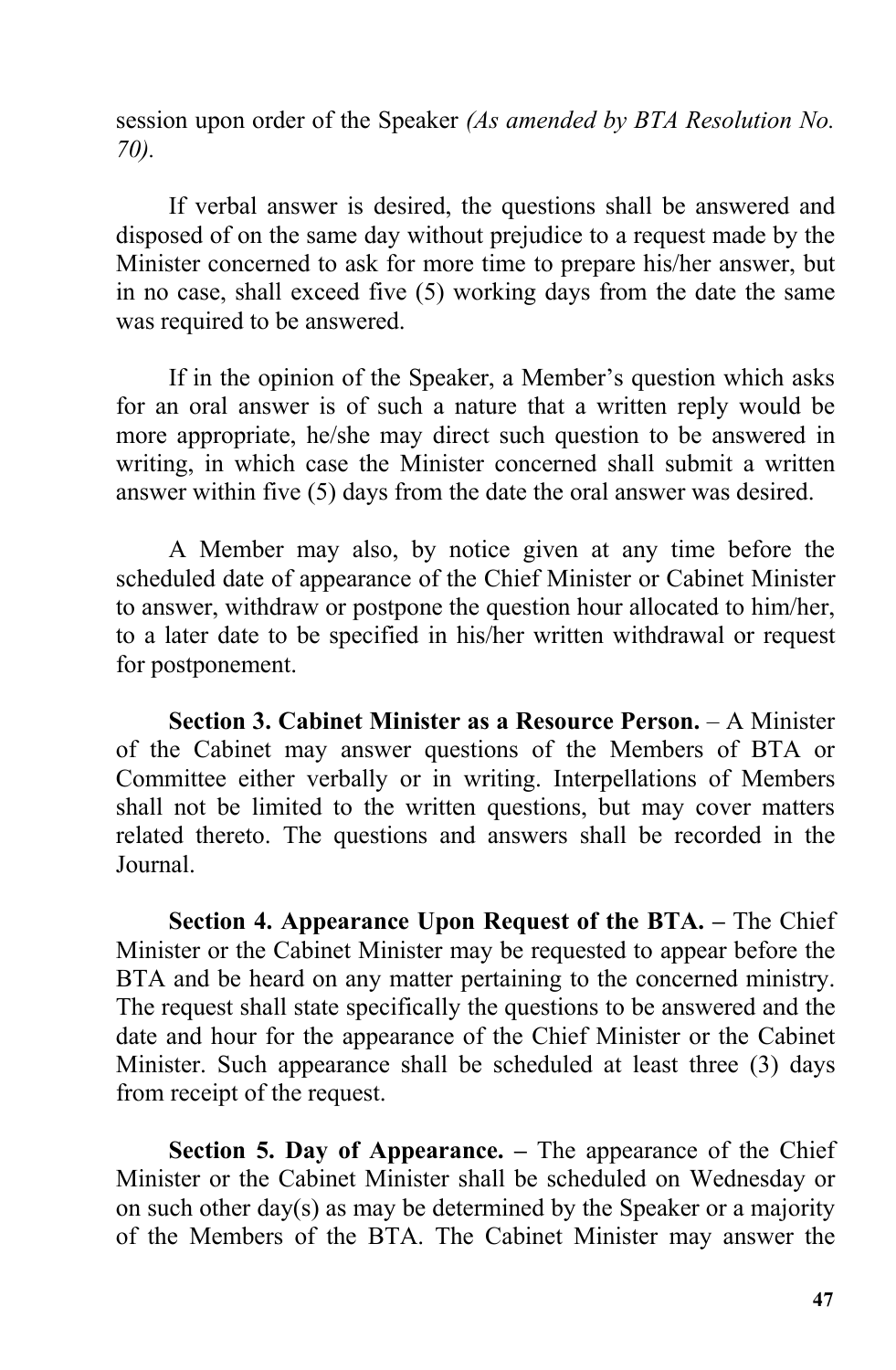questions of the Members either verbally or in writing. Interpellations of Members shall not be limited to the written questions but may cover matters related thereto. Such interpellations shall conform to the standards for questions herein provided. The questions and answers shall be recorded in the Journal.

Only questions within the jurisdiction or cognizance to the Ministry/ies on which time has been allotted on that day, shall be asked.

**Section 6. Appearance in Executive Session. –** The appearance of the Chief Minister or the Cabinet Minister shall be done in an executive session when the security of the Bangsamoro or the public interest requires or the Chief Minister so states in writing.

**Section 7. Questions; Withdrawal. –** Questions may be withdrawn by the proponent when no answer has yet been made. The withdrawal shall be in writing and submitted at least three (3) days before the scheduled appearance to the Speaker, who shall immediately communicate such withdrawal to the concerned Cabinet Minister.

Answers to written questions which the Cabinet Ministers present before the plenary shall not be released for publication until after the answers shall have been given on the floor.

**Section 8. Order of Calling Questions,if Several Ministers are Present.** – If two (2) or more Ministers are present on the same day of the Question Hour, the Speaker shall call successively, in the order in which the questions are received and listed, the first and next speaker- Minister accordingly. If within the specified schedule, the answers to the questions are not yet complete, the Speaker may allow the continuation of the proceedings, otherwise he/she shall direct that the same be taken up during the next scheduled Question Hour.

**Section 9. Standards Set for Questions. –** Questions shall be based on fact and asked for the purpose of obtaining information on matters of public interest within the competence and cognizance of the Minister to whom they are addressed.

The right of any Member of the BTA to ask questions shall not: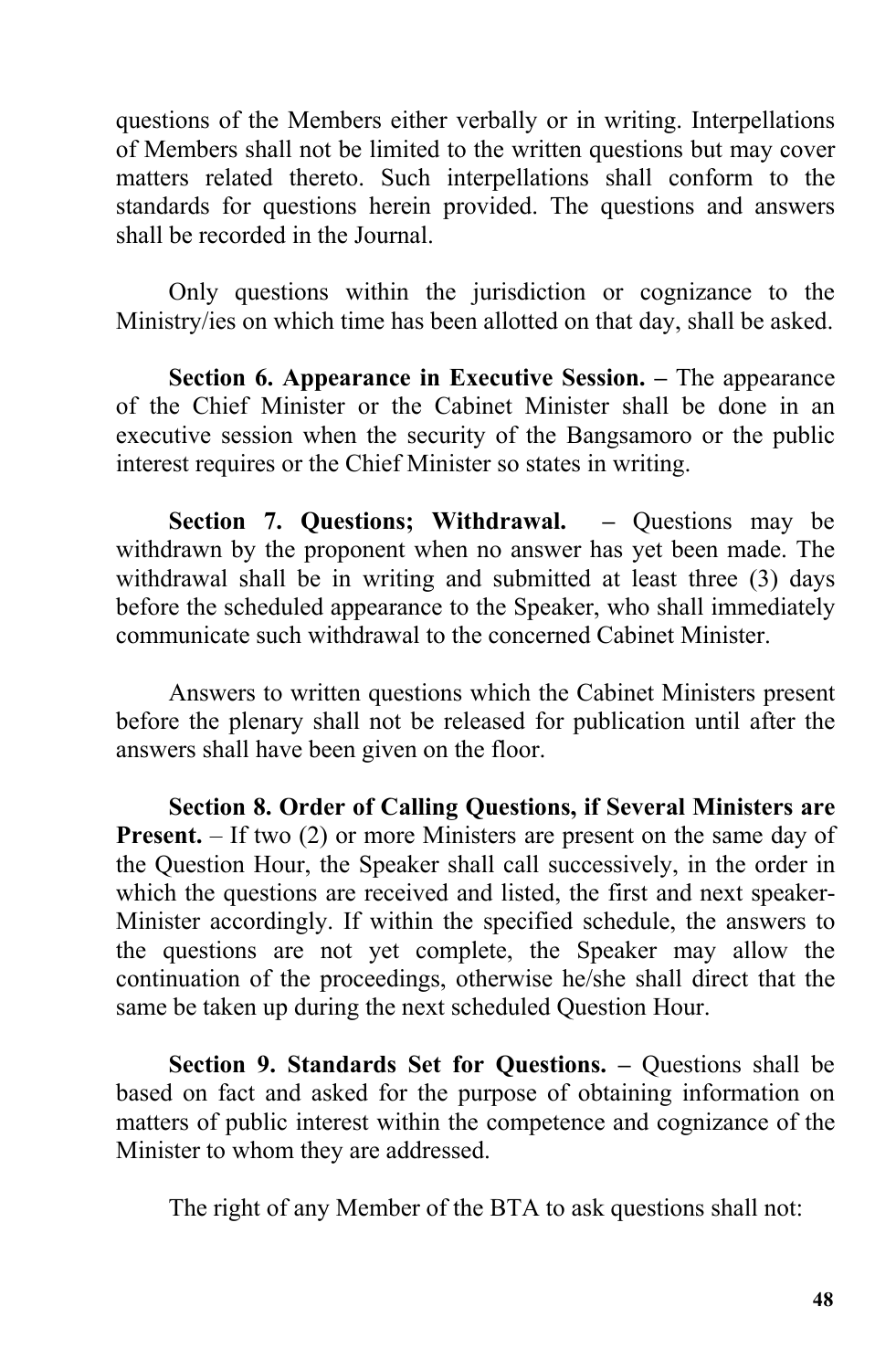- a. contain arguments, inferences, imputations or defamatory statements;
- b. ask for a hypothetical proposition;
- c. ask the character or conduct of the Chief Minister or Minister except in relation to his/her official or public office;
- d. ask for information on matters pending or under consideration by any Parliamentary committee;
- e. ask on a matter under adjudication by a court of law, or any administrative bodies; and
- f. ask information about matters which by their nature are classified as strictly confidential.

**Section 10. Form of Questions and Answers. –** In form, questions and answers of excessive length are not in order.

**Section 11. Questions Not Conforming to Standards. –** If the questions do not conform to the foregoing standards, the Speaker shall return them to the Member concerned and the latter may modify or restate the questions to make them conform to the said standards or appeal the action of the Speaker. Said appeal shall be resolved like all other appeals from the rulings of the Speaker without debate.

**Section 12. Classification and Disposition of Questions. –** Questions may be classified and grouped together by subject matter by the Speaker who shall decide the order in which the said questions are to be dealt with. During the appearance of the Cabinet Minister, the Speaker shall direct the Secretary-General to read the questions according to their precedence, the name of the proponent and the Cabinet Minister to whom the question is directed.

**Section 13. Standards for Answers. –** The standards for answering questions propounded by any Member of the BTA should be direct, concise and responsive without need for discussing general policies or programs.

**Section 14. Unanswered Questions.** – Questions that are left unanswered may be answered in writing or, where necessary, during a day set aside by the Speaker before the next Question Hour or at any succeeding Question Hour, without prejudice to the right of the proponent to ask that the same be answered orally in open session.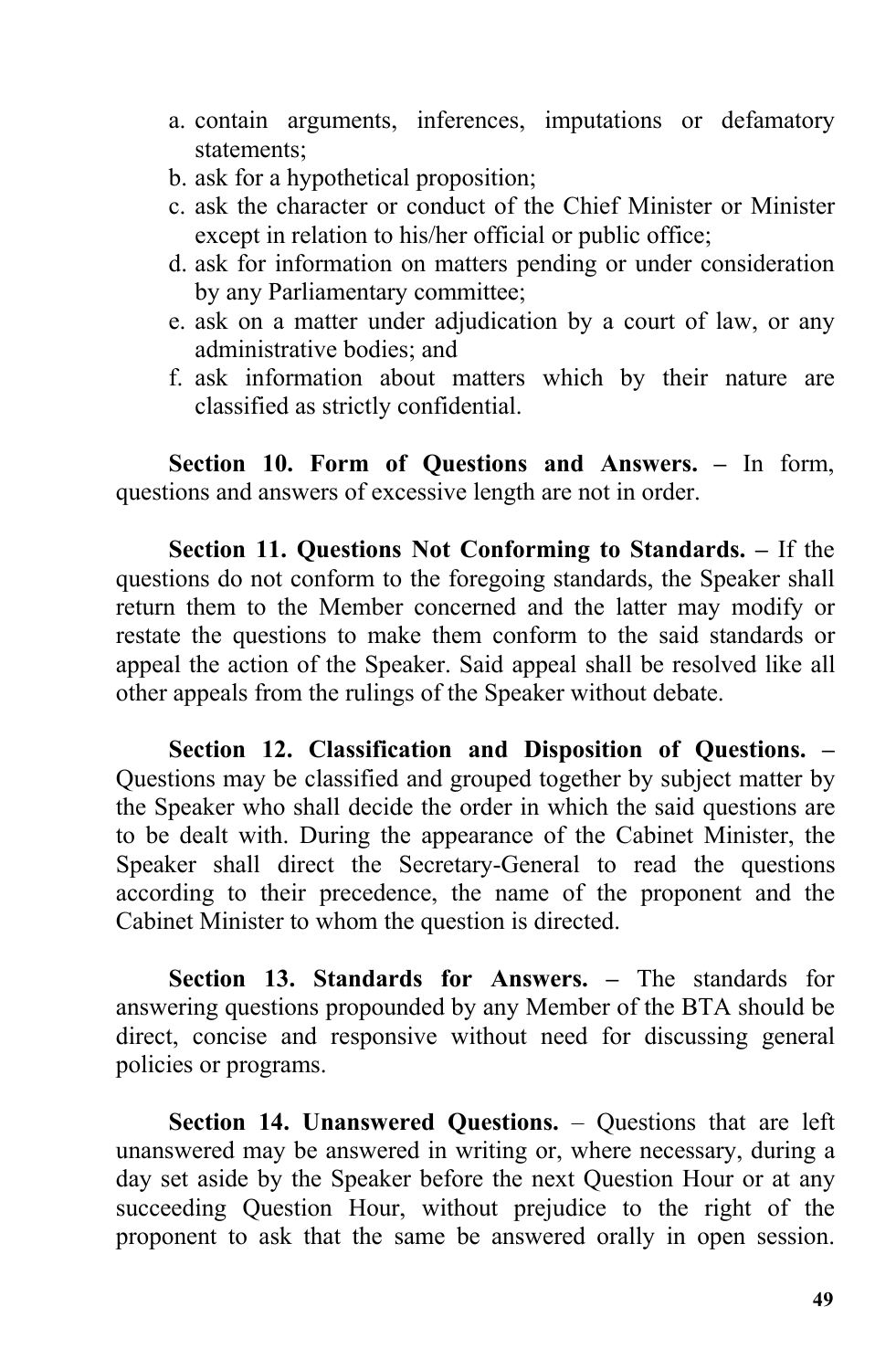Questions not taken up due to the absence of both the proponent and the Cabinet Minister shall be taken at any other day.

**Section 15. Short Notice Question; Allowed. – When a Member** desires a verbal answer to a question raised on a short notice which relates to a matter of public importance and is of an urgent character, the Speaker shall ask the proponent to briefly justify and state his/her reasons. In such case, the Speaker may direct the Minister concerned to reply immediately if he/she is in a position to do so, otherwise, he/she shall indicate the day of his/her reply which shall not be more than five (5) days from the date the urgency is discovered.

**Section 16. Interpellations and Comments of Proponents of Original Questions. –** At the end of every Question Hour, it shall be in order for any proponent of the original questions to interpellate the Cabinet Minister concerned and make comments, observations and statements relative to the answers given. The interpellations and comments of the proponent shall be subject to the fifteen (15) minute rule.

**Section 17. Committee on Rules; Coordination Unit. –** A Coordination Unit under the Committee on Rules shall be organized to facilitate, coordinate and expedite all matters relative to the conduct of the Question Hour.

## **Rule XX. Confirmation of Cabinet Ministers Who are Non-BTA Members**

**Section 1. Confirmation of Non-BTA Ministers. –** Non-BTA Members who were appointed to Cabinet Minister position shall be subject to confirmation by the BTA in a plenary session duly assembled. There shall be rules to be adopted by the BTA that will govern the process of confirmation of non-BTA Member.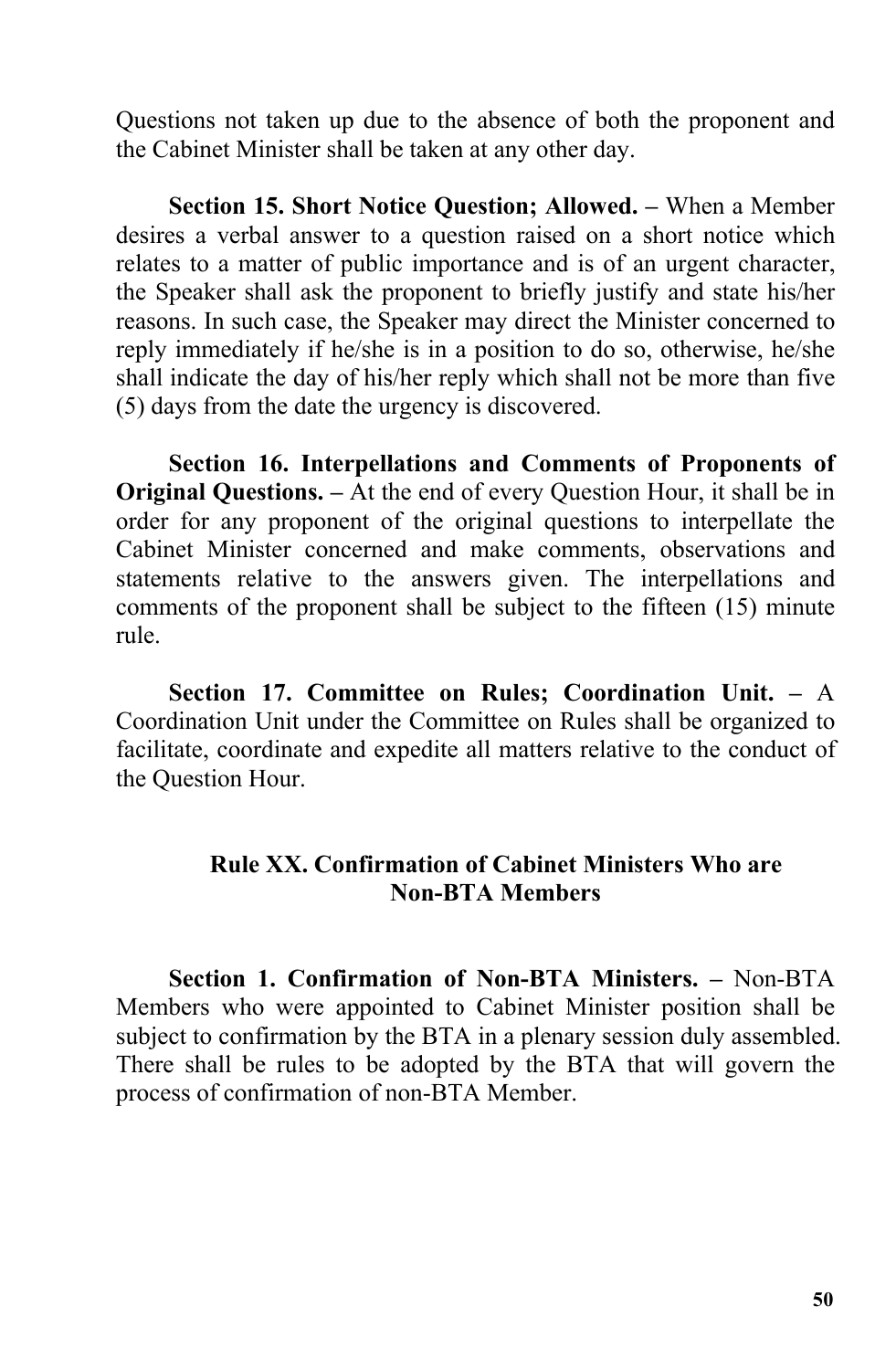## **Rule XXI.** – **Stages** of Legislation

**Section 1. Stages of Passing a Law. –** A bill filed in the plenary session, either as a cabinet bill, committee bill or private Member bill, shall pass through several stages before it becomes a law.

**Section 2. Stages of Legislations. –** The stages of legislation in the BTA shall be as follows:

## *First Reading*

a. **The First Stage. –** During the first stage, a bill is introduced in the BTA. The Speaker shall direct the Secretary-General to read the bill's number, title, and author.

At this stage, the Speaker shall recognize the author of the bill to declare in the plenary session whether the bill is a cabinet bill or a private Member bill.

If the bill is a private Member bill, the author may propose the inclusion of additional authors by making the appropriate request to the Majority Floor Leader *(As amended by BTA Resolution No. 70).*

#### *Second Reading*

b. **Second Stage. –** During the second stage, the proponent will deliver his/her sponsorship speech containing the general principles, outline, objectives, and purposes of his/her bill. Thereafter, the bill shall be referred to the appropriate committee *(As amended by BTA Resolution No. 70).*

c. **Committee Stage. –** At this stage, the concerned committee shall examine, scrutinize and deliberate in detail and line by line the legislative proposal. It may consult, invite, and solicit opinions from experts, relevant ministries and offices, the public and other interested parties.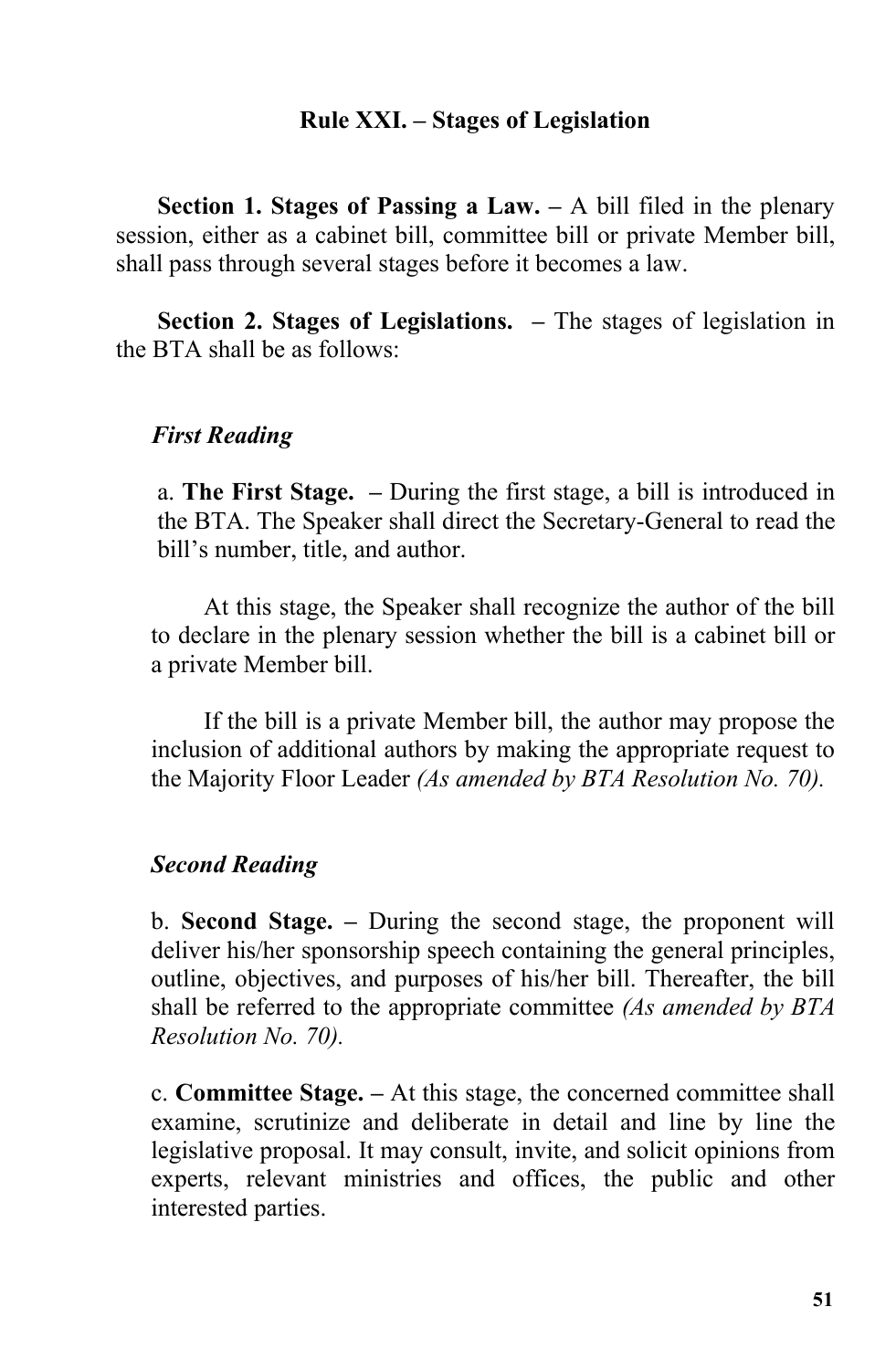The committee concerned may propose amendments or revisions to the proposal, and if there are no changes made, the bill is deemed submitted to the next stage. The Committee shall then render a **report** on the bill to the plenary.

d. **Consideration and Deliberation Stage. –** The Members of BTA shall deliberate and debate the committee report, including proposed amendments if there are any, in the plenary session, except when the proponent has already agreed to adopt the committee amendments.

But if the proponent of the committee report does not accept the amendments, the period of amendment continues and he/she can propose his/her own amendments. This is called the **Committee Amendments** which refer to the alterations, modifications, and changes made or proposed to be made to the bill that are offered by the proponent.

Individual Members can also propose amendment. This is called individual or **Floor Amendments**, which refers to any alteration, modification, and change made or proposed to be made to the bill by other Members of BTA.

Both the committee amendments and individual or floor amendments shall be debated and voted upon.

# *Third Reading*

e. **Final Stage. –** During the final stage, there shall be a final debate on whether or not to pass the bill. No amendment can be considered at this time. The proponent of the bill or author of the motion shall have the right to close the debate.

During the voting, the Majority Floor Leader shall only read the title of the bill, provided that printed copies of the bill shall have been distributed to the Members of the BTA at least three (3) days before voting ensues. However, in case of a certified bill or emergency bill, the three (3) days requirement herein is waived and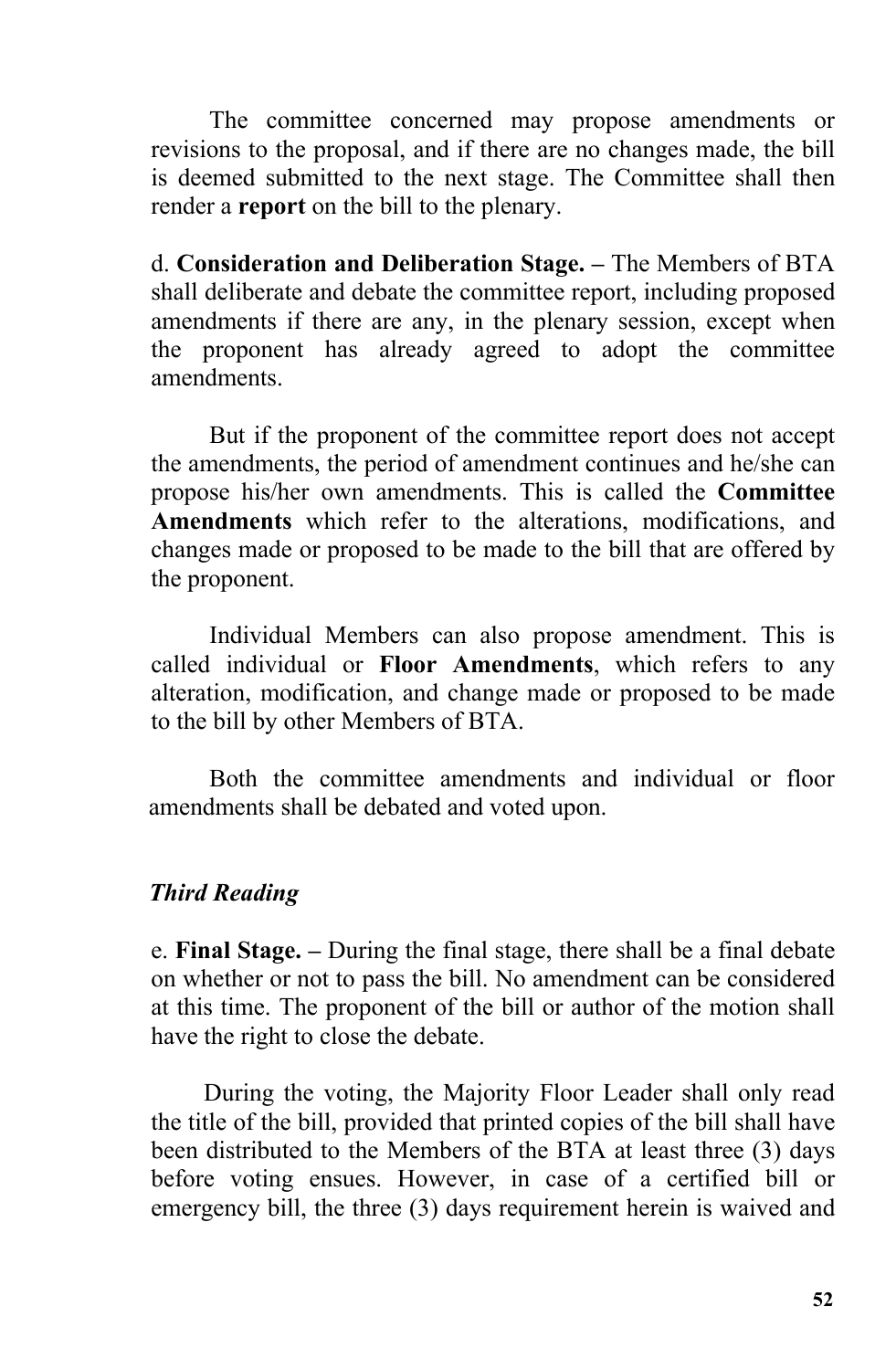the voting can be done on the same day the bill is approved in the Final Stage.

The Speaker shall ask for a roll call vote by show of hands or by standing or sitting provided that any Member who wishes to abstain shall manifest by saying "Mr. Speaker, I abstain", without the need of explanation.

f. **Approval of the Bill.** – After going through the stages herein provided, the printed form of the approved bill shall be signed by the Speaker and the Chief Minister.

g. **Effectivity.** – The enacted law shall take effect after fifteen (15) days following its complete publication in at least one (1) newspaper of general circulation within the BARMM.

**Section 3. In cases of Public Calamity or Emergency; Exception. –** No bill shall become a law unless it has passed the stages of legislation except when the Chief Minister certifies to the necessity of its enactment to respond to a public calamity or emergency. For this purpose, the Chief Minister shall immediately forward to the Speaker of the BTA the certified measure. Within twenty-four (24) hours from receipt of the certification, the BTA shall act for the immediate passage of an emergency bill.

**Section 4. Swift Passage Procedure.** – The BTA shall, in exceptional cases, adopt the Swift Passage Procedure which is a speedy disposition of a bill in seven (7) working days that skips the detailed scrutiny and examination period in the Committee Stage provided in Section 2(c), Rule XX, of these Rules.

This procedure allows cross-party or free conscience voting.

## **Rule XXII. – Debates and Deliberations**

**Section 1. Debate. –** Debate is the formal discussions of a measure under consideration in the plenary, according to the Parliamentary procedures and practices provided in these Rules.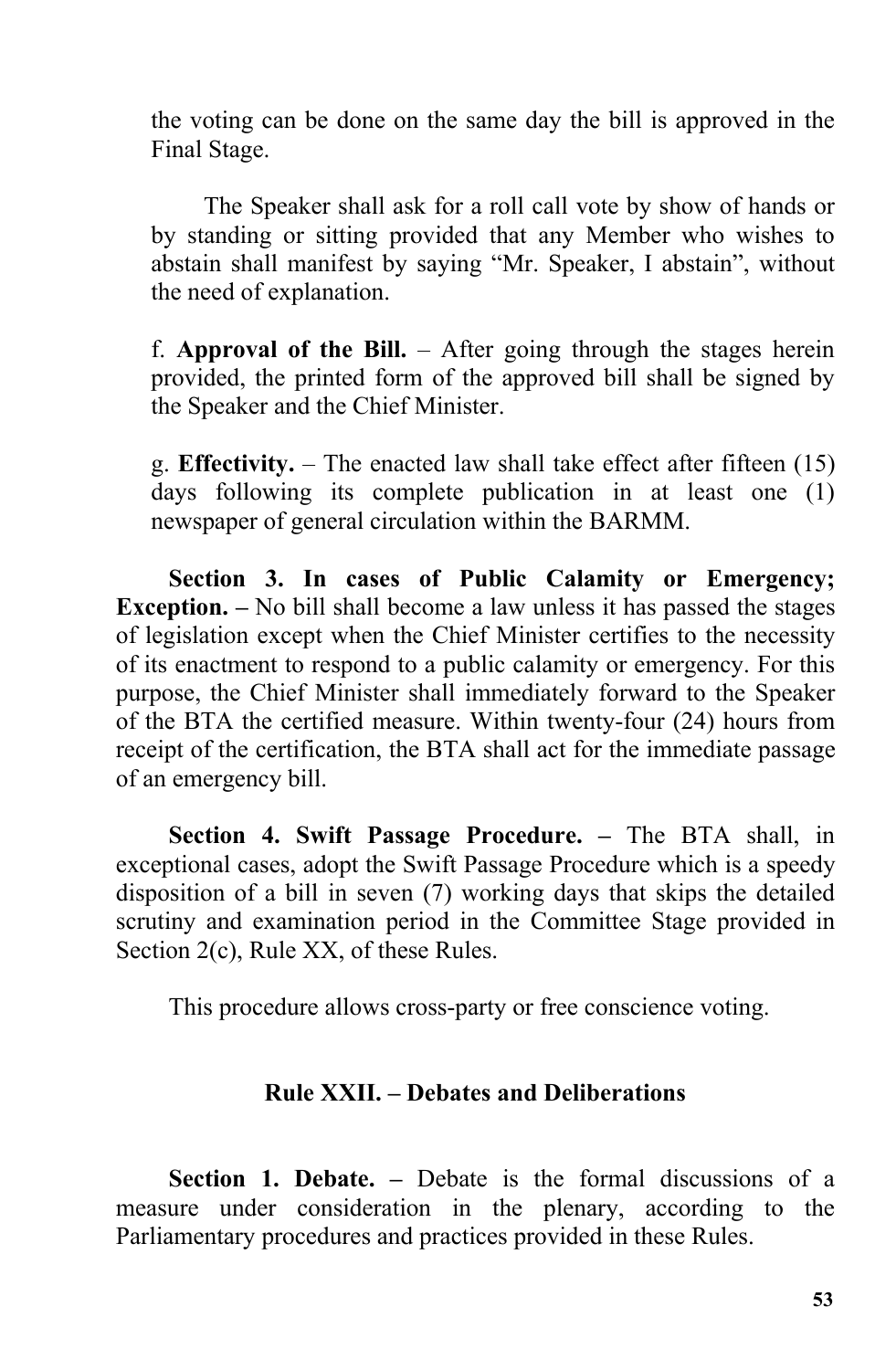**Section 2. Opening of the Debate. –** The Speaker shall open the debate on every item of the Parliamentary Order of Business unless such a debate is inadmissible or subject to special conditions.

The Speaker shall state the question before the plenary session when it becomes ready for consideration by the BTA. A Member has the right to speak and must address his/her views and remarks to the Speaker.

**Section 3. List of Interpellators. –** The Majority Floor Leader shall maintain a list of interpellators that serves as the guide in the order to be recognized in the discussion of the measure under consideration. Unless interrupted by procedural motions, the session proceeds with the list. In order to be registered in the list of interpellators, a Member shall register in writing to the Secretary-General which list shall be submitted to the Majority Floor Leader for the recognition of the interpellator *(As amended by BTA Resolution No. 70).*

**Section 4. Member Shall Speak Once; Exception. –** No Member of the BTA shall speak more than once during the same day on the same question or motion. If a Member wishes to do so, he/she may appeal and seek the leave of the BTA which requires majority vote of the Members present without debate, but the appellant has to wait until after all Members who desire to speak have already spoken on the same question or motion.

**Section 5. Sponsor's Final Statement. –** The proponent of any measure is entitled to move for the closure of the debate with a remark, speech, or final statement which he/she raised before the plenary or the appropriate committee, *Provided,* That all Members who wish to be recognized and speak have already spoken.

If all the Members on the list have taken the floor or if no one requests leave to speak, the Speaker shall close the debate.

**Section 6. Procedures in Consideration of Bills and Resolutions. –** The BTA shall adopt the following procedure in the consideration of bills and resolutions: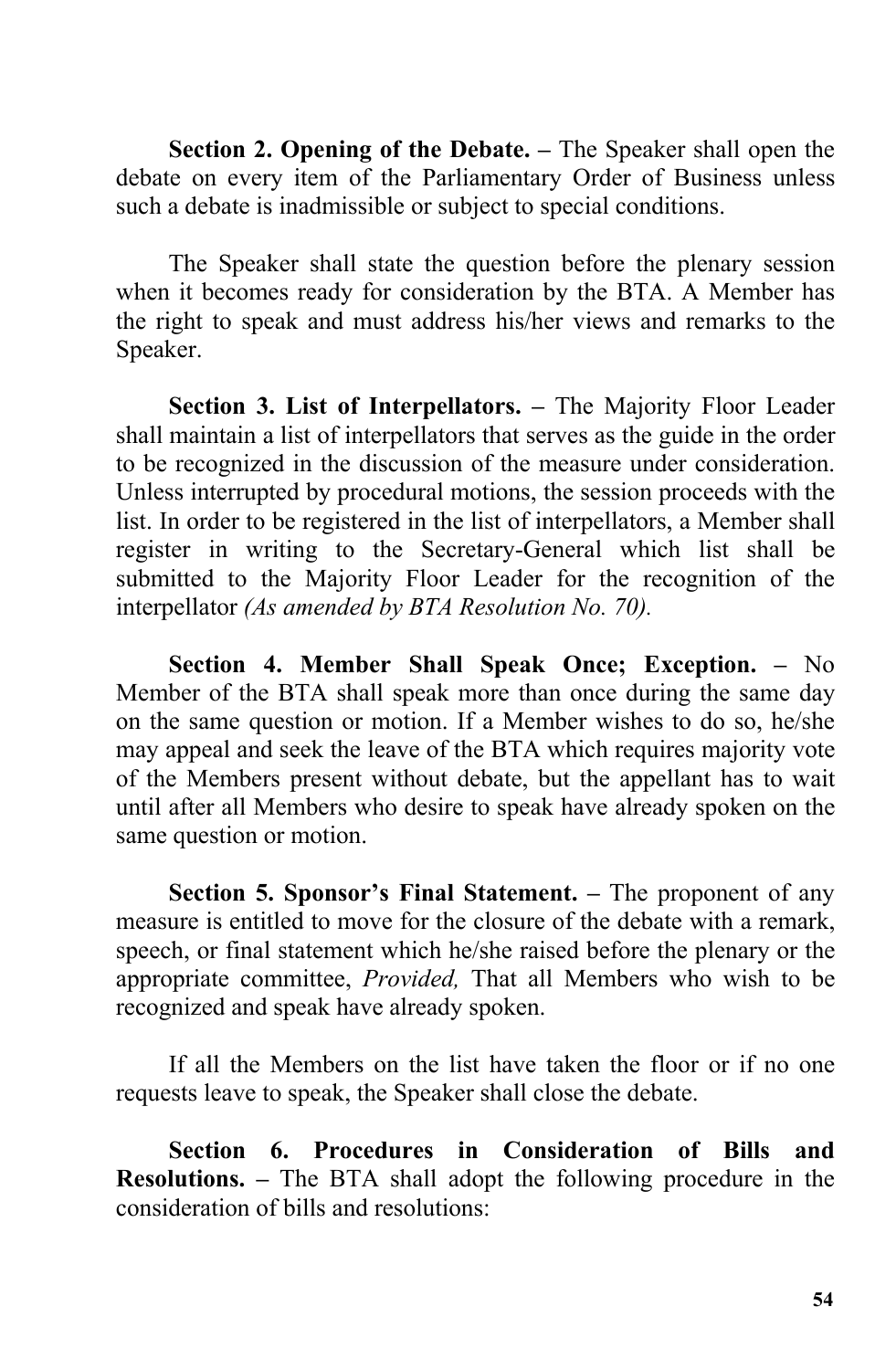- a. If a debate ensues, turns for and against the bill shall be taken alternately: *Provided, however*, That any committee Member who fails to enter his/her objection or to make of record his/her dissenting vote in the committee level, shall not be allowed to speak against the bill during the period of debate, although he/she may propose and speak or vote on amendments thereto.
- b. The sponsor of the bill or author of the motion shall have the right to close the debate.
- c. With the debate closed, the consideration of amendments, if any, shall be in order.

At this stage, a committee amendment followed by individual and floor amendment shall be observed.

- 1. Committee Amendment. -
- 2. Individual or Floor Amendment. -
- 3. After the period of amendments, the voting of the bill on Second Reading.

**Section 7. Final Vote.** – Bills shall be submitted to final vote after printed copies thereof in final form have been distributed to the Members at least three (3) days prior to voting on the bill except when the Chief Minister certifies to the necessity of their immediate enactment to meet a public calamity or emergency, in which case the voting may take place immediately after the approval of the amendments.

**Section 8. Adjournment of Deliberations or Closure of the Debate.** – If all the speakers on the list have taken the floor or if no one requests leave to speak, the Speaker shall declare the debate closed.

# **Section 9. Leave to Speak and Request for Leave to Speak by Members** of the BTA. –

(1) Members may take the floor only if given leave to do so by the Speaker.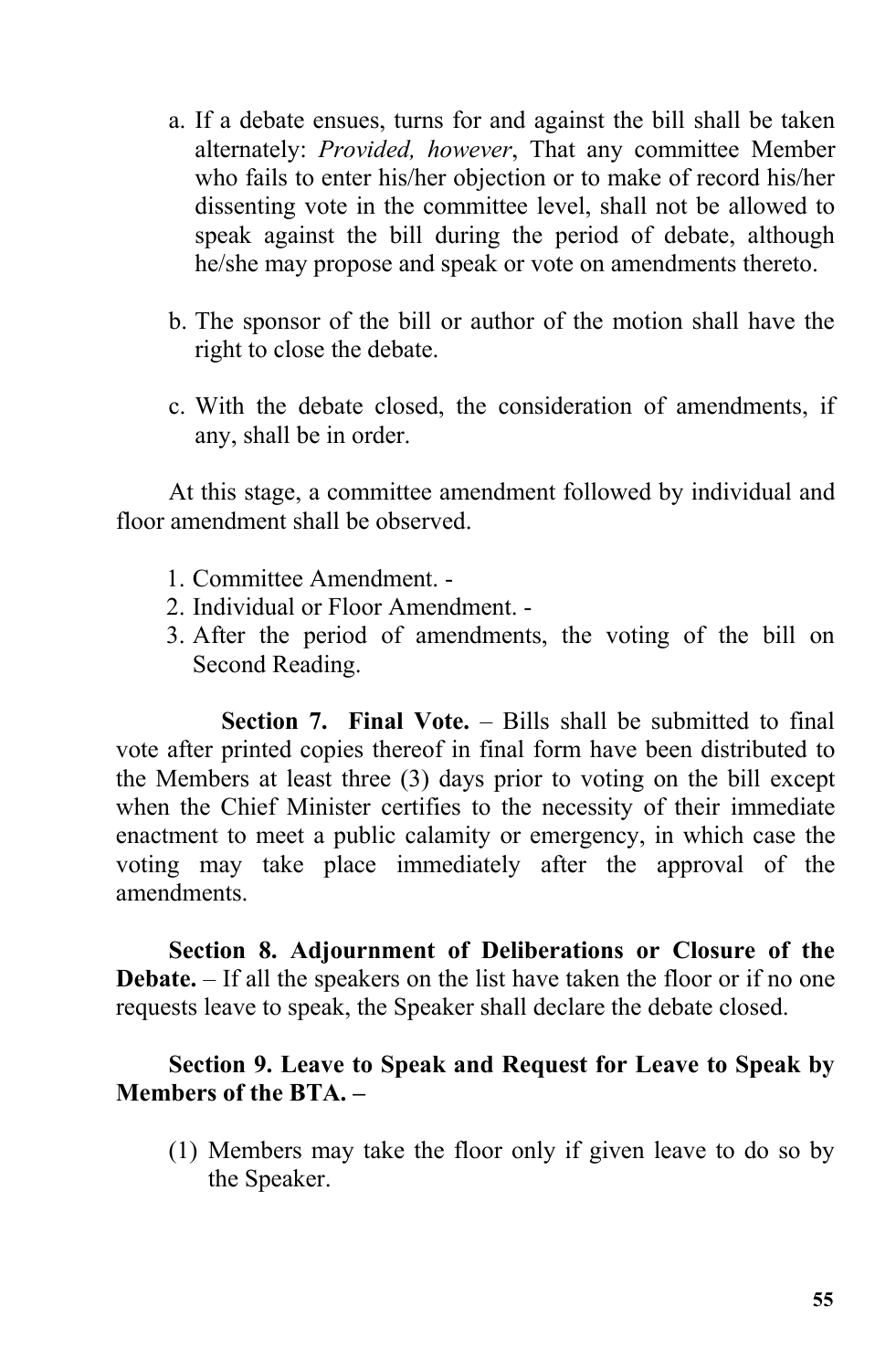- (2) Members who wish to speak on the subject under consideration shall, as a rule, inform the Majority Floor Leader who keeps the list of proponents.
- (3) Members who wish to raise a point of order or to make a statement may do so by intervention.
- (4) If a Member wishes to put a question to the proponent in the course of his/her speech or, during the debate, to make remarks on the subject under discussion, he/she shall use one of the microphones in the Chamber. He/she may put this question or make these remarks, following a question to that effect, only if the Speaker has consented. Following a contribution to the debate, the Speaker may give Members leave to make remarks lasting not more than three (3) minutes; the proponent may reply once. The remarks must be brief and concise.

# **Section 10. Explanations of Vote. –**

- (1) During the final voting stage, Members of the BTA may make a verbal statement on the final vote lasting not more than five (5) minutes or submit a short written statement, which shall be included in the minutes of plenary proceedings. As a rule, the Speaker shall give Members leave to make a statement before the vote is taken.<br>(2) Prior to the vote, any Member of the BTA may state that
- he/she will not participate in the vote.

**Section 11. Closure of Debate and Deliberation. –** The Speaker may close the deliberations or debate if a motion to that effect is moved and duly seconded by any Member.

**Section 12. Impartiality of the Speaker. –** The Speaker shall remain impartial during debate and deliberation of bills and resolutions in the plenary. When he/she desires to engage in debate on the merits of a bill or resolution under consideration with Members of the BTA, he/she shall relinquish the chair, and the Deputy Speaker shall temporarily act as the presiding officer.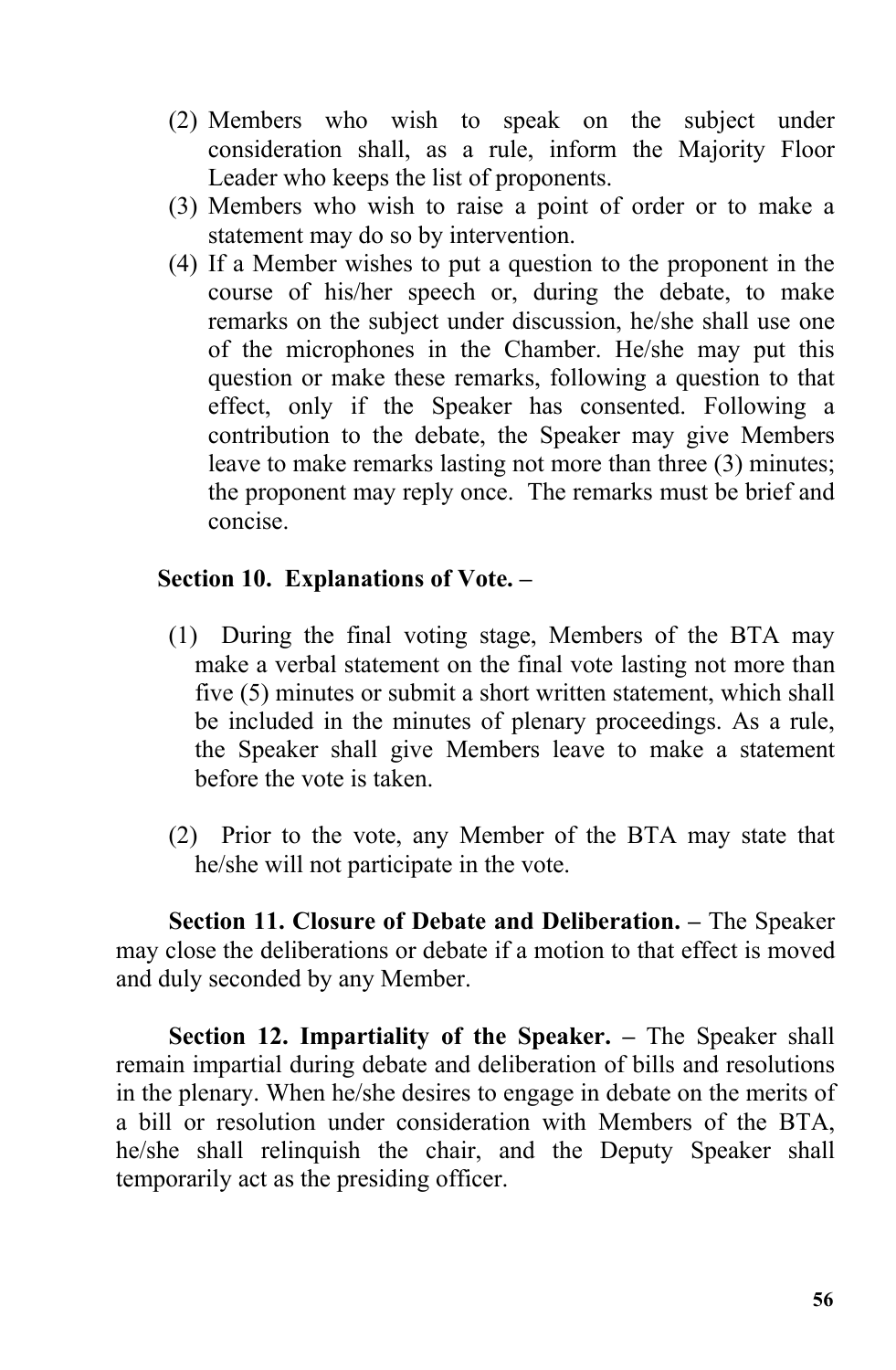#### **Rule XXIII. – Decorum, Parliamentary Acts and Language**

**Section 1. Decorum. –** Decorum is the proper etiquette and conduct of Members during the session of the BTA.

**Section 2. Offensive Acts and Languages. –** Speeches, acts and languages delivered in plenary session, committee, public consultation or in any other Parliamentary proceedings during the regular session which are offensive or improper against any Member of the BTA, persons or public institutions shall be deemed unparliamentary.

**Section 3. Enforcing Parliamentary Conduct. –** When a Member of BTA, by word or deed, violates any Rule of the BTA, the Speaker, *motu proprio* or at the instance of another Member may call him/her to order. The Member of BTA concerned shall immediately take his/her seat if he/she happens to have the floor; and in case the point of order raised has been sustained by the Speaker or Presiding Officer, said Member of BTA shall not continue speaking without the consent of the BTA. If there is a motion permitting the Member of BTA concerned to continue speaking, the same shall be resolved without debate.

**Section 4. Unparliamentary Language. –** When a Member of BTA is called to order for using unparliamentary language, any other Member may ask that the objectionable words be read for the information and decision of the BTA.

**Section 5. Proceedings. -** Upon the recommendation of the Committee on Ethics and Privileges, the BTA may punish any Member of BTA for disorderly behavior and, with the concurrence of two-thirds (2/3) votes of all the Members, suspend the Member of the BTA for a period not exceeding sixty (60) calendar days.

#### **Rule XXIV. – Motions**

**Section 1. Motion, Defined. –** A motion is a proposal which expresses certain views made by a Member of the BTA in a meeting,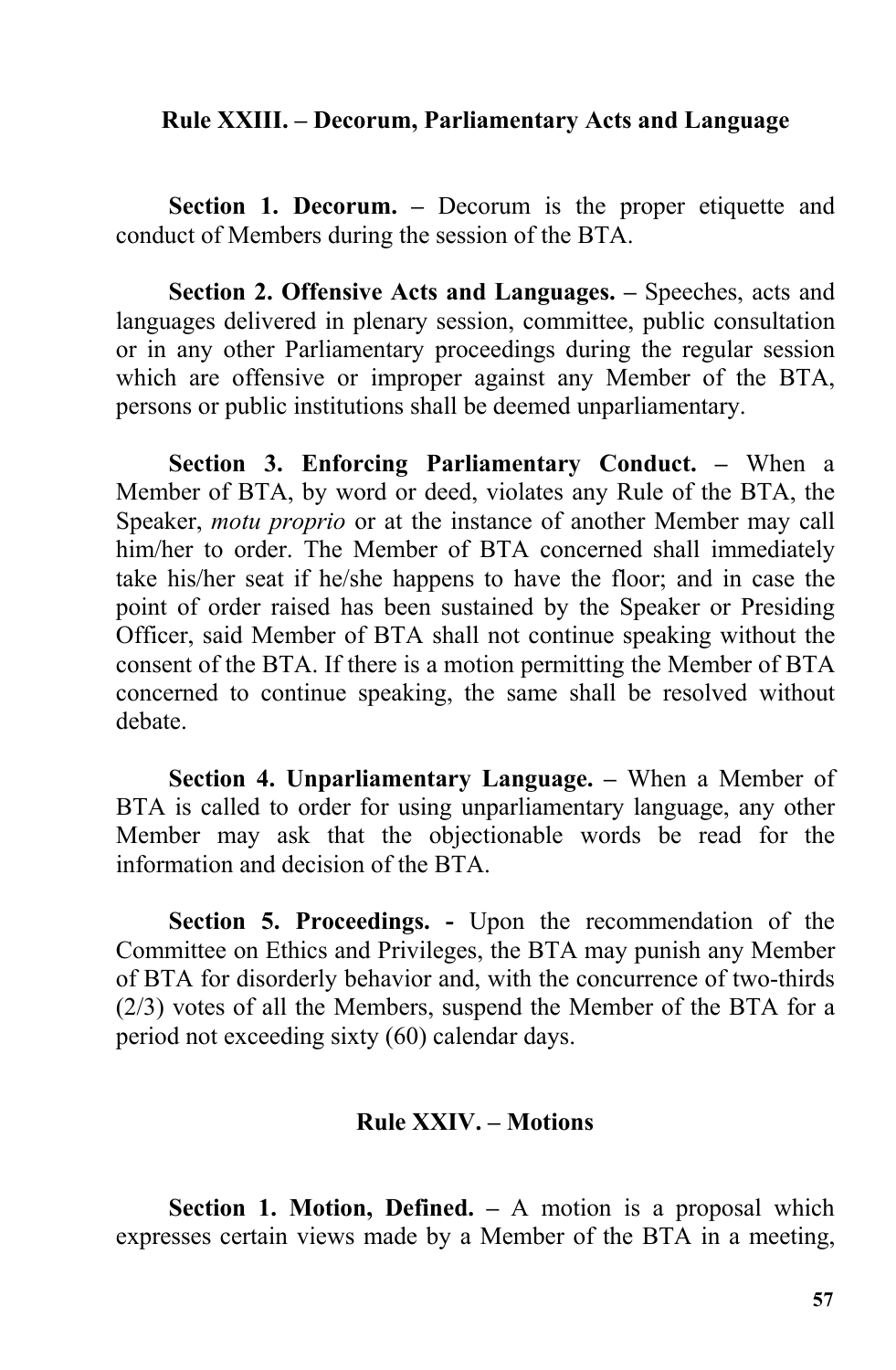session, public consultation, and similar activities upon which the BTA or any of its committees shall take proper action.

**Section 2. Presentation of Motions. –** The BTA shall conduct business through the presentation of motions by its Members. A motion may be proposed or introduced verbally, but a majority of the Members of BTA present may require that it be done in writing and read by the Secretary-General before putting it into consideration.

Any Member of the BTA may bring business by introducing a main motion, or dispose of this business through subsidiary motions and incidental motions.

**Section 3. Main Motion. –** A main motion is a motion sponsored by a Member of the BTA presented for consideration and deliberation before the plenary session, committee meetings, public consultations, and hearings, on any particular subject matter. Main motions are debatable and subject to amendments.

**Section 4. Prohibition in Presenting Main Motion.** – A main motion cannot be presented when there is a standing motion before the BTA. However, any other motions such as privilege motions, subsidiary motions and incidental motions can be presented while a main motion is pending deliberation and take precedence over the latter when properly presented.

**Section 5. Subsidiary or Secondary Motions. –** Subsidiary or secondary motions refer to the other various motions which aid Members in properly disposing of the main motion. These motions, when properly raised, suspend the main motion and must be decided before the main motion can be acted upon.

In effect, subsidiary motions may modify, postpone action or may refer the main motion to an appropriate committee to investigate or conduct hearings, meetings, and consultations.

**Section 6. Subsidiary Motions.** – Subsidiary motions are ranked from the highest order to the lowest, to wit:

a. Lay on the table puts aside a main motion to a later unspecified time;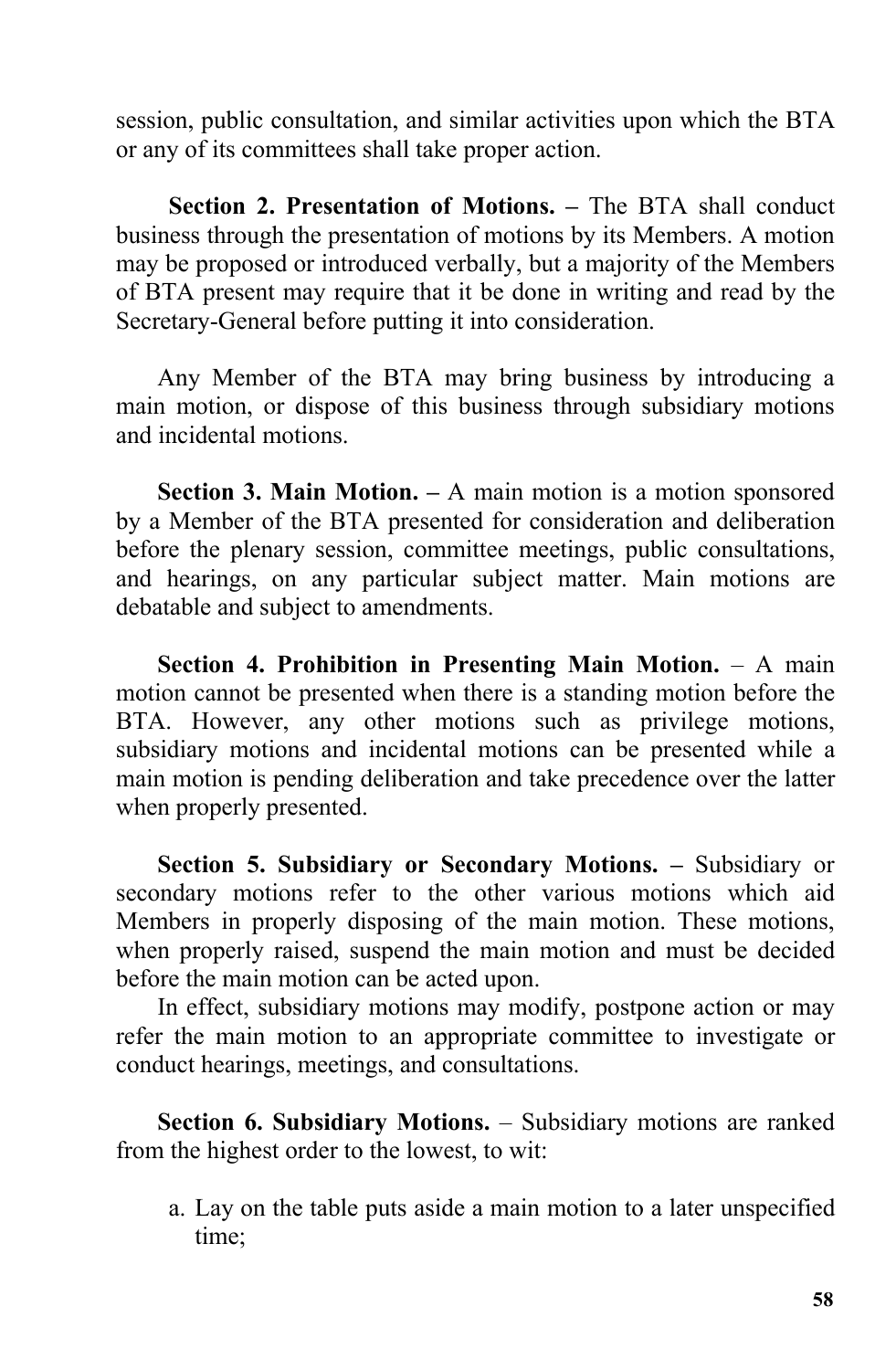- b. Previous question;
- c. Limit or extend limits of debate;
- d. Postpone to a certain time;
- e. Commit or refer. A motion to commit or refer sends the main motion to a smaller group like a committee for further study and refinement;
- f. Amend; and
- g. Postpone indefinitely.

**Section 7. Incidental Motions. –** Incidental motions are those motions which arise out of another question which is pending, and therefore take precedence and must be decided before the question out of which they arise. They are incidental to a question that has just been pending and should be decided before any other business is taken up.

Incidental motions take precedence over subsidiary motions. Among these incidental motions are:

- a. Questions of order and appeal;
- b. Suspension of the Rules;
- c. Objection to the consideration of a question;
- d. Division of a question, and consideration by paragraphs;
- e. Division of the assembly, and motions relating to methods of voting, or to closing or reopening of polls;
- f. Motions relating to methods of making, or to closing or to reopening of nominations; and
- g. Request growing out of business pending or that has been pending; as a Parliamentary inquiry, a request for information, for leave to withdraw a motion, to read papers to be excused from a duty, or for any other privilege.

**Section 8. Privileged Motion. –** Privileged motions are motions not relating to the pending question but are of so great importance as to require them to take precedence over all other questions, and on account of their high privilege, they are non-debatable. Subsidiary motions cannot be applied to privileged motions, except the motions to fix the time to which to adjourn, and to take a recess.

The following are the privileged motions: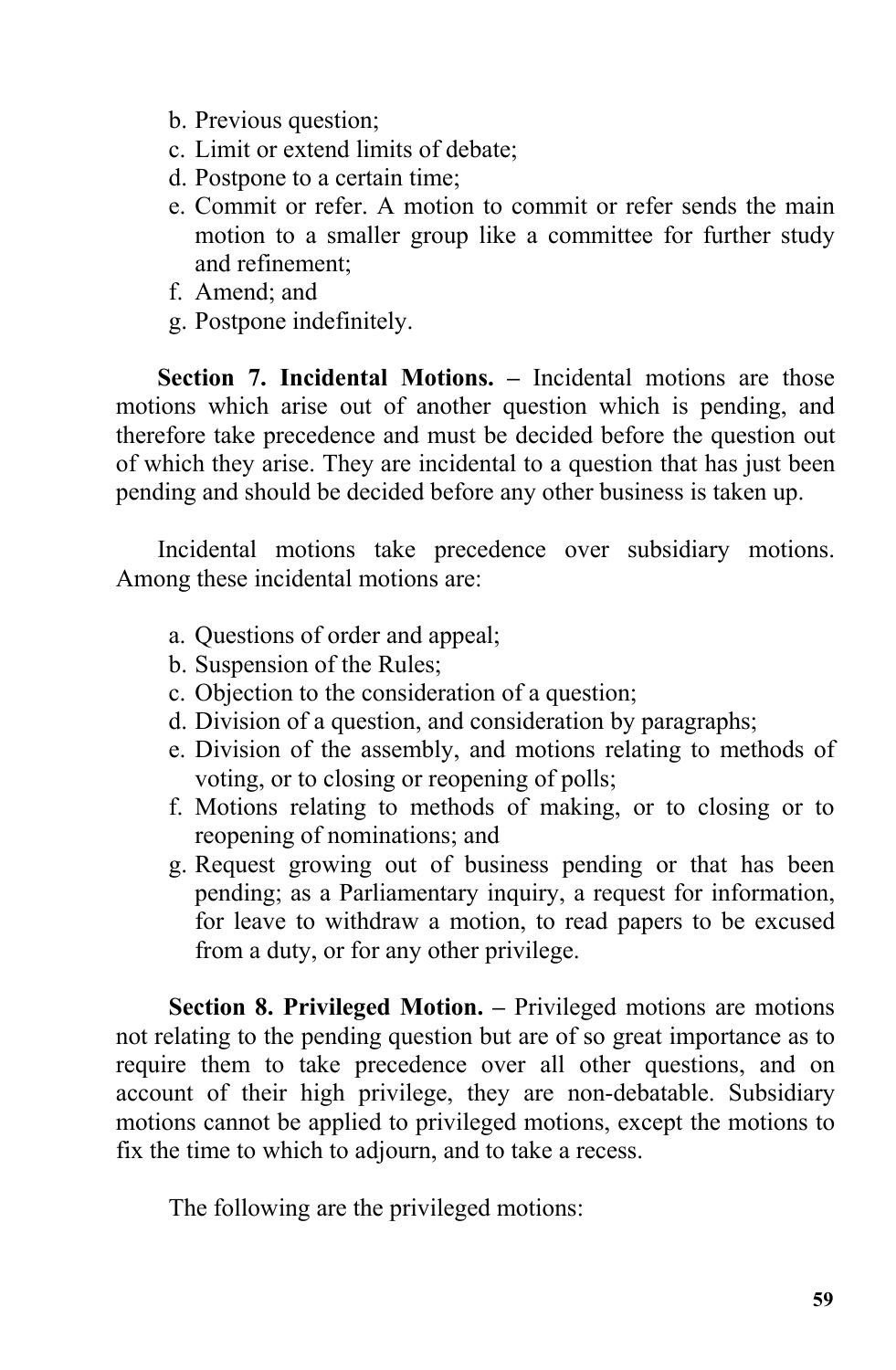- a. Fix the time to which to adjourn, if made while another question is pending;
- b. Adjourn, if unqualified and if it has not the effect to dissolve the BTA;
- c. Take a recess, if made when another question is pending;
- d. Raise a question of privilege; and
- e. Call for orders of the day.

**Section 9. Motion to Take From the Table. –** Motion to take from the table is to resume the consideration of a motion that was laid on the table earlier, either done in the present session or in the previous session.

**Section 10. Point of Order. –** Point of order is a motion that helps render that leadership of the session is not solely the responsibility of the chair or presiding officer. This motion is used when a Member feels that proper decorum of debate is not being followed and the chair does not call the person to order.

**Section 11. Putting the Question and Announcement of the Votes. –** When the Members shall have already exhaustively debated and discussed the issues, the Speaker may proceed to take the vote on the question before it. The Speaker may ask "Are you ready for the question or the vote?" if no Member seeks recognition, the Speaker can proceed to ask again "As many as are in favor of the ……, say aye. And after the ayes have responded, he/she continues "as many as are opposed, say no."

The votes are necessary complement to the question ask and should always be announced to give effect to the result. The ayes have it and the motion is adopted, or the nays have it, and the motion is lost are the usual result of the announcement.

**Section 12. Votes Required to Approve a Motion. –** If the BTA has established a quorum, the votes required to approve a motion is the majority of the votes cast provided that a motion to suppress or limit debate, to prevent the consideration of a question, and without due notice to rescind action previously taken, required a two-thirds (2/3) vote.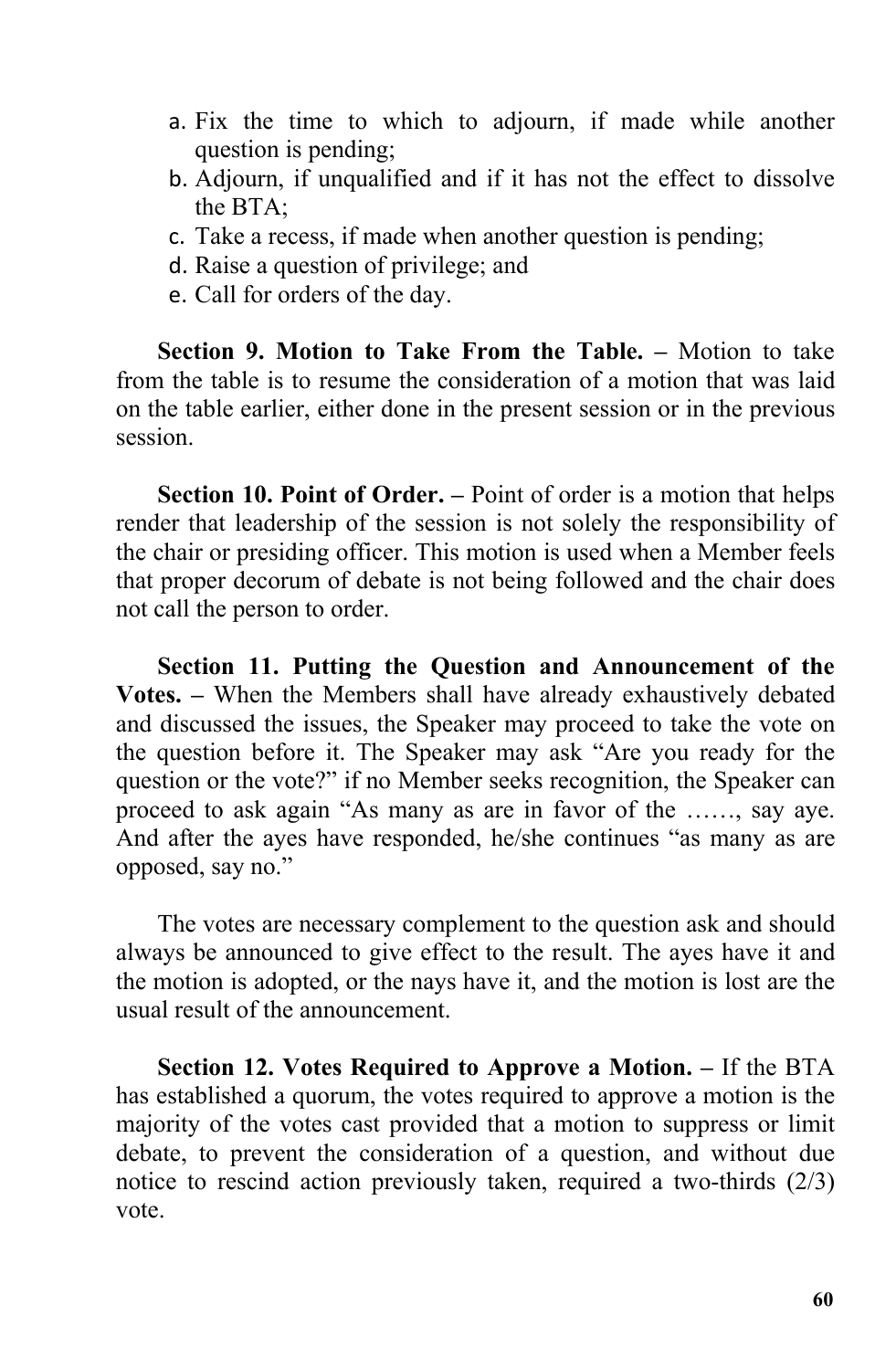**Section 13. Precedence of Motion. –** While a motion or bill or resolution is being discussed, no other motion shall be entertained except the following and in the order in which they appear below:

- a) Motion to adjourn;
- b) Motion to set the date for the resumption of the session;
- c) Motion to suspend the session;
- d) Motion to call an executive session;
- e) Motion to lay on the table any business;
- f) Motion to postpone indefinitely the consideration of any business;
- g) Motion to postpone the consideration of any business to another date;
- h) Motion to refer a principal motion to the corresponding committee; and
- i) Motion to amend.

All motions to adjourn or suspend a session or to hold executive sessions shall be resolved without debate.

# **Rule XXV. – Point of Order**

**Section 1. Leave to Speak. –** The Speaker shall give precedence to a Member requesting for leave to speak in order to move a procedural motion on a point of order. The motion must relate to the subject under debate or to the Parliamentary business.

**Section 2. Point of Order Raised. –** When a point of order is properly raised by a Member, the Speaker shall grant the motion. When the motion is recognized, no other motions shall be entertained from any other Members of the BTA.

**Section 3. Five (5) Minute Limitation. –** No Member may speak for longer than five (5) minutes on a point of order.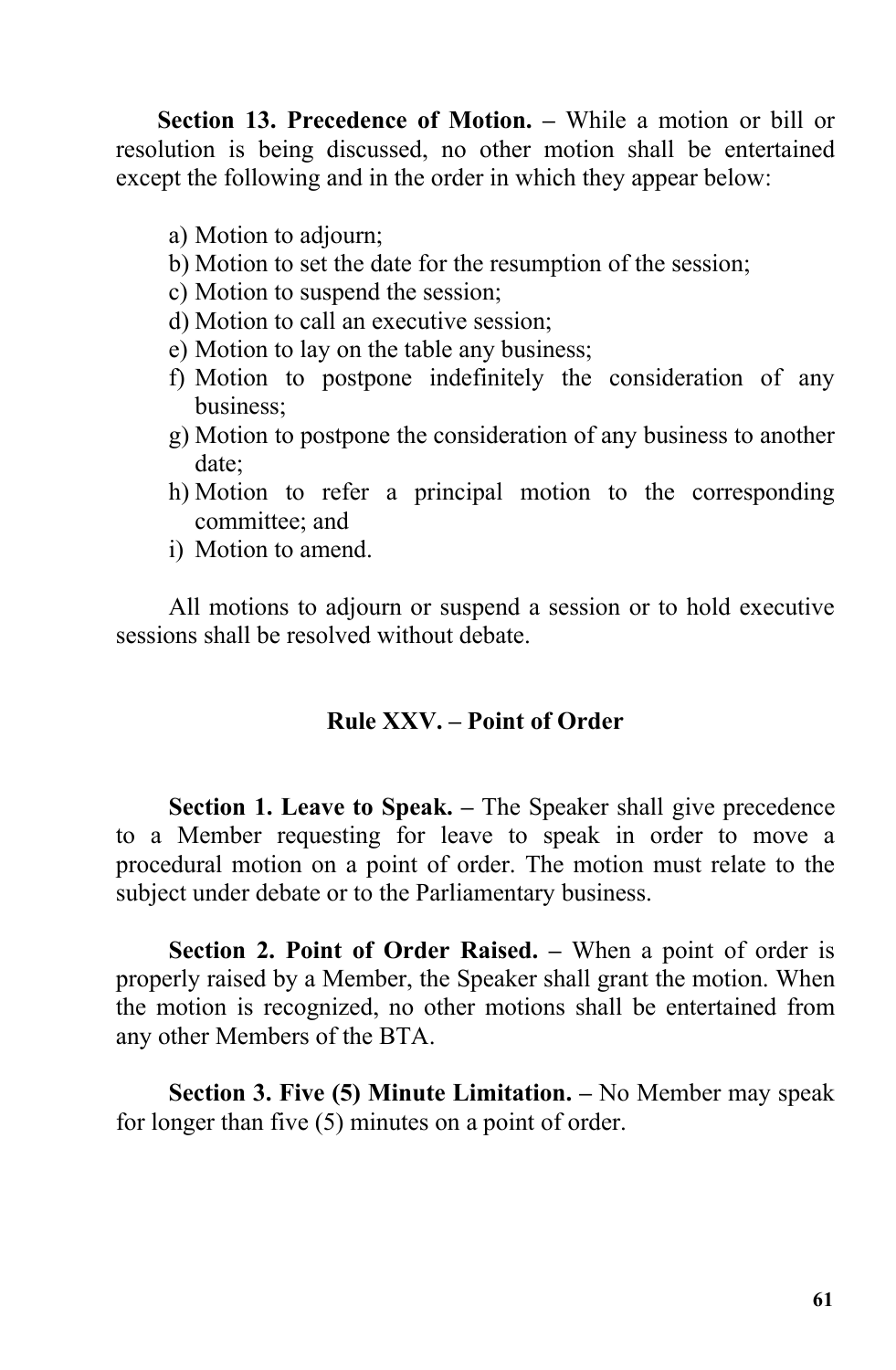#### **Rule XXVI. – Suspension of Rules**

**Section 1. Authority to Move. –** The Majority Floor Leader, as the Chairperson on Committee on Rules, shall have the preference to move for the suspension of the Rules without prejudice to the right of the other Members of the BTA.

**Section 2. Vote Requirement. –** A majority vote of the Members present, there being a quorum, is required to suspend any rule.

**Section 3. Interruption of Motion to Suspend the Rules. –** When a motion to suspend the Rules is pending, one (1) motion to adjourn may be entertained which shall be promptly voted upon. If the latter is lost, no similar motion shall be presented or made until the vote is taken on the motion to suspend the rules.

**Section 4. Debate on Motion to Suspend the Rules. –** A motion to suspend the rules for the passage of a measure may be debated on for one (1) hour, which shall be divided equally between those in favor and those against.

**Section 5. Effects on Suspension. –** The BTA shall proceed to consider the measure after voting to suspend the rules. A majority vote of the Members present, there being a quorum, shall be necessary for the passage of said measure.

### **Rule XXVII. – Manner of Obtaining the Floor**

**Section 1. Obtaining the Floor. –** Whenever a Member of the BTA wishes to speak, he/she may not address the BTA or make motion until after being recognized by the Speaker. In order to obtain the floor, he/she may rise and ask for recognition by the Speaker or he/she may register his/her desire to be recognized with the Majority Floor Leader. In the first case, when two (2) or more Members rise at about the same time to claim the floor, the speaker is duty bound to call the first to rise and ask for recognition, except in the following three (3) cases: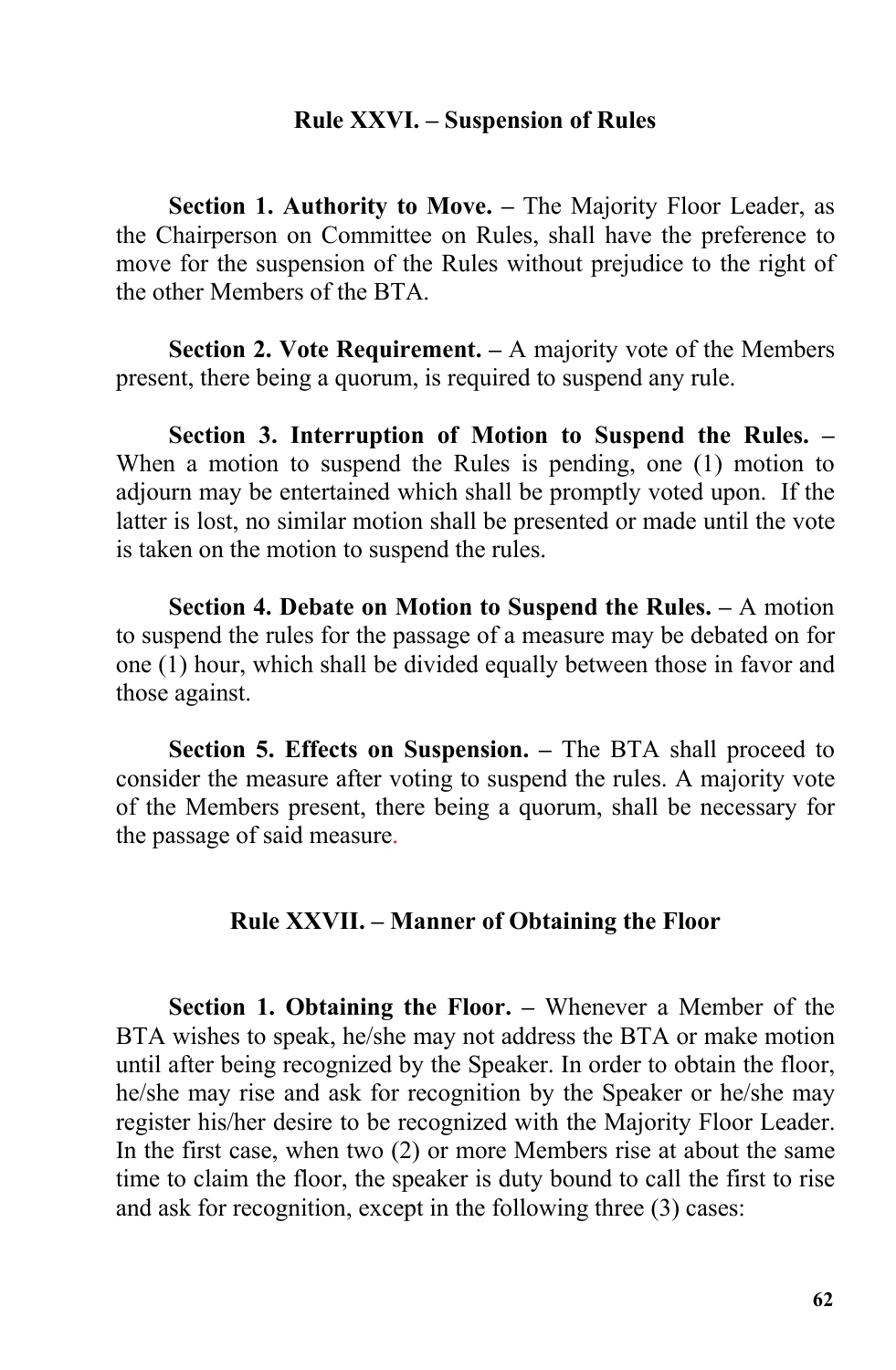- 1. When a debatable question is immediately pending. The proponent of the immediately pending debatable question before the BTA shall be given the floor unless he/she has already substantially spoken on the question;
- 2. When a non-debatable question is immediately pending. The proponent of the question which is non-debatable has no preference on the floor or is not again entitled to debate on the same question, provided that the Member who also seeks recognition has not spoken on the question; and
- 3. When no question is pending.

Then the Speaker will respond by recognizing the Member and yielding to him/her the floor. After having obtained the floor, the Member may then proceed to address the presiding officer by his/her official title "Mr. Speaker".

The Member may then address the BTA and/or proceed to make and present the proper motion on the subject matter in question. A second to the motion is necessary to be made by any other Member of the BTA. Before any debate or discussion may ensue, the Speaker shall re-state the motion as seconded.

The Speaker may, without waiting for the second, put the question before the plenary if he/she sees it to the general interest of the Members. A Member can raise a point of order that the motion was not seconded in which case the Speaker shall oblige and call for a second before it can formally proceed with the question.

**Section 2. Prohibition on Manner of Obtaining the Floor. –** No Member of BTA shall interrupt another without the latter's consent, which may not be obtained except through the Speaker or Presiding Officer.

**Section 3. Second the Motion, Exceptions. –** Motions have to be duly seconded. The following are the exceptions, to wit:

- a. To raise a question of privilege;
- b. To raise a question of order;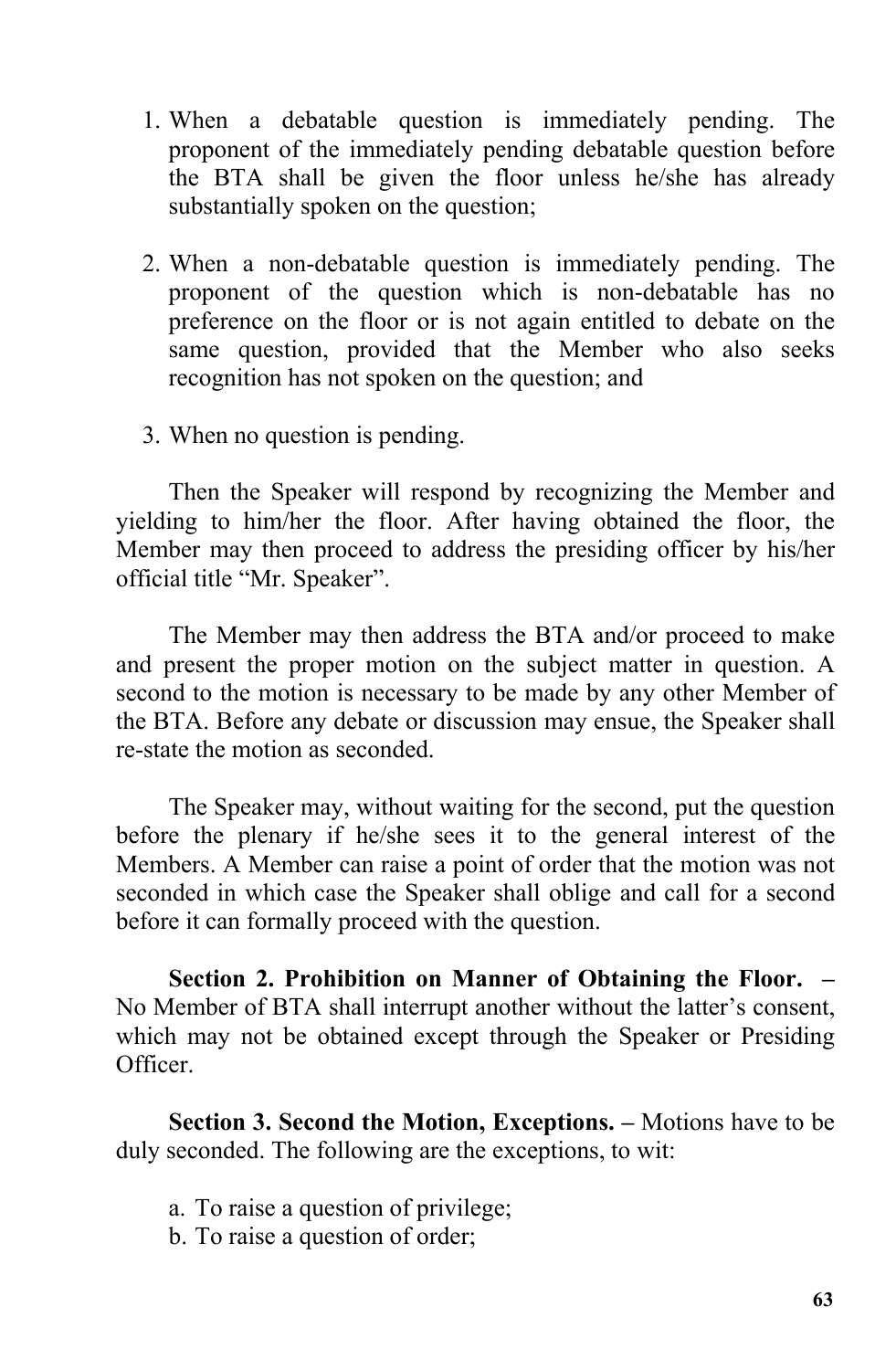- c. Objection to the consideration of a motion;
- d. Call for orders of the day;
- e. Call for the division of the question, under certain circumstances;
- f. Call for the division of the BTA, in voting;
- g. Call for motion to reconsider;
- h. For nomination; and
- i. Leave to withdraw a motion.

**Section 4. Stating the Question.** – Unless the Speaker rules a motion as out of order, it is his/her duty to state the exact and perfectly clear question presented before the BTA for consideration and action, immediately after a motion is made and presented and duly seconded.

**Section 5. Amendment of the Motion.** – Prior to the re-statement of the motion or of it being ruled out of order by the Speaker, any Member of the BTA may suggest any amendments as he/she pleases, without the consent of the proponent and the seconder, or even withdraw later his/her amendment entirely but only before the Speaker re-states the motion. If the movant shall later withdraw his/her amendment, the Member who seconded has the right to withdraw his/her second.

If the Speaker has already re-stated the motion in either case, the movant cannot anymore withdraw his/her amendment without the consent of the majority of the Members present.

If the sponsor or proponent withdraws the motion and it is duly seconded, he/she shall obtain the consent of the seconder, otherwise the same is defeated. In such case, the latter may reintroduce or adopt the withdrawn motion as his/her own.

### **Rule XXVIII. - Unfinished Business**

**Section 1. Unfinished Business. –** Unfinished Business refers to the matters being considered by the BTA at the time of adjournment of its preceding session. Its consideration shall be resumed until such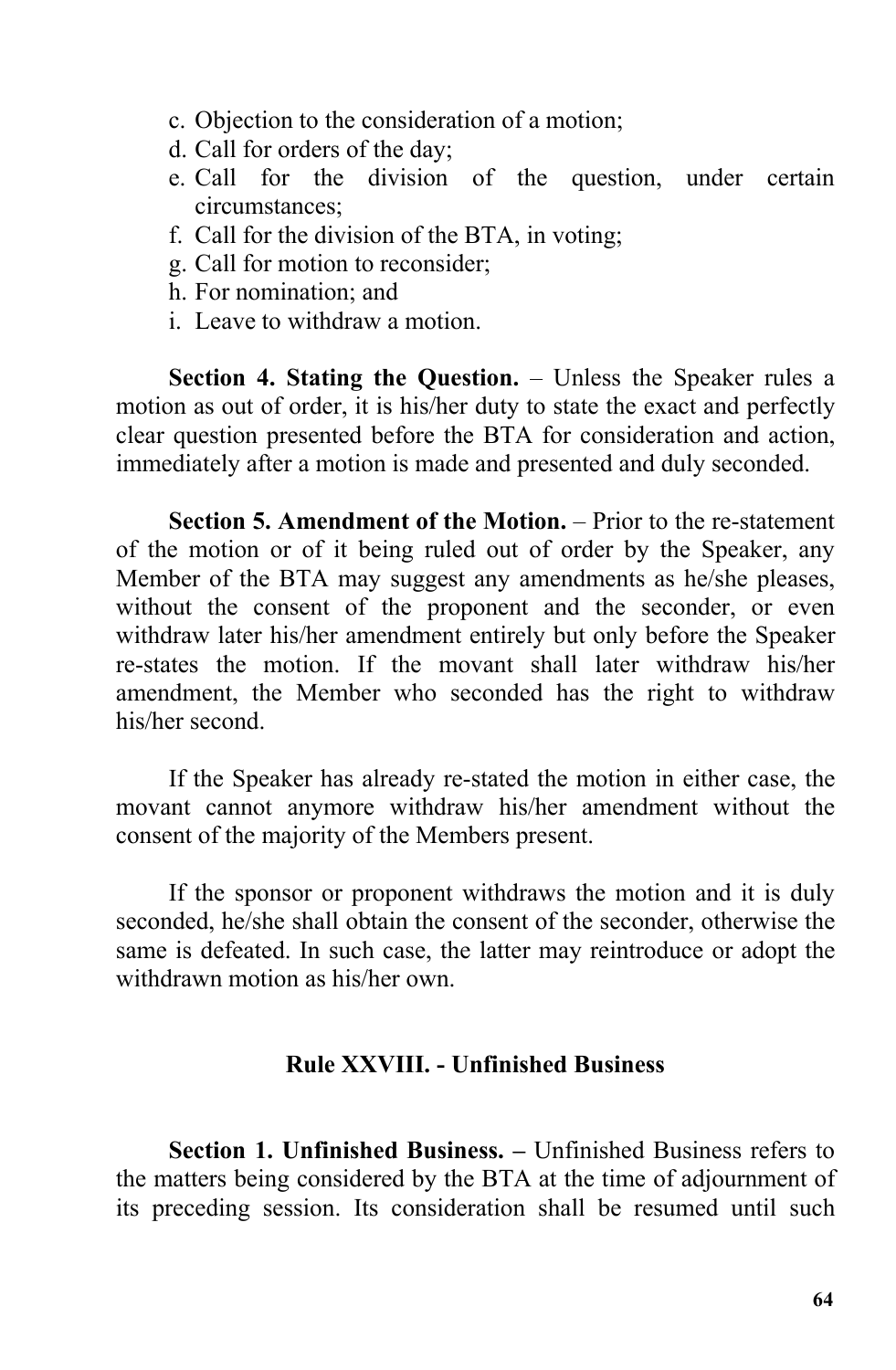unfinished business is disposed of. Thereafter, the Speaker shall call for the Business for the Day.

## **Rule XXIX. – Records ofthe BTA**

**Section 1. Records of the BTA. –** The BTA record shall be a substantially verbatim account of remarks made during the proceedings of the BTA, subject only to technical, grammatical and typographical corrections authorized by the Member involved.

**Section 2. Delivery to Archives. –** All papers and records relating to the completed business of the BTA shall be delivered to, kept by, and preserved in the archives. All pending matters and proceedings shall terminate upon the expiration of the term of BTA, and the records pertaining thereto, delivered to the archives within fifteen (15) days after such expiration.

**Section 3. Duty of Committee Secretaries. –** Committee secretaries shall, within seven (7) days after the enactment of bills or joint resolutions, and fifteen (15) days after final adjournment of BTA, deliver to the archives all bills, resolutions, petitions, and other papers referred to their respective committees including all records of proceedings, report of investigations conducted, and all evidences taken by such committees together with the electronic copies thereof.

The Secretary-General, upon neglect or failure of the committee secretaries to comply with this Section within seven (7) days, shall thereafter take custody of all such papers, and may impose appropriate disciplinary action on concerned committee secretaries.

**Section 4. Open Books. –** The records and journals of the BTA, including plenary records, shall be preserved and be open to the public in accordance with law.

**Section 5. Journal of the BTA. –** The Journal of the BTA shall from time to time be printed and published under the direction of the Speaker, and its distribution and the number of copies to be printed shall be determined by the BTA in a resolution to that effect.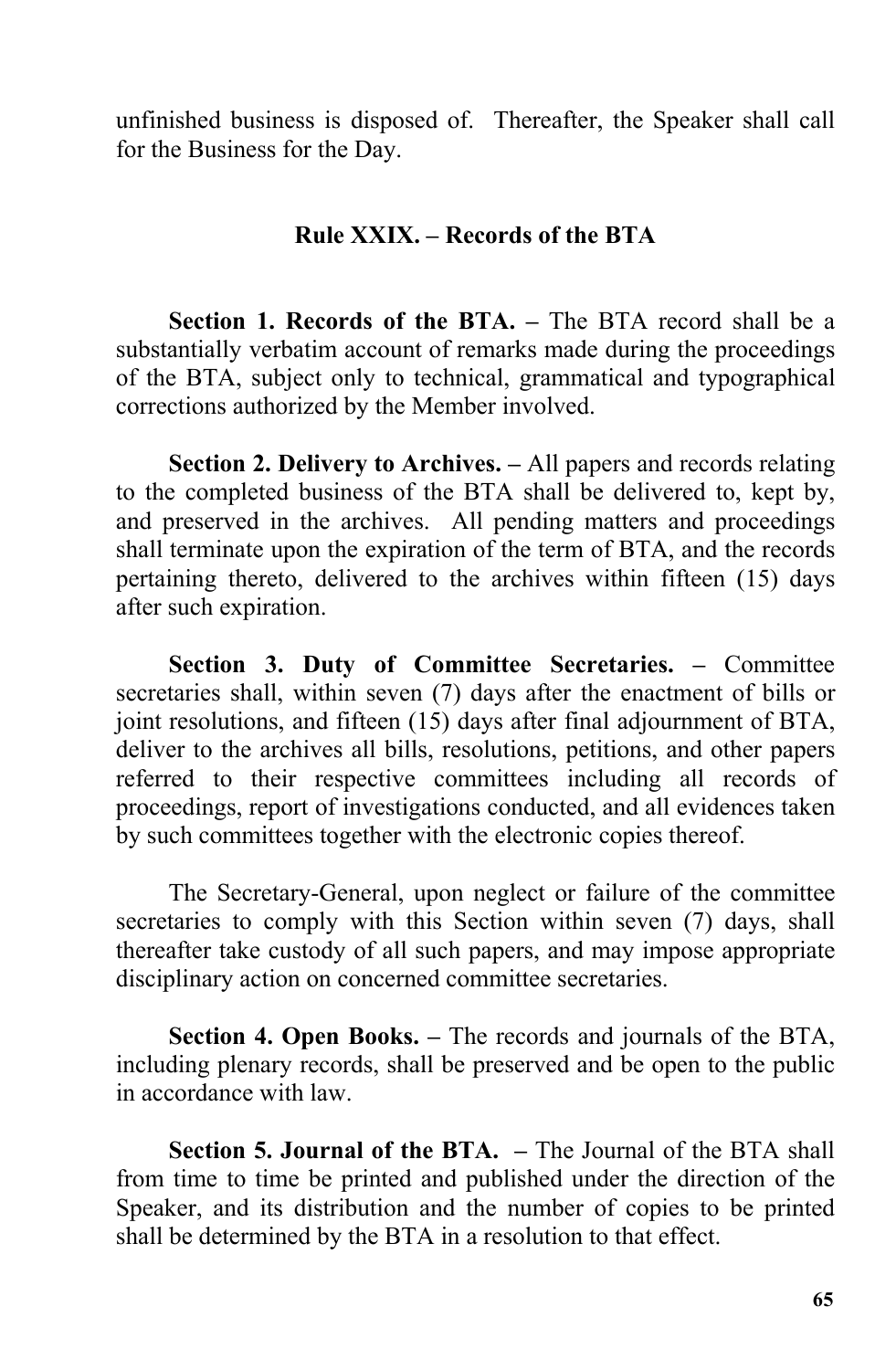### **Rule XXX.** – **Journals** of the **BTA**

**Section 1. The Journal. –** It is a concise and accurate account of the proceedings of what has taken place in every plenary session.

**Section 2. Contents of Journal. –** The following shall be stated in full in the Journal**:**

- a. The proclamation by the Speaker to convene the BTA;
- b. The titles of the bills and resolutions presented by any Member of the BTA;
- c. The objections to the legislative measures vetoed by the Chief Minister, together with the votes of the Members on each veto measure; and
- d. All nominal voting.

In condensed form, the Journal shall also include:

- a. Message of the President of the Philippines;
- b. Message of the Chief Minister;
- c. Petitions;
- d. Communications; and
- e. Memorials.

It shall also include a list of Members who responded to the roll call, those who arrived at the Session Hall after the roll call, and those who are on official business/mission authorized by the Speaker or Chief Minister. The names of those who are absent shall also be so recorded.

**Section 3. No Interruption of Journal Reading; Exception. –** The reading of the Journal shall not be interrupted or suspended except by unanimous consent of the BTA, and no motion to amend shall be entertained once it has been read and approved.

**Section 4. Errors in Journal.** – If a Member of BTA finds any error in the Journal, the reading of which was dispensed with, he/she shall verbally in open session, call the attention of the BTA to this fact and move for its correction not later than three (3) session days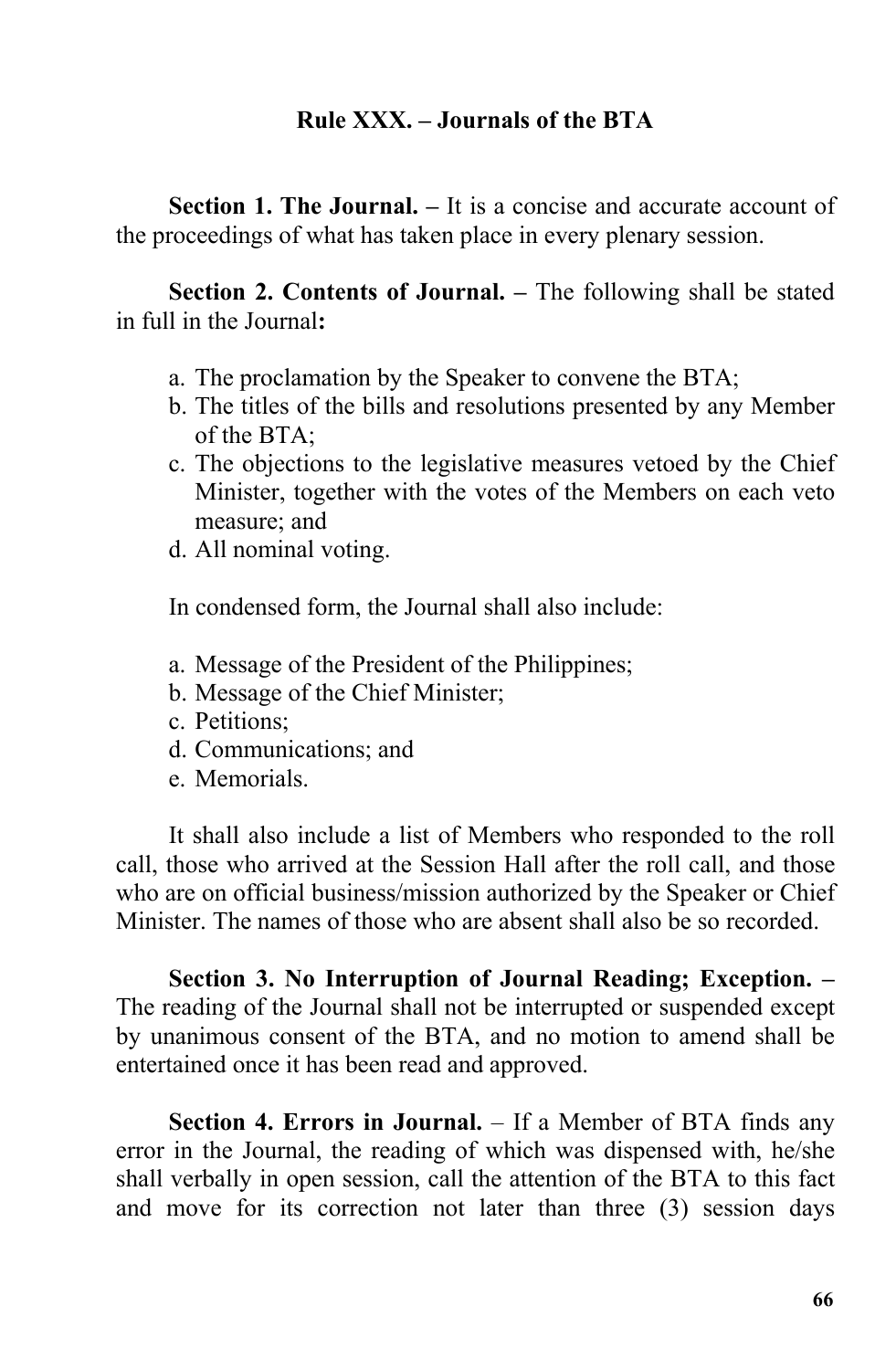subsequent to the day when the reading of the Journal was dispensed with.

**Section 5. Printing and Distribution of Journal. –** The Journal shall from time to time be printed and published under the direction of the Speaker, and its distribution and the number of copies to be printed shall be determined by the BTA in a resolution to that effect.

# **Rule XXXI. – Discipline, Ethics, and Accountability**

**Section 1. Discipline of Members. –** All Members present in sessions, meetings, hearings and public consultations shall have the obligation to obey the legitimate orders of the Speaker. The Speaker or a Member can "Call to Order" any Member for simple breach of conduct or the Parliamentary procedures as provided herein.

The Speaker shall warn an offending Member for his/her disorderly behavior during the sessions, meetings, hearings, and public consultations for grave breach of order. The BTA shall have the power to impose a penalty upon the offending Member by majority vote to reprimand, censure, or be removed from the plenary.

For grave disorderly behavior, the BTA may suspend a Member with the concurrence of two thirds (2/3) votes of all its Members. The penalty of suspension shall not exceed thirty (30) days.

**Section 2. Discipline of Non-Members. –** The BTA and its committees shall have the right to be protected from annoyance by non-Members, and its full authority can be exercised by the Speaker. The Speaker shall direct the non-Members to leave the plenary, or order the Sergeant-at-Arms to remove them at any time during the session. If a person refuses to leave the plenary, the Speaker shall take necessary measures to ensure that the order is enforced.

When serious annoyance by hostile persons or groups occurs as in mass meetings, the Speaker shall call on the security personnel of the BTA to impose order.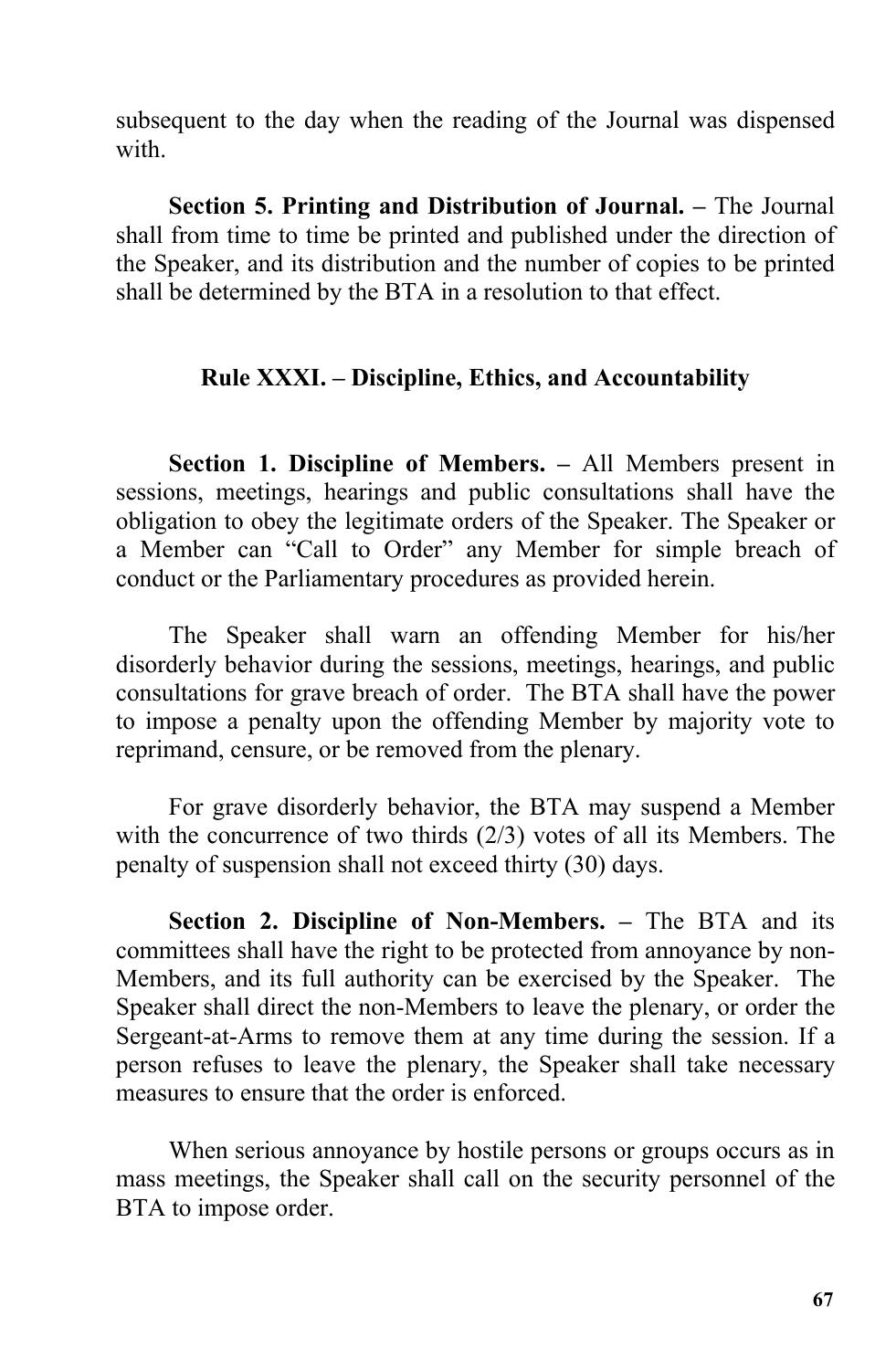**Section 3. Code of Conduct and Ethics for Members ofBTA. –** There shall hereafter be adopted a Code of Conduct and Ethics for Members of the BTA which shall serve as their guide.

A Member of the BTA shall:

- a. Act at all times and in all places in a manner that shall reflect the honor, virtue and uprightness of the BTA;
- b. Abide in his/her deliberations and decisions by the spirit and the letter of these Rules and the relevant rules of the Parliamentary committees;
- c. Not receive compensation or any pecuniary interest, and may not permit compensation or any pecuniary interest to accrue to the Member's beneficial interest from any source, the receipt of which was derived through influence improperly exerted due to the position of the Member in the BTA;
- d. Not be appointed to any office created or the emoluments thereof increased during the term of the Member;
- e. Not personally appear as counsel before any court of justice, the electoral tribunals, or any quasi-judicial or administrative body, or be directly or indirectly financially interested in any contract, franchise or special privilege granted by the government, or any subdivision, agency or instrumentality thereof, including any government-owned or -controlled corporation, or its subsidiaries, during his/her term of office;
- f. Not intervene in any matter before any office of the government for personal pecuniary benefit, or where the Member may be called upon to act on account of his/her office;
- g. Not acquire or receive any personal pecuniary interest in any specific business enterprise which will be directly and particularly favored or benefited by any law or resolution authored by the Member that is approved or adopted by BTA during the term of the Member. It shall be unlawful for the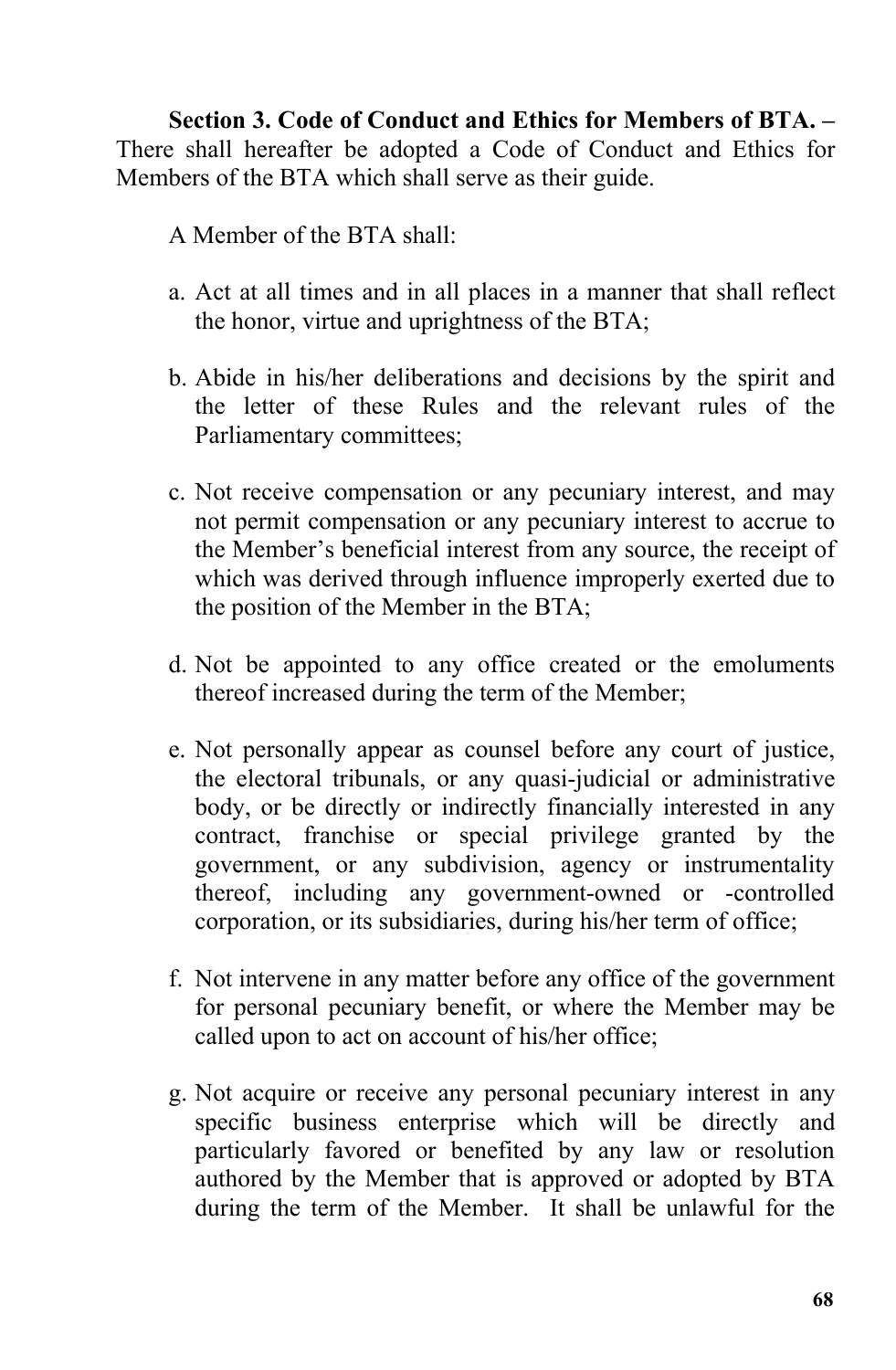Member to continue to retain such interest thirty (30) days after such approval;

- h. Not authorize or allow an individual, group or organization not under the direction and control of the BTA to use the words "Bangsamoro Transition Authority", or "Official Business", or any combination of these words, nor the seal of the BTA or any other representation thereof on any letterhead, envelope, signage or for any other purpose; and
- i. Not disclose any classified information received in the course of the service with the BTA, except as authorized by the BTA or in accordance with its Rules.

The BTA, upon recommendation of the Committee on Ethics and Privileges, may punish its Members for any violation of these Rules of Conduct, as well as for disorderly behavior.

**Section 4. Disciplinary Vote Requirement. –** The BTA may censure or reprimand an erring Member with the concurrence of the majority of all its Members. It may suspend an erring Member with the concurrence of two-thirds (2/3) of all its Members: *Provided,* That a penalty of suspension shall not exceed six (6) months.

## **Rule XXXII. – Broadcasting the BTA**

**Section 1. Closed-Circuit Viewing of Floor Proceedings. –** The BTA shall establish a system for closed-circuit viewing of floor proceedings in the offices of all Members and in such other places in the BTA as the Speaker considers appropriate. Such system may include other telecommunications functions subject to rules and regulations issued by the Speaker.

# **Section 2. Public Broadcasting and Recording of Floor Proceedings. –**

a. The BTA shall administer a system for audio and visual broadcasting, recording, and live streaming of its proceedings.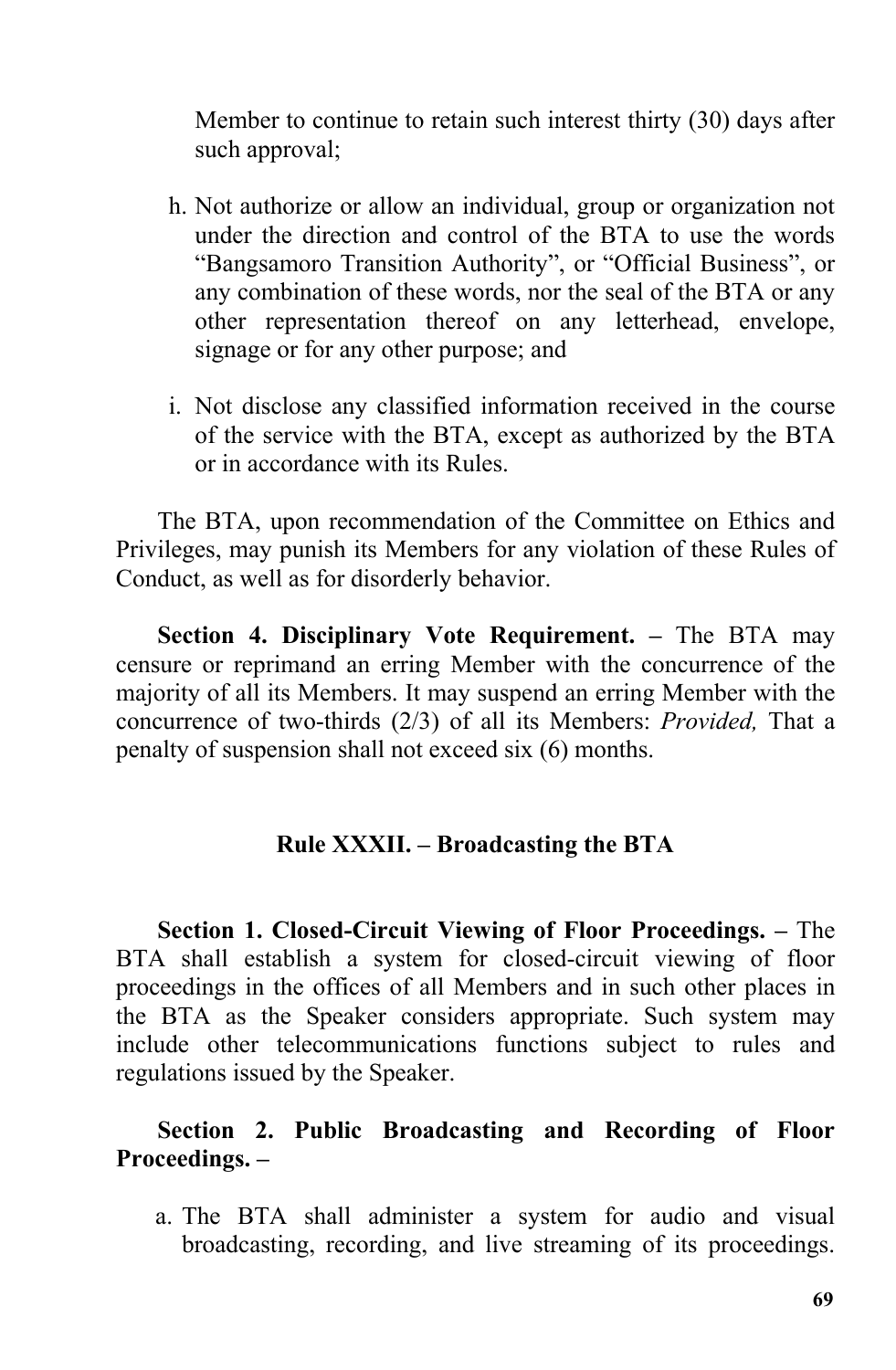The system shall include the distribution of such broadcasts and recordings to news media, for the storage of audio and video recordings of the proceedings, and for the closed-captioning of such proceedings. Any public broadcasting and system of recording of floor proceedings shall be subject to rules and regulations issued by the Speaker;

- b. All television and radio broadcasting stations, networks, services, and systems including cable television systems that are accredited to the BTA radio and television correspondents' galleries, and all radio and television correspondents who are so accredited, shall be provided access to the live coverage of the BTA; and
- c. Coverage made available under this section, including any recording may not be:
	- (1) Used for any political purpose;
	- (2) Used in any commercial advertisement; nor

(3) Broadcast with commercial sponsorship, except as part of a *bona fide* news program or public affairs documentary program.

# **Rule XXXIII. – Session Hall, Conference Rooms, Lounges, Lobbies and Rooms**

## **Section 1. Use of Session Hall, Conference Rooms, Lounges and Lobbies. –**

a. The Session Hall shall be used only for plenary sessions. Conference rooms and all building lobbies shall be used only for committee meetings, caucuses, and meetings of Members in the performance of legislative functions except when the BTA directs otherwise.

There shall be established a Member's Lounge for their exclusive use.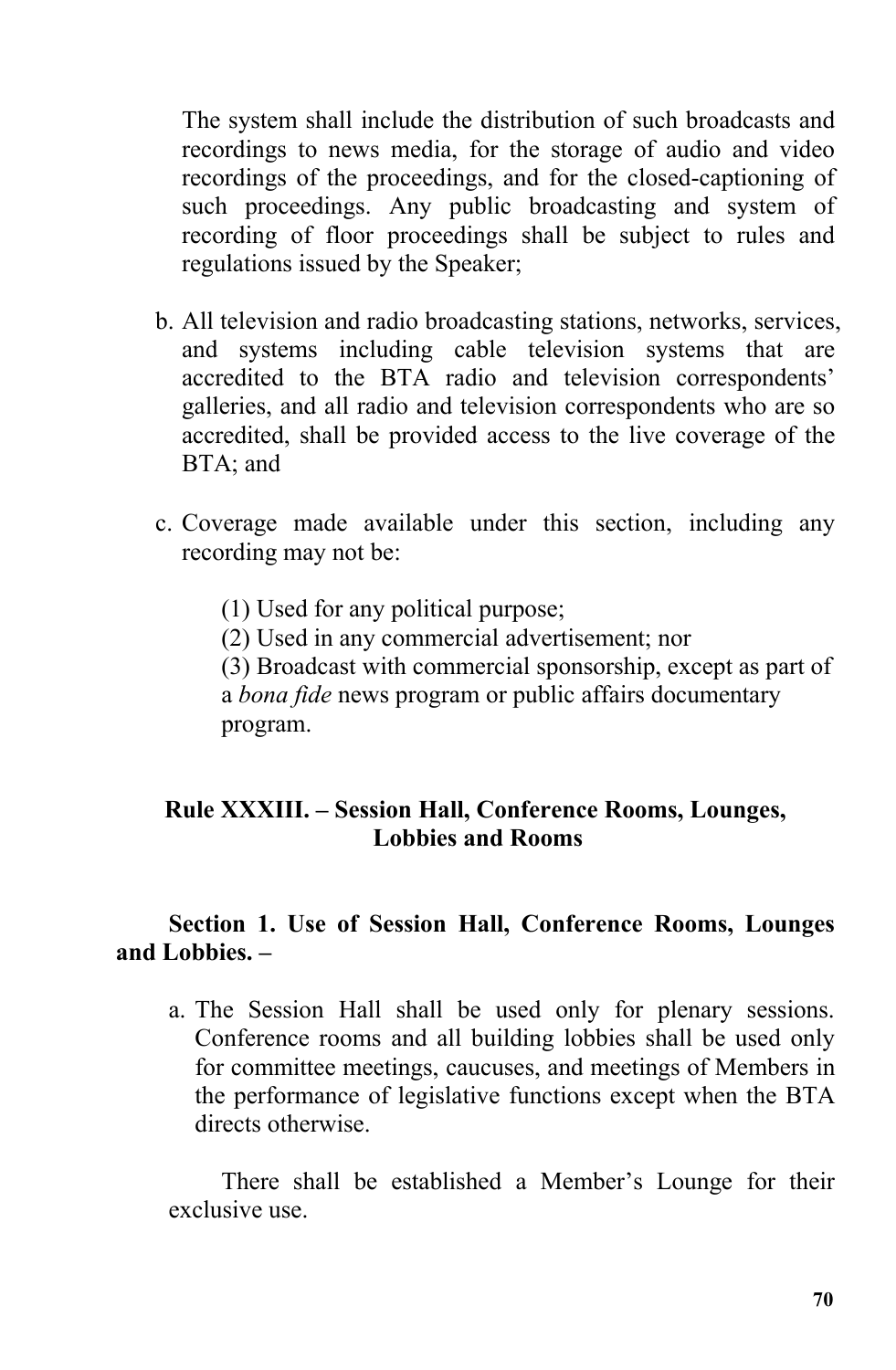A separate lounge may be used by Members and their guests upon approval by the Speaker. The entire premises of the BTA shall be used only for the official functions of BTA.

- b. The Philippine flag, the Bangsamoro flag and the official emblem or seal of the BTA shall be displayed altogether in the Session Hall of BTA. The Philippine flag, as well as the Bangsamoro flag shall be open to view in conspicuous places in all offices and conference rooms in the premises of BTA.
- c. Communications, documents, publications, and other information materials written by or prepared under the direction of a Member, may be distributed in the Session Hall by such Member personally or through facilities or employees of the BTA: *Provided,* That the author or source thereof is properly identified in such communications, documents, publications and other information materials.
- d. Any Member who wishes to make audio-visual presentation in the course of his/her speech, shall furnish an electronic copy of the audio-visual presentation to the Majority Floor Leader before the intended date of speech of the Member.

**Section 2. Assignment of Seats in the Session Hall. –** The seating arrangement and assignment shall be decided following the election of the Speaker, Deputy Speaker, Majority Floor Leader, and the Minority Floor Leader. The Speaker sits at the center. The Chief Minister shall likewise have a reserved chair beside and parallel to him/her on the Speaker's right side, and the Cabinet Ministers a step below the Chief Minister's chair.

The Members of the BTA shall sit in alphabetical order, *Provided*, That the Majority Floor Leader shall sit on the right side of the first row and the Minority Floor Leader on the left side parallel to the former.

**Section 3. Seats in the Gallery.** – Seats in the gallery shall be arranged according to rows, to wit:

a. First Row. – Dignitaries and Members of the diplomatic corps;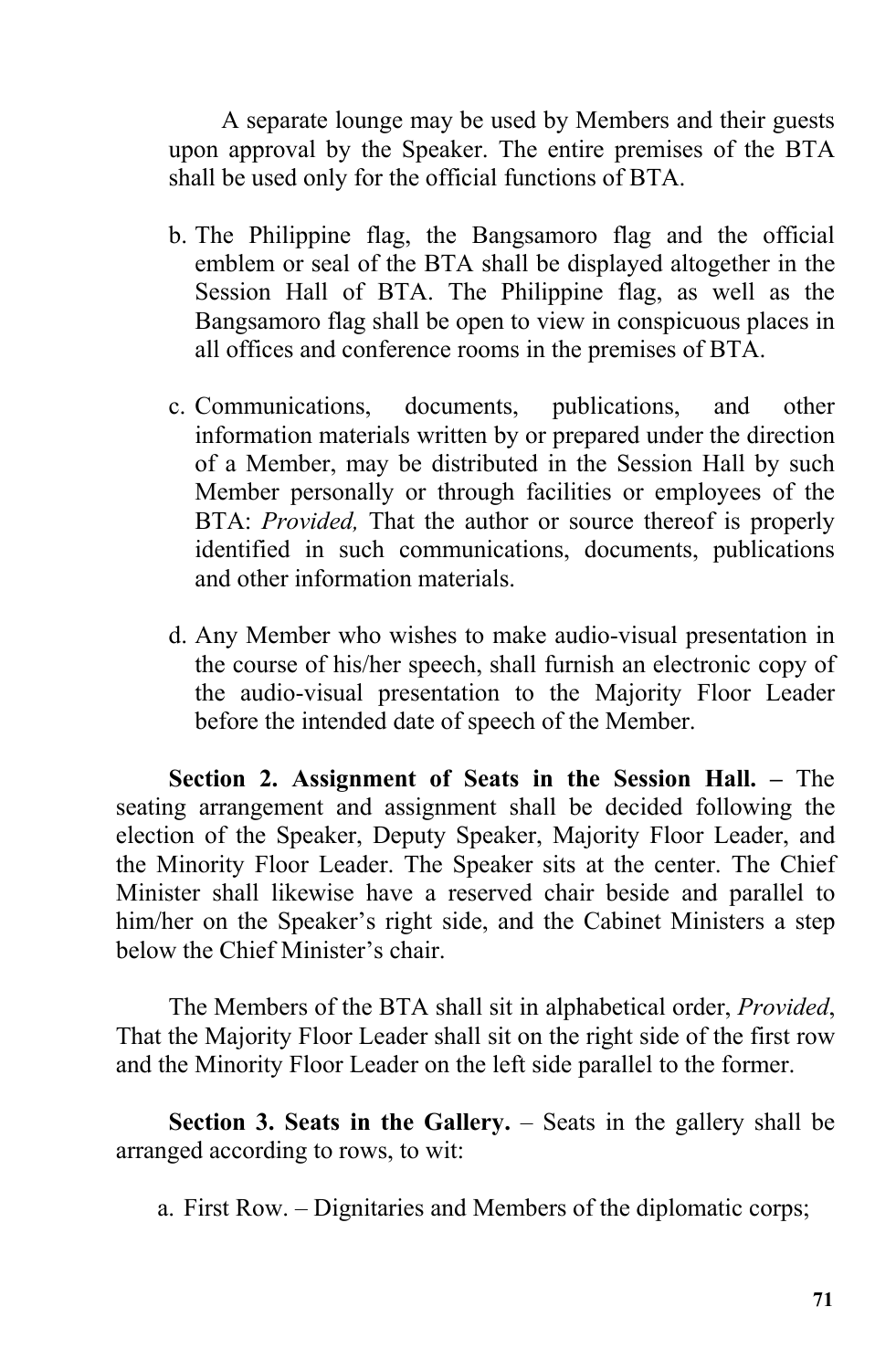- b. Second Row. Family of Members of BTA and other persons authorized by the Secretary-General; and
- c. Other Rows. These shall be open to the public subject to the rules of procedure prescribed by the Secretary-General.

**Section 4. Sergeant-at-Arms; Unauthorized Persons. –** The Sergeant-at-Arms shall not permit persons other than Members and authorized personnel to enter or stay within the places designated in the Session Hall for Members and personnel needed therein while the BTA is in session. Fifteen (15) minutes before the session, the Sergeant-at- Arms shall clear such area of all other persons, and shall be so kept clear until recess or adjournment. This section shall not be suspended, except as to resource persons or technical assistants required by the reporting committee or by the proponent of a motion under consideration.

**Section 5. Assignment of Rooms to Members of BTA. –** Assignment of rooms to Members shall be done, as far as practicable, by lot to be drawn upon submission to the Secretary-General of the complete documentary requirements for assumption of office.

## **Rule XXXIV. – Miscellaneous Provisions**

**Section 1. Bangsamoro Symbols of Authority. –** The BTA shall adopt the official flag, emblem, seal, mace, and hymn of the Bangsamoro.

**Section 2. Bangsamoro Flag. –** The BTA shall by two-thirds (2/3) vote of all the Members adopt the official Bangsamoro flag.

**Section 3. Bangsamoro Hymn. –** The BTA, by a vote of simple majority, shall adopt a Bangsamoro Hymn, which will be played or sung during formal, ceremonial, and solemn occasions, together with the national anthem of the Philippines.

**Section 4. Official Seal of BTA. –** The BTA shall adopt an official seal upon a simple majority vote.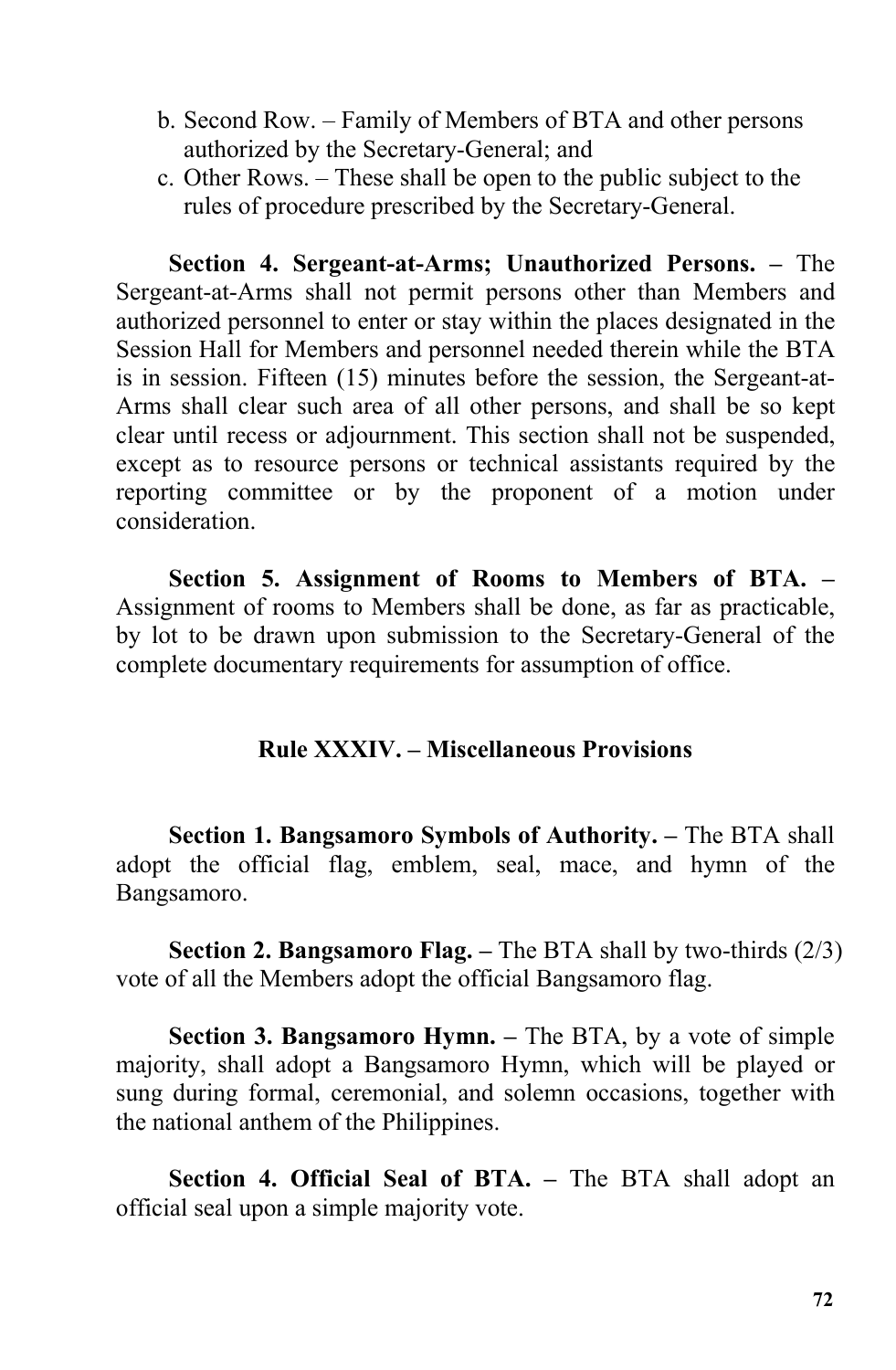**Section 5. Mace. –** The mace of the BTA is a symbol of authority, which shall be displayed at the foot of the rostrum of the Speaker whenever the BTA is in session. It serves as the warrant for the Sergeant-at-Arms to confront disorderly behavior and to enforce order in the plenary upon the instruction of the Speaker.

**Section 6. The Gavel.** – The Gavel is a symbol of the authority of the Speaker during sessions, and in his/her absence, of the Deputy Speaker, or any Member designated to perform the duties of the Presiding Officer. It shall be used to maintain order during meetings of the BTA and its committees.

Two (2) taps of the gavel by the Speaker shall call the BTA session open and call the meeting to order.

When a main motion has been passed or rejected, one (1) tap of the Gavel shall follow the announcement. The Gavel is also tapped once to declare a quorum; suspend and resume session; approve other motions; approve a bill or resolution on second or final stage; direct the Secretary-General to take specific actions; refer bills and resolutions to appropriate committees; refer committee report to the committee on rules when necessary; send communications to the archives; inform the body that voting will be conducted; direct the Sergeant-at-Arms to impose order and discipline; and to call for attention, silence and order in the premises of the plenary.

Adjournment is signaled by a single tap of the gavel.

## **Rule XXXV. – Supplementary Rules**

**Section 1. Supplementary Provisions. – If there is no provision** in these Rules applicable to a specific case of proceedings in the BTA, the procedures of the Senate of the Republic of the Philippines, the House of Representatives of the Philippines, and the generally accepted principles on Parliamentary procedures shall be availed of suppletorily.

In such cases, the BTA shall recognize the principle of *stare decisis*, or a commitment to stand by earlier decisions.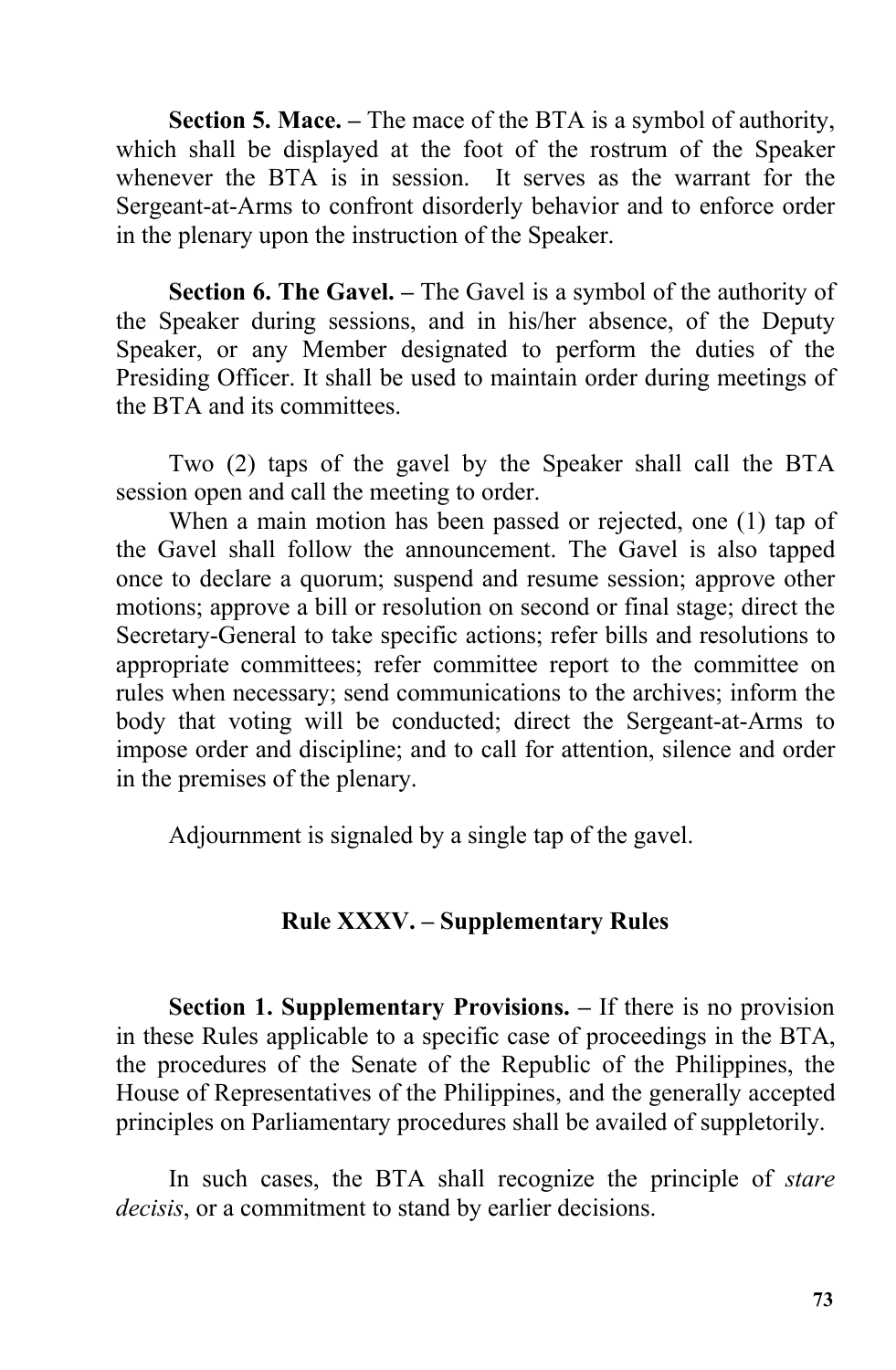## **Rule XXXVI. – Amendment or Revision of the Parliamentary Rules, Procedures, and Practices of the BTA**

**Section 1. Amendment of these Rules. –** Any provision of these Rules, except those that are embodied in the Organic Law of the BARMM, may be amended by a majority vote of all the Members of the BTA.

**Section 2. Mode of Amendment or Revision. –** Any amendment to or revision of these Rules may be proposed by:

- a. The Speaker;
- b. Any Member of the BTA; and
- c. The Committee on Rules, by two thirds (2/3) votes of all its Members.

## **Rule XXXVII. – Availability, Obligations, and Effectivity of Parliamentary Rules, Procedures, and Practices of the BTA**

**Section 1. Availability of the Rules of Parliamentary Procedure. –** These Rules shall be provided and made available in printed or electronic copies to the Members of the BTA; those appearing as resource persons in any sessions, hearings, meetings, and other similar activities; and to any person/s as the BTA may deem necessary and proper.

The local government units within the Bangsamoro are encouraged to acquire, possess, and make available copies of these Rules to all Members of the *Sanggunian* within their respective jurisdictions.

**Section 2. Obligation to Possess and Read these Rules.** – The Members of the BTA shall have the obligation to possess, read, and understand these Rules.